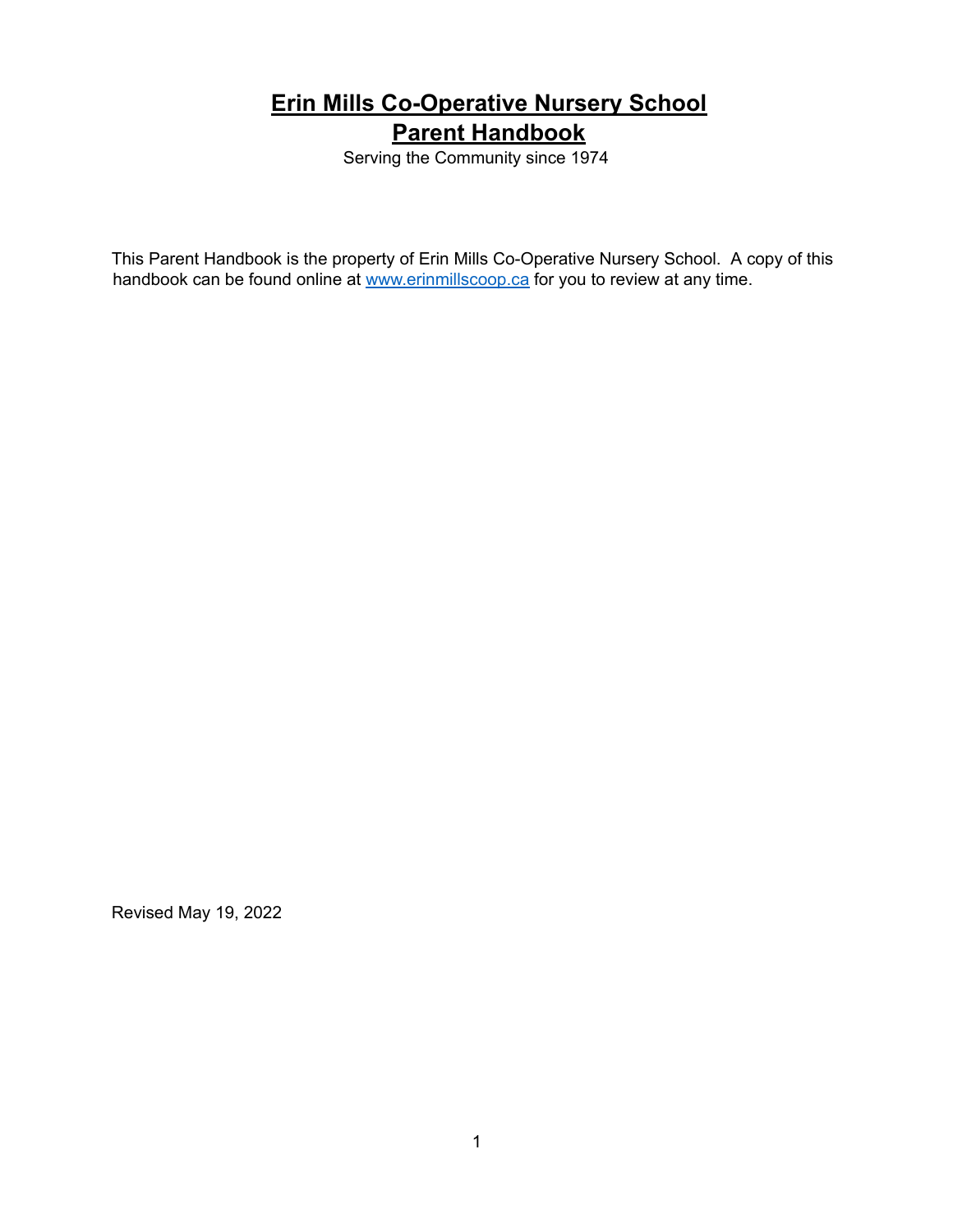## **Table of Contents**

## Section I

| 1. |                |  |  |
|----|----------------|--|--|
| 2. |                |  |  |
| 3. |                |  |  |
|    |                |  |  |
|    | B)             |  |  |
|    | C)             |  |  |
|    | D)             |  |  |
|    | E)             |  |  |
|    | F)             |  |  |
|    |                |  |  |
|    |                |  |  |
|    | a.             |  |  |
|    | b <sub>1</sub> |  |  |
|    | C)             |  |  |
|    | D)             |  |  |
|    | E)             |  |  |
|    | F)             |  |  |
|    | G)             |  |  |
|    | H)             |  |  |
|    | $\vert$        |  |  |
|    | J)             |  |  |
|    | K)             |  |  |
|    | L)             |  |  |
|    |                |  |  |
|    | N)             |  |  |
|    | O)             |  |  |
|    | P)             |  |  |
|    | Q)             |  |  |
|    | R)             |  |  |
|    | S)             |  |  |
|    |                |  |  |
| 5. |                |  |  |
|    | a.             |  |  |
|    | b.             |  |  |
|    | C.             |  |  |
|    |                |  |  |
|    |                |  |  |
| 6. | a.             |  |  |
|    |                |  |  |
|    |                |  |  |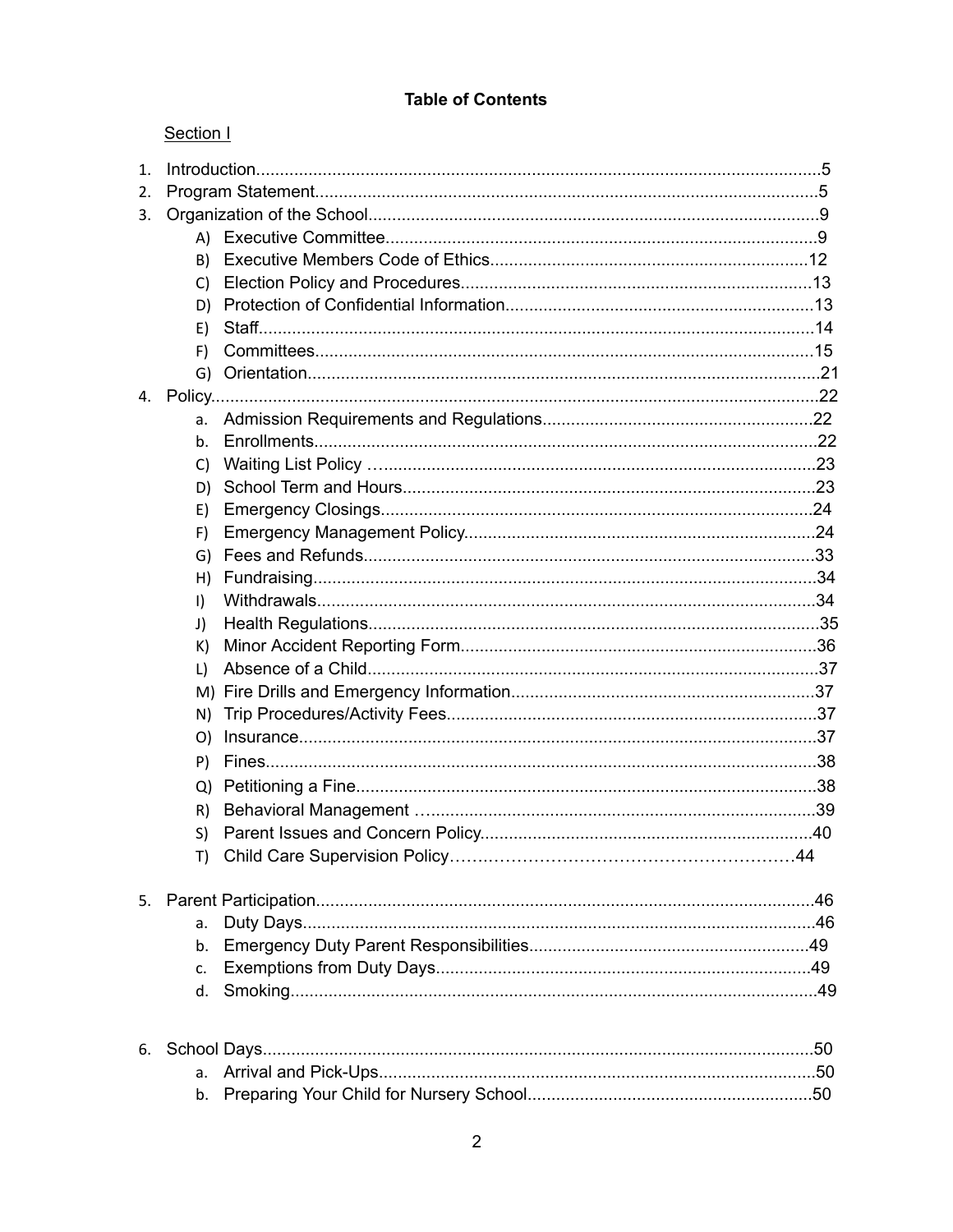| J) |  |
|----|--|
|    |  |
|    |  |
|    |  |
| C) |  |
| D) |  |
|    |  |

## 8.

| Conclus          |  |
|------------------|--|
| 9.<br>Amendments |  |

# Section II

| General By-Laws of Erin Mills Co-Operative Nursery School Inc. |  |
|----------------------------------------------------------------|--|
|                                                                |  |
|                                                                |  |
|                                                                |  |
|                                                                |  |
|                                                                |  |
|                                                                |  |
|                                                                |  |
|                                                                |  |
|                                                                |  |
|                                                                |  |
|                                                                |  |
|                                                                |  |
|                                                                |  |
|                                                                |  |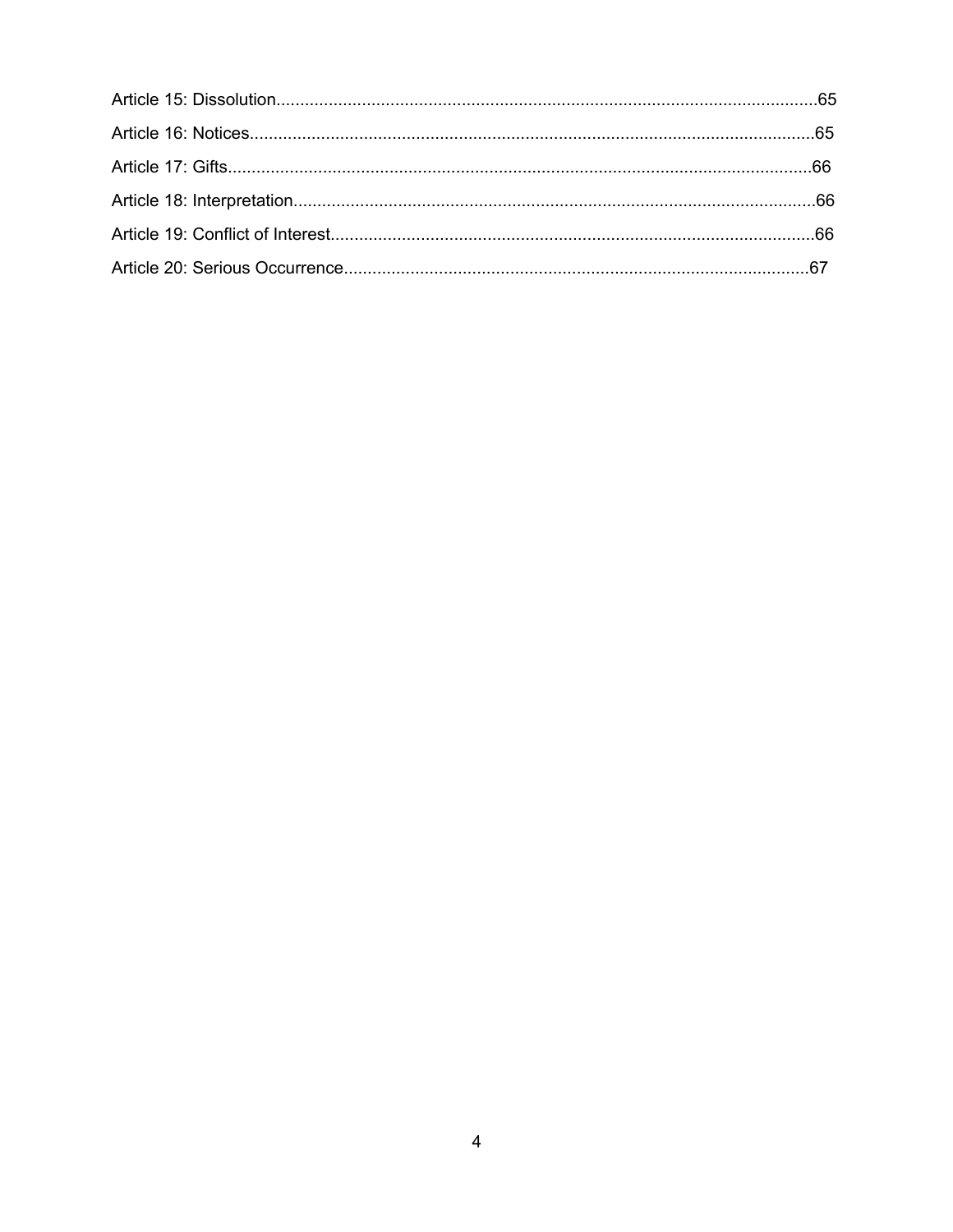#### **1) INTRODUCTION**

At Erin Mills Co-Operative Nursery School our purpose is to:

- a. Provide a stimulating experience for the children;
- b. Promote a greater understanding by parents in matters relating to early children education

This Parent Handbook has been compiled to assist you, the parent, to better understand, enjoy and familiarize with the various facets of our school.

Please also refer to our Program Statement for more information about our pedagogical philosophies.

Co-operation is the very heartbeat of the parent co-operative nursery school. Each member has a responsibility to the school through his/her contribution and involvement, to make it work.

We trust that the following will help you become more knowledgeable about the organization and daily operation of the school.

#### **2) PROGRAM STATEMENT**

In 1974 Erin Mills Co-Operative Nursery School established that nursery school is a place where we expect to see children playing busily, safely and happily. In their play, they learn to develop motor skills, knowledge and patterns of social behaviours that lie within the limits of their capacity. Each child is unique, and such uniqueness we should cherish.

Erin Mills Co-Operative Nursery School operates to provide a happy, worthwhile, well-balanced experience for the pre-school child in a non-political, non-sectarian environment. It provides opportunities for children to develop their own sense of time and space in an environment geared protectively to a child's dimension. The classroom is a place to foster and stimulate discovery and exploration, to provide stimulating materials that will lead the children to question and in turn, help them search for answers. It is a place for children to learn about emotions – to identify, experience and work through them. The school gives each child the opportunity to know different people – other children, the Teachers/Supervisors and parents other than their own. In other words, the school is a place where each person, both parent and child, is allowed to participate and contribute to his/her own needs.

For our children to enjoy school, we as parents, must help them feel that they are important members of the co-operative plan and that their ideas and feelings count. We must show them respect and treat them as the unique individuals that they are.

Our objective is to improve your child's attitude and ability to:

- Explore and run; share their fun; finish what's begun
- Put away when done; demand less "all or none"
- Restrict their "no", let their parent go; accept what's so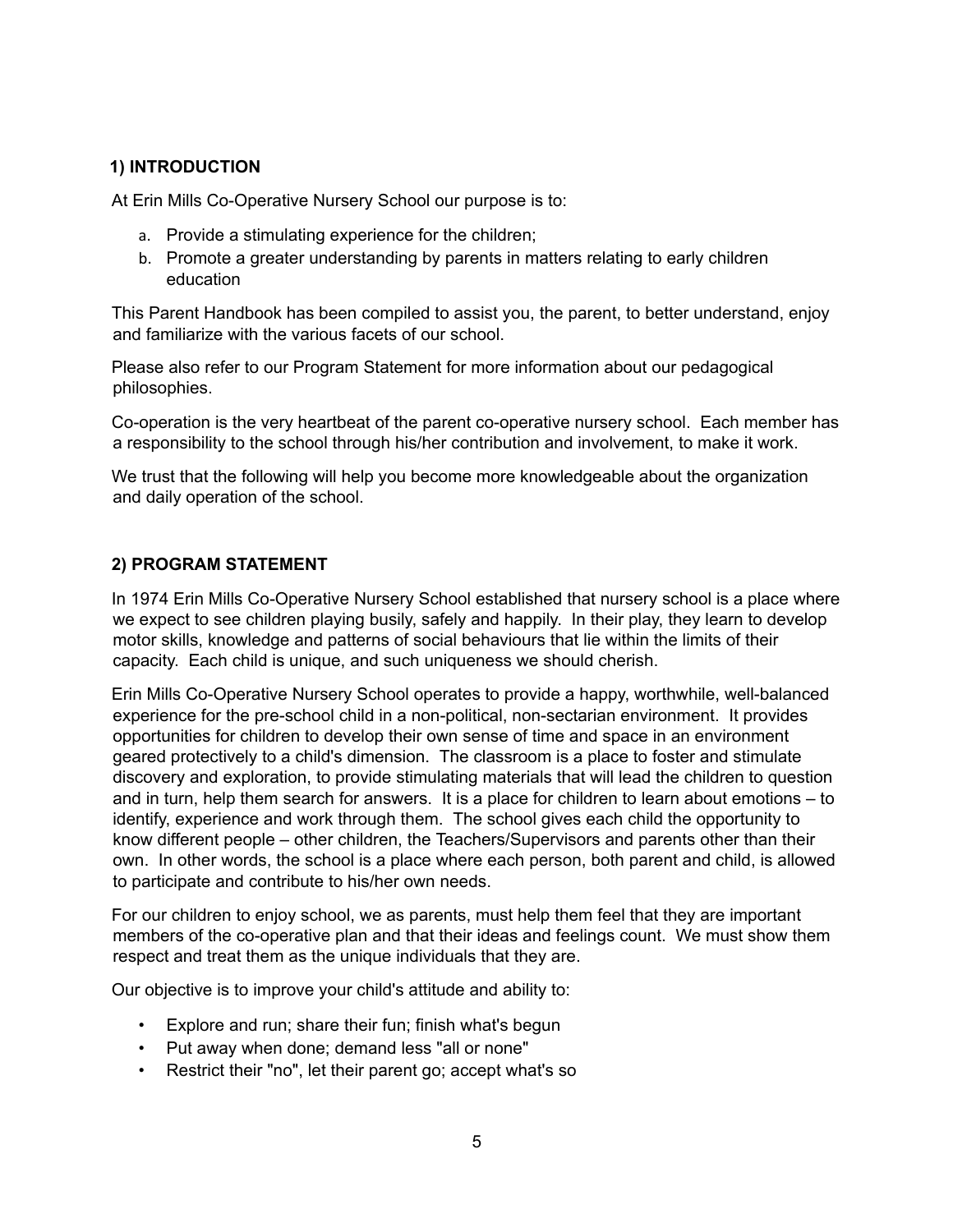Each child develops individually and thus goals are reached at different stages. We merely provide the environment, stimulation, necessary materials, guidance and direction for your child to achieve and acquire many skills over the year – social, emotional, physical and intellectual.

Erin Mills Co-Operative Nursery School is a place where the parent TAKES rather than SENDS a child. In fact, parents and children learn and grow together.

Most parents enroll their child in a preschool program thinking only of the benefits for the child. Through their own involvement in a co-operative pre-school, parents are also put into a learning situation. They can observe the behaviour of their own child with other children, watch as they play and learn together, and participate in the teaching process.

#### **In 2016, Erin Mills Co-Operative Nursery School adopted the "How Does Learning Happen?" Ontario's Pedagogy for the Early Years (2014) as the guiding document under the Child Care and Early Years Act (CCEYA).**

Erin Mills Co-Op has focused our programming around the foundations of Belonging, Well Being, Engagement & Expression, as well as integrated the six guiding principles of ELECT (Early Learning for Every Child Today).

ELECT Principles:

- 1. Positive experiences in early childhood set the foundation for lifelong learning, behaviour, health, and well-being.
- 2. Partnerships with families and communities are essential.
- 3. Respect for diversity, equity, and inclusion is vital.
- 4. An intentional, planned program supports learning.
- 5. Play and inquiry are learning approaches that capitalize on children's natural curiosity and exuberance.
- 6. Knowledgeable, responsive, and reflective educators are essential.

We expanded our purpose to include the goals of the CCEYA of 2014 and outline here how our program encompasses all these goals.

#### **46.(1)(a) promote the health, safety, nutrition and well-being of the children.**

**Health:** Erin Mills Co-Op will make every effort to ensure the ongoing health of our students. We adhere to all municipal, Board of Education, and regional health and safety requirements and our facility is inspected yearly by the Peel Public Health authority. At the beginning of the school year at our Parent Orientation seminars, parents will be apprised of all of our health and safety policies including: immunization requirements, when to keep their child home from school, and allergy policies.

**Safety:** The safety of our children, staff, parents and volunteers is of utmost importance to us. Each teacher, supply teacher and every duty parent must hold a valid Standard First Aid & CPR/AED Level C certification. The school will organize Standard First Aid & CPR/AED Level C training each spring and summer for new families to attend and returning families to new. There is also a fully-stocked first aid kit on site for any minor injuries. It is our policy for any minor injuries. It is our policy that for any injury requiring even minor first aid that the parent is called after the child has been cared for and their injury treated. A decision would then be made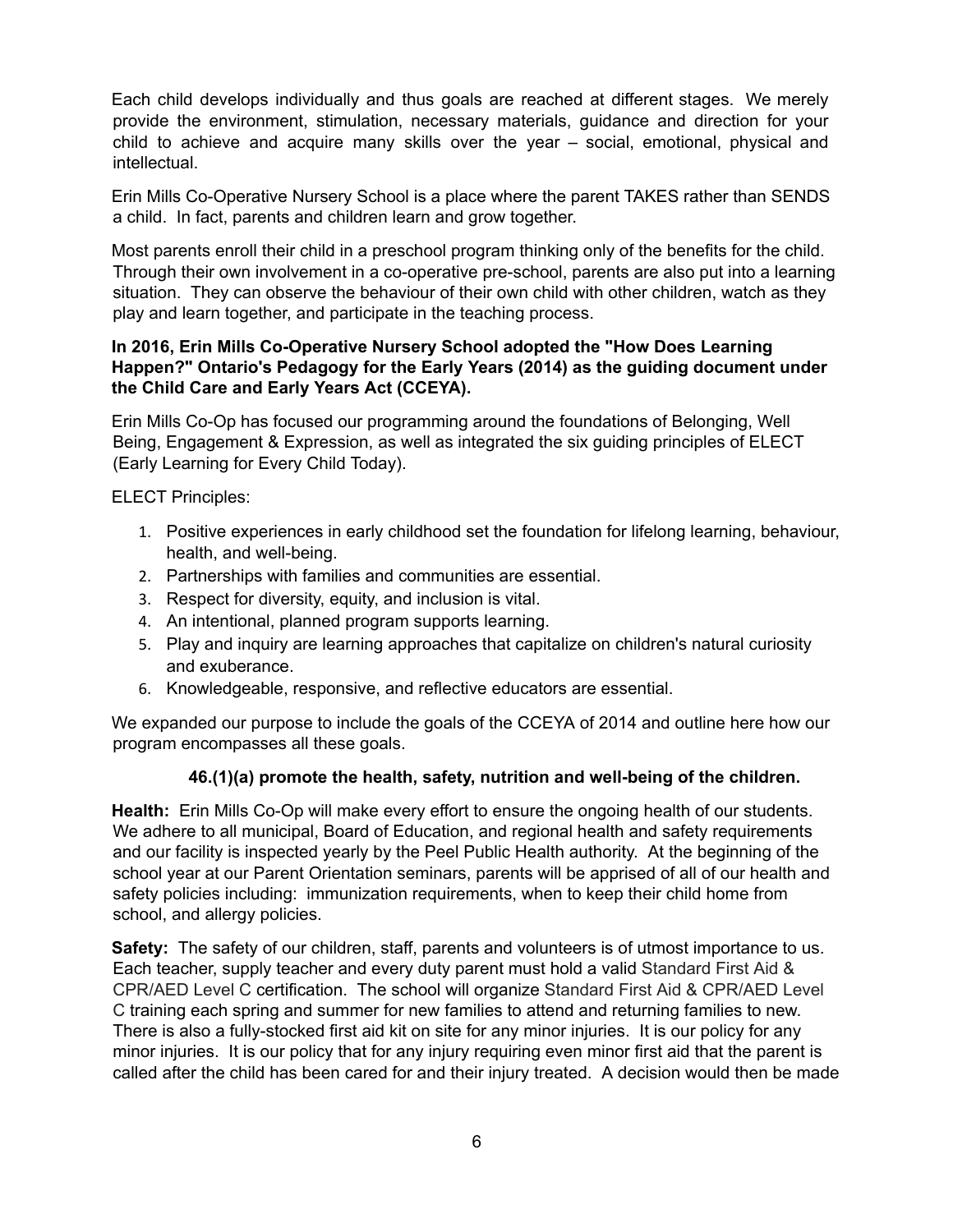between a teacher and the parent whether the child should remain in class or be picked up by the parent.

**Nutrition:** At Erin Mills Co-Op, snacks and beverages are provided by the duty parents for each school day and program. We require our duty parents adhere to Canada's Food Guide to develop a snack 'menu'. We encourage parents to bring 3-4 different snack options so that children have a variety of foods to choose from. It is encouraged that at least one item from each of the following food guide categories is provided: grains, vegetables/fruit, and dairy. Meat is not required) as we only provide a morning and afternoon snack). We also require that all snacks are inclusive for all of our children, with the exception of allergies (where a separate snack item might be substituted). Erin Mills Co-Op has a ZERO NUTS policy for snack food/beverages, which is part of our orientation and also posted clearly throughout the building as a reminder.

**Well-Being:** The well-being of the child includes both their physical well-being and their emotional well-being. Our goals are always to protect the physical well-being of our children through our health & safety policies and by maintaining our facility and toys. We also strive to protect the emotional well-being and safety of our students by providing a nurturing, accepting, positive and encouraging environment free of harsh discipline or punishments.

#### **46.(1)(b) Support positive and responsive interactions among the children, parents, child care providers and staff.**

Erin Mills Co-Op Nursery School is a community of families who work together to make our coop school work. Our only two staff members are our teachers and each and every other function of the school relies on our parent volunteers. It is of critical importance to the school to support and encourage positive interactions among our families.

Our Duty Parents perform a special role within a co-op nursery school. Not only do Duty Parents perform a supervisory role within the school on their day, they also bring the wealth of their knowledge, experience, talents and enthusiasm to the classroom to share with the children and the teachers. We encourage our Duty Parents to speak with the teachers about their hobbies, passions and knowledge, we always love to expose the children to new ideas and activities. Examples of this include: having a hearing-impaired mother teach the alphabet and some words to the children in sign language, musicians sharing their musical talents, police officer parents visiting the classroom during our Community Helpers unit. The more we can include the diversity of our co-operative collective in our classroom the better.

We also understand that not all Duty Parents will necessarily have experience supervising or engaging with a group of children. We encourage those parents to ask to be scheduled on duty days with an experienced Duty Parent, and also to utilize the teachers as role models of how to create positive interactions with the children.

#### **46.(1)( c) Encourage the children to interact and communicate in a positive way and support their ability to self-regulate.**

Often when a family joins Erin Mills Co-Op it will be their child's first opportunity to join in and make friends. We want to foster and encourage that by offering the child the support they need to adjust to the exciting new experience. This may look different for each child. Teachers will work with parents to make this transition a positive one for all involved.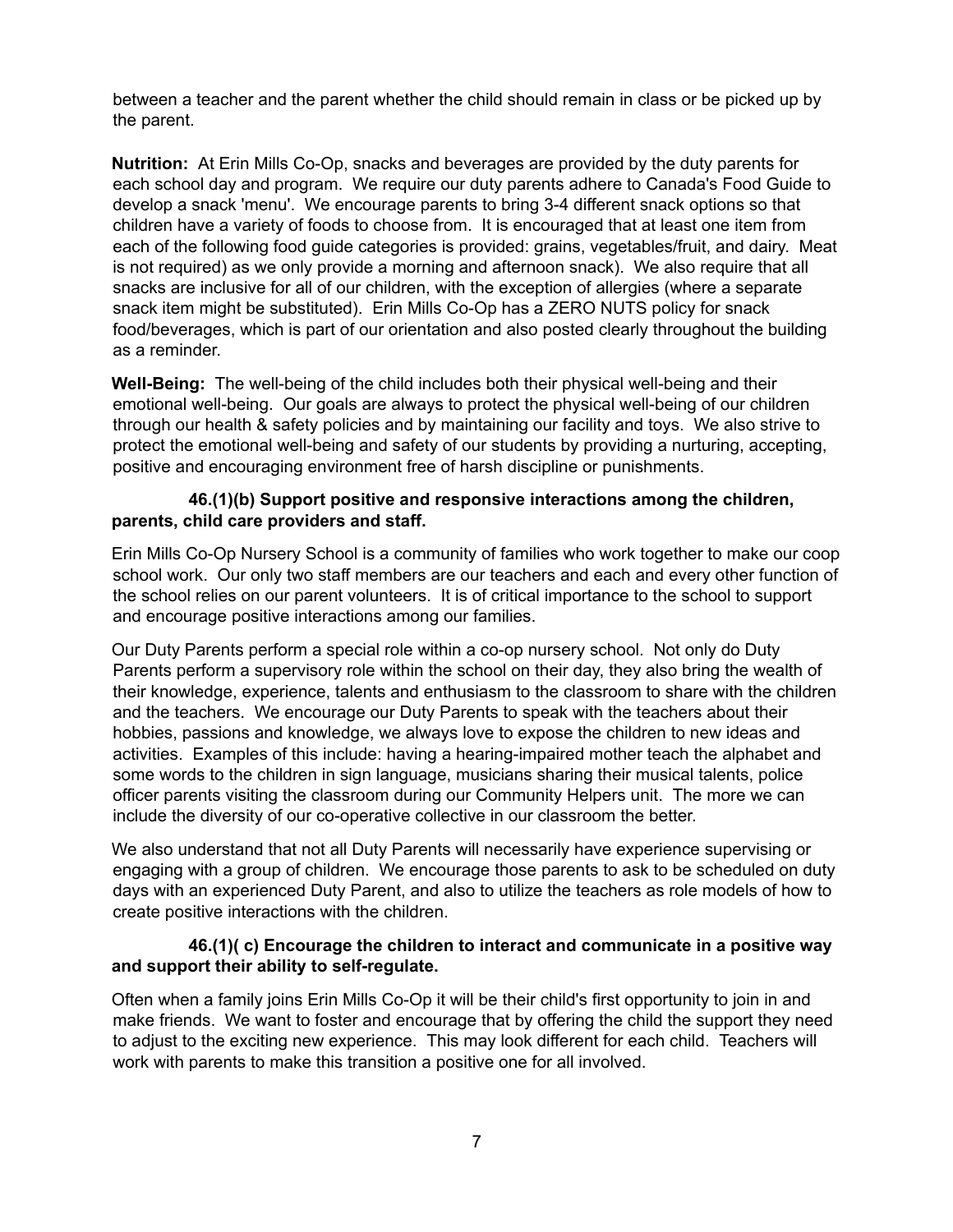## **46.(1)(d) Foster the children's exploration, play and inquiry.**

Erin Mills Co-Op structures our programming to provide a play-based learning environment. Young children explore their environment and learn about their world through the process of play-based learning. At Erin Mills Co-Op we aim to inspire and engage our children's curiosity through providing structure and free-play activities. Each class day includes two blocks of time dedicated to free play-based learning, one at the beginning of the class and one at the end. During this time the children are "in-charge" of their play. Opportunities for hands-on, inquiry based learning experiences that foster exploration, problem solving, discovery and dramatization are all available. We rotate these toys on a bi-weekly basis as well as providing additional toys that fit our learning theme.

The middle part of the class period is structured play-based learning and includes elements of: intentional planning of learning opportunities for whole class and small group learning; classroom materials that are meaningful, inclusive, interesting and developmentally appropriate; representative of children's thinking and learning in diverse ways; and embedding literacy and numeracy experiences in play scenarios.

#### **46.(1)(e) Provide child-initiated and adult supported experiences.**

**46.(1)(f) Plan for and create positive learning environments and experiences in which each child's learning and development will be supported.**

#### **46.(1)(g) Incorporate indoor and outdoor play, as well as active play, rest and quiet time, into the day, and give consideration to the individual needs of the children receiving child care.**

Our goal at Erin Mills Co-Op is to incorporate indoor and outdoor play, as well as active play and resting activities as best as possible given the time limits of our program (2.75 hours in the morning/afternoon class).

We have several outdoor days every season to participate in seasonal activities. In the fall we spend a day outside observing and enjoying the changing season, in the winter we take the children sledding in our park, and in the spring the children ride bikes and play games in the park. We bring out toys and enjoy the first warm days. We also have two outdoor field trips every year, usually to a local farm in the fall and a maple bush in the spring.

During a regular class period the children have a free-time first at the start of class to explore the classroom as they please. Often this first free-play period is an active play period as the children have lots of energy and are excited to come to school and greet their friends. This is followed every day by a quieter, calmer, circle time activity with the whole class. During the two free-play periods the children are free to choose an activity that suits their interest as there are always multiple activity stations (play dough, craft, water table, sand table, building blocks, puzzles and games) set up as well as many options for toys, dress-up, imagination and assorted activities.

#### **46.(1)(h) Foster the engagement of and ongoing communication with parents about the program and their children.**

Our program operates with parent involvement. Parents participate in Erin Mills Co-Op through their roles as Duty Parents helping in the classroom and through their committee positions. Our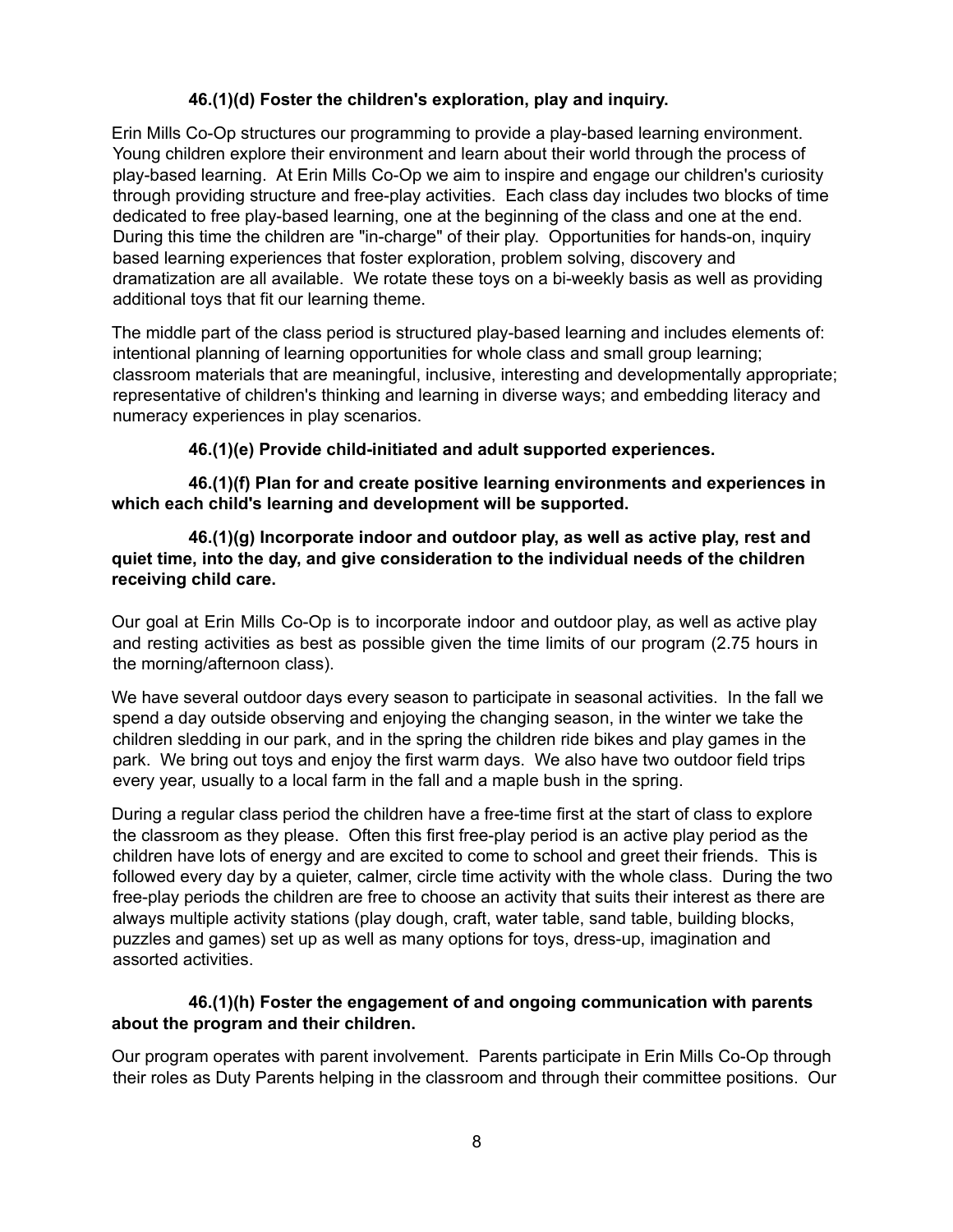teachers and administrators (the Executive Committee) communicate with parents on a daily and on-going basis.

A calendar for each month is sent to every family that outlines the activities for the upcoming month, gives parents opportunities for additional involvement in the classroom and with the school community. Additionally, we have a Facebook page that we utilize to share school events with parents and the community. Parents and families being active and engaged with the school is the essence of what co-operative education is.

#### **46.(1)(i) Involve local community partners and allow those partners to support the children, their families and staff.**

Erin Mills Co-Op has been part of the Erin Mills/Mississauga community for more than 40 years. Throughout that time the school has formed relationships with many of the local community members. Every fall we host our annual fundraising event and involve numerous local businesses and community partners to join with the school and enrich the experience for the children. We also take the children on 4-5 field trips per year to get them out and active in the community. At our annual Christmas Concert, we extend invitations to the May of Mississauga, our local City Councillor, and our local community centre staff. It is our goal that our Erin Mills Co-Op community members feel their families have formed a greater relationship with the local community.

#### **46.(1)(j) Support staff, home child care providers or others who interact with the children at a child care centre to home child care premises in relation to continuous professional learning.**

In 2016 our teachers committed to participating in the Region of Peel's "Raising the Bar" program for continuing education. "Raising the Bar" is a voluntary annual quality initiative for early learning and licensed child care programs. Levels of quality are achieved in the three areas: Quality Assurance, Best Practices and Professional Education.

#### **46.(1)(k) Document and review the impact of the strategies set out in clauses (a) to (j) on the children and their families.**

The Executive Committee and teachers will review the Program Statement and Handbook on a yearly basis to discuss whether our current practices are in line with our Program Statement. Changes will be suggested and approved by the teachers and the Executive Committee.

In summary, **co-operative nursery school provides the opportunity for both you and your child to experience personal growth and development.** At the end of the year, both you and your child will have benefited in some way.

## **3) ORGANIZATION OF THE SCHOOL**

## **A) EXECUTIVE COMMITTEE**

The Executive Committee has administrative responsibility for the day-to-day operations of the school. It works within the framework of the school's General By-Laws, recommending new policies where appropriate. Many of the final decisions, however, rest with the Members. All of the Executive positions count as two committee responsibilities. Members of the Executive Committee must attend monthly meetings throughout the school year and three General Meetings.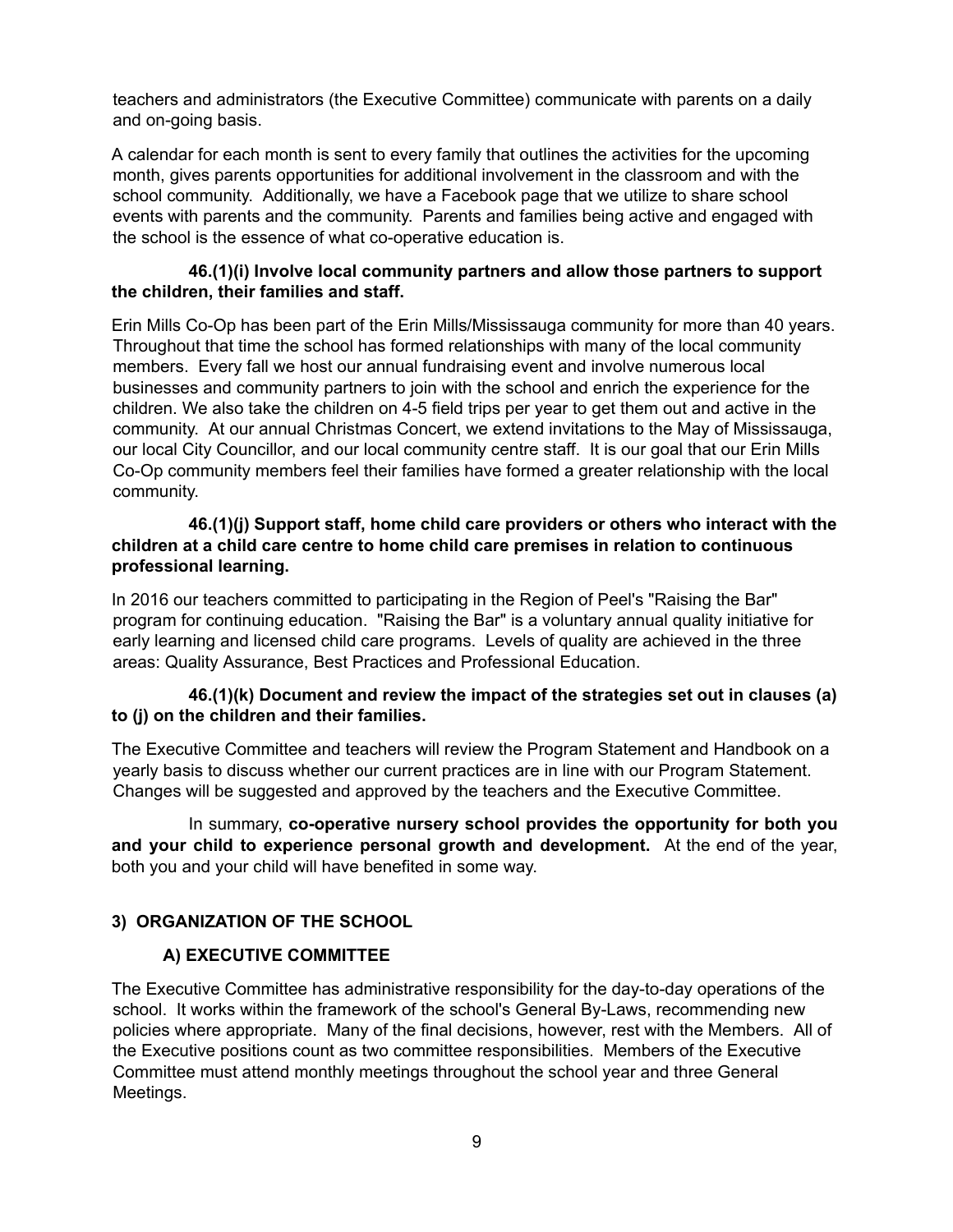Executive Committee positions at Erin Mills Co-Operative Nursery School and their primary responsibilities are as follows:

## **President**

- Presides at all Executives and General Meeting.
- Is ex-officio on all committees.
- Acts as personnel consultant to deal with any personnel problems.
- Supervises the administration of all school business.
- Has signing authority for all school documents and cheques.
- Updates and distributes Executive List.
- Renews all school licenses, grants, contracts and insurance.
- Arranges for supply teachers as necessary.
- Acts as liaison between provincial and regional governing bodies and executive members.
- Attends EYCC teleconferences with the Region of Peel as necessary.
- Maintains executive emails and acts as webmaster for emails and google drive

#### **Vice-President** (and Duty Scheduler)

- Performs the duties of the President in his/her absence.
- Helps the President.
- Takes over any other Office in an emergency.
- Attends school Orientation to discuss committees and the fine system.
- Prepares Orientation packages for new families and provides new families with information about duty days, fines and committees.
- Maintains and updates committee lists, contacts new families about joining a committee and distributes updated list.
- Updates the handbook.
- Issues fines, when necessary.

## **Secretary**

- Records and keeps minutes of all Executive and General Meetings.
- Is responsible for all general correspondence for the school.
- Send notices of General Meetings with minutes attached to school membership.
- Maintains school letterhead and other secretarial supplies.
- Registers changes in the executive with the Ministry of Consumer and Commercial Relations.
- Redirects school mail during summer months.
- Has signing authority for all school documents and cheques.

#### **Treasurer**

- liaises with the bookkeeper.
- sets budget in consultation with the Executive Committee and the bookkeeper
- responsible for all financial transactions for fundraising and grants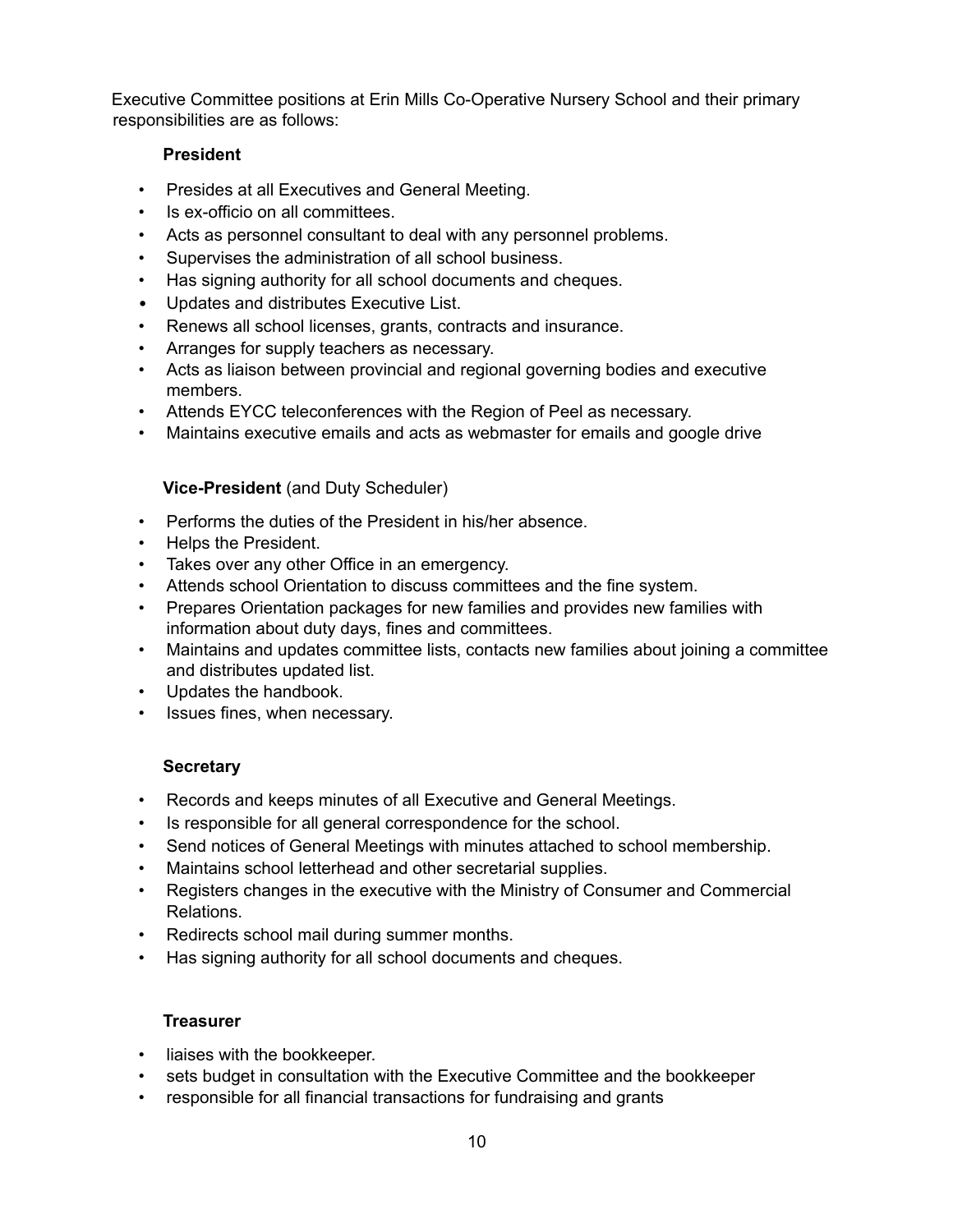- reports the school's financial status at each monthly executive meeting and at all general
- membership meetings
- has signing authority for all school documents and cheques (with other executive members on a two to sign basis)
- deposits cheques to bank account at TD Bank
- writes all cheques, pays all bills and hands over receipts/cheque stubs to the bookkeeper monthly.
- receives monthly tuition via e-transfer from families and makes sure all payments for tuition have been received by month end.
- gives the bookkeeper a breakdown of the income in the bank account monthly.
- pays WSIB by cheque every three months when the letter is received.
- issues tax and donation receipts for the prior year in Jan/Feb

#### **Registrar**

- Handles all inquiries, applications and registrations (i.e. phone calls, setting up school tours, contacting families with outstanding forms).
- Maintains a master file for each member.
- Maintains a waiting list for the school and contacts new families if a spot becomes available.
- Co-ordinates Open Houses with Public Relations.
- Updates and distributes class lists and attendance sheets.
- Updates Registration packages.
- Updates school handbook to reflect changes made to Registration packages.
- Collates Registration packages for new registrants.
- Ensures the files are correct and complete and filed in the school's fire safe box.
- Provide updated contact information to the Secretary so they can update their lists for mailings (i.e. notice of General Meetings, etc.).
- Maintains electronic management of administrative documents on gSuite.

## **Fundraising Chairperson**

- Initiates and co-ordinates all fundraisers, such as the annual Trike-A-Thon, Santa's Workshop, Spring Fundraiser, etc.
- Chairs all fundraising committee meetings.
- Liaison with Executives, Teachers and all other committees responsible for fundraising activities
- Solicits donations for the school.
- Provides a written record of the year's schedule and donation contacts for the next year's Chairperson.
- Works with the Treasurer to co-ordinate fundraising financial transactions.
- Maintains tracker of family fundraising contribution requirements to ensure all minimums are collected according to schedule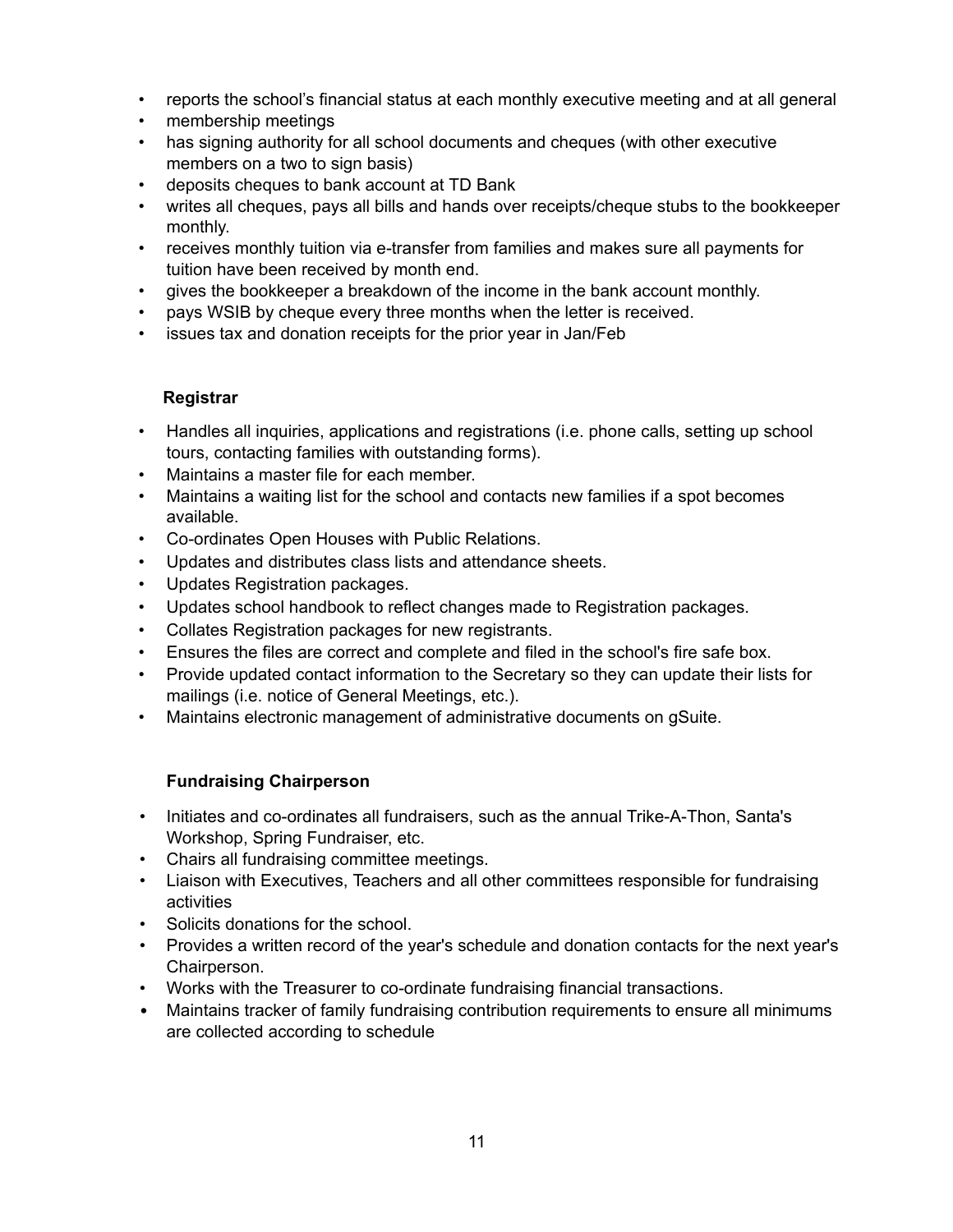## **Public Relations**

- Creates and publishes relevant content for all channels (website, social media and advertisements).
- Cultivates community engagement by replying to comments and responding to messages on social media channels.
- Organizes and co-ordinates Year-End Picnic.
- Produces annual year books and certificates.
- Updates the historical photo album.
- Assists with picture slide shows for General Meetings and Open Houses.
- Handles all advertising through social media, support materials, mail-outs, etc.
- Co-ordinates with the Registrar for the Open House.
- Plans and implements ideas to promote school enrollment.

#### **Duty Scheduler (not currently staffed)**

- Generates monthly duty parent schedule for each class.
- Regular communication with all duty parents to ensure a fair and balanced class schedule
- Liaise with teachers to get monthly schedule of Field Trips, PD Days, Birthdays and special events
- Ensures duty schedule is posted at the school and sent to parents at least 3 weeks in advance of the following month
- Communicates with Registrar on all Duty Parent paperwork and eligibility for classroom volunteering
- Keeps spreadsheet of duty tracking for data purposes

## **B) EXECUTIVE MEMBERS CODE OF ETHICS**

Members of the Executive Committee must:

- Represent the interest of all Members of Erin Mills Co-Operative Nursery School.
- Not use their services on this Committee for their own personal advantage or for the individual advantage of friends and supporters.
- Keep confidential information confidential.
- Approach all Committee issues with an open mind, prepared to make the best decisions for Erin Mills Co-Operative Nursery School.
- Does nothing to violate the trust of those who elected them to this Committee or of those they serve.
- Focus their efforts on the mission of Erin Mills Co-Operative Nursery School and not on personal goals.
- Never exercise authority as an Executive Member except when acting in a meeting with the full Committee, or as delegated by the Committee.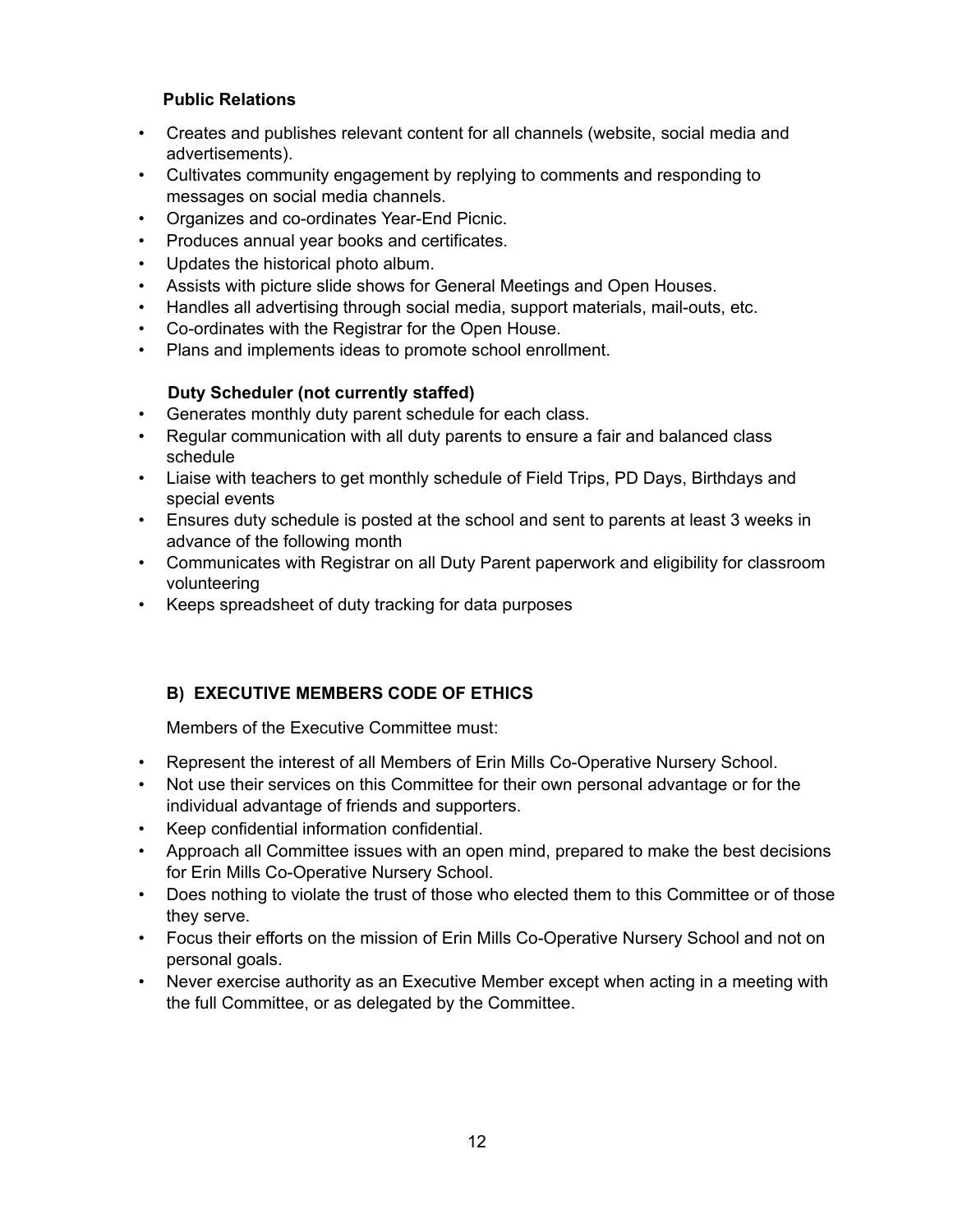## **C) ELECTION POLICY AND PROCEDURES**

- 1. The Executive Committee positions and Sensitive Committee positions must be filled before any general committee positions are filled. During the General Meeting in May, all Executive Members will discuss the committee positions with the General Membership and the Sensitive Committee positions will be explained by the President/Vice-President.
- 2. After the May General Meeting, the Secretary will email all families a form to be completed indicating if they are interested in a position on either the Executive or Sensitive Committee. This form will be submitted to the President in their file at the school and will be kept confidential between only the person who has expressed interest in the position and the President and Executive Committee for the current school year.
- 3. The President will then contact all persons interested in each position and discuss with them their qualifications and interest in the position indicated. In a situation where there is more than one parent expressing interest in an Executive or Sensitive Committee position, the President will contact all interested. The President, in conjunction with the Executive Committee, will then decide which parent would be best suited for the position, and offer another well-suited Executive/Sensitive Committee position to the other parent. The goal of this process is to fill the Executive and Sensitive Committee positions before the June General Meeting with members who are best suited to the positions.
- 4. During the General Election in June, the new Executive Committee and Sensitive Committee members will be introduced to the General Membership.
- 5. If there are any outstanding positions from either of these committees, they will need to be filled by a parent before the rest of the committees can be filled. Parents from the General Membership will be asked to volunteer for these positions by nominating themselves. The President will call for nominations three times. If there is only one nominee for any given position after the President has called for nomination three times, the Chair will state that the nominee has been elected by acclamation.
- 6. If there is more than one person interested, the President will briefly meet privately and individually with all interested parties. The General Meeting will take a brief adjournment for these meetings. Once the President has spoken with the interested parties and they and the Executive Committee have come to a decision, the Meeting will resume.
- 7. Next, the Fundraising Committee will be filled by asking for volunteers. As this committee is of vital importance to the running of the school, no other positions will be filled until this committee has a Chairperson who is an Executive Member, a co-chair, and ideally, 7 members.
- 8. Finally, any families who have not yet joined a committee will choose a random number on a piece of paper and the chair will call the numbers in order. When your number is called, you may then select which committee you would like to work on for the upcoming school year.

## **D) PROTECTION OF CONFIDENTIAL INFORMATION**

## PRIVACY POLICY STATEMENT

Erin Mills Co-Operative Nursery School is committed to protecting the privacy of the personal information of its members, and other stakeholders. We value the trust we deal with and recognize that maintaining this trust requires that we be transparent and accountable in how we treat the information that families chose to share with us.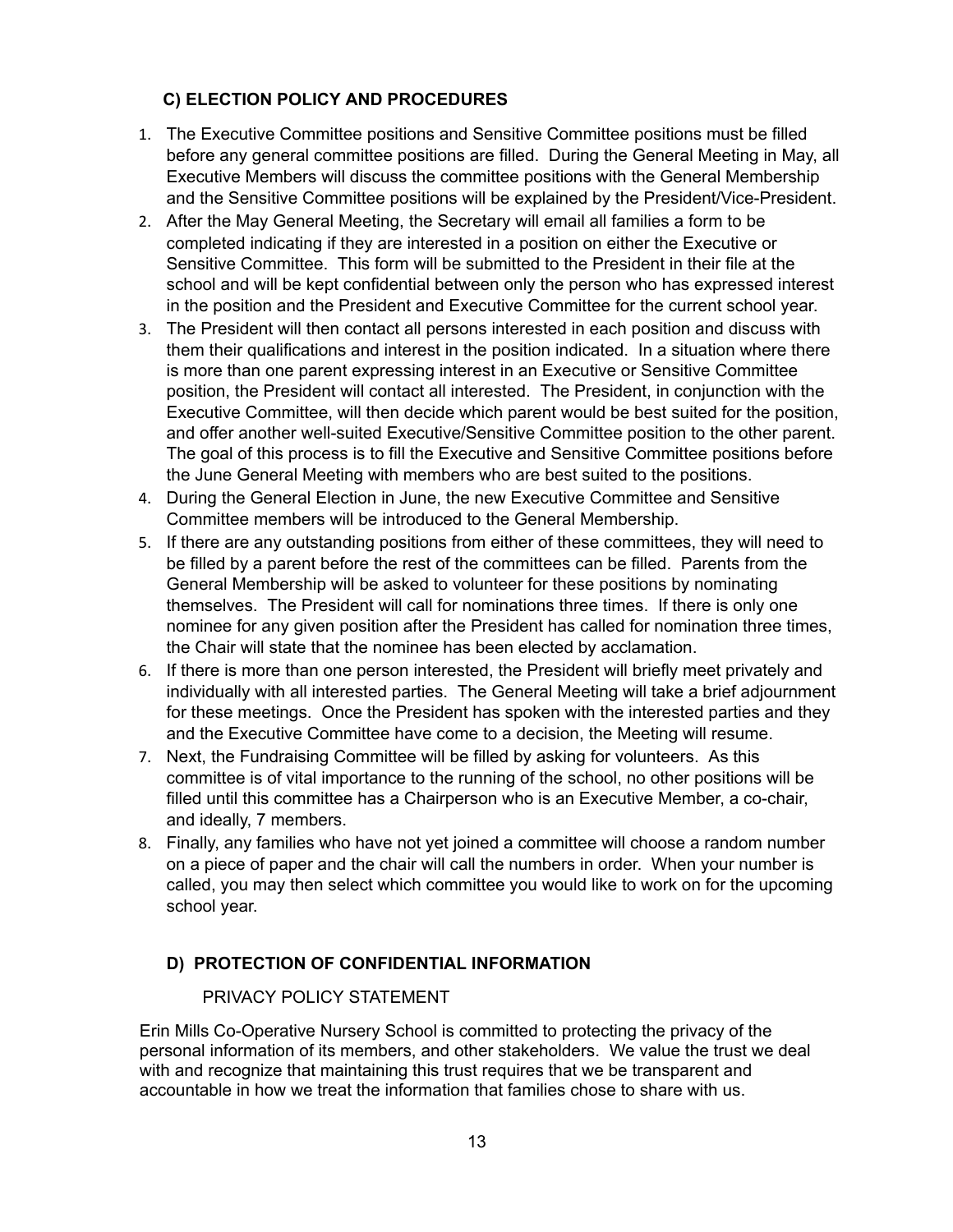During the collection of information for membership purposes, we gather personal information. Anyone from whom we collect such information should expect that it will be carefully protected and that any use of or dealing with this information is subject to consent. Our privacy practices are designed to achieve this. All members of the Co-Operative must sign a confidentiality agreement as part of the registration process.

#### DEFINING PERSONAL INFORMATION

Personal information is any information that can be used to distinguish, identify or contact a specific individual. This information can include an individual's opinions or beliefs, as well as facts about, or related to, the individual. Exceptions: business contact information and certain publicly available information, such as names, addresses and telephone numbers as published in telephone directories, are not considered personal information.

#### PRIVACY PRACTICES

Personal information gathered by Erin Mills Co-Operative Nursery School is kept confidential. The Teachers and Executive Members are authorized to access personal information based only on their need to deal with the information for the reason(s) for which it was obtained. Families should know that information is shared with the Region of Peel, the Ministry of Education and Social Services. Safeguards are in place to ensure that the information is not disclosed or shared more widely than is necessary to achieve the purpose for which it was gathered. Measures are also taken to prevent information from being lost or destroyed.

## UPDATING OF PRIVACY POLICY

We will regularly review our privacy practices and update our policy.

## **E) STAFF**

#### Teacher(s)

Erin Mills Co-Operative Nursery School places great importance on the role of their staff. Our teachers hold Early Childhood Education certificates with Special Needs qualifications. The Teachers are available for personal consultation most days; however, an interview should be previously arranged. Staff duties for the Teachers/Supervisors are as follows:

- Plan and implement the school program.
- Ensure children's health and safety.
- Instruct parents in the practical application of the program.
- Keep records on each child for evaluation and review progress with parents as required.
- With the Registrar's assistance, keep on file the school medical forms, consent forms and emergency phone number for each child.
- Keep a daily attendance record and log.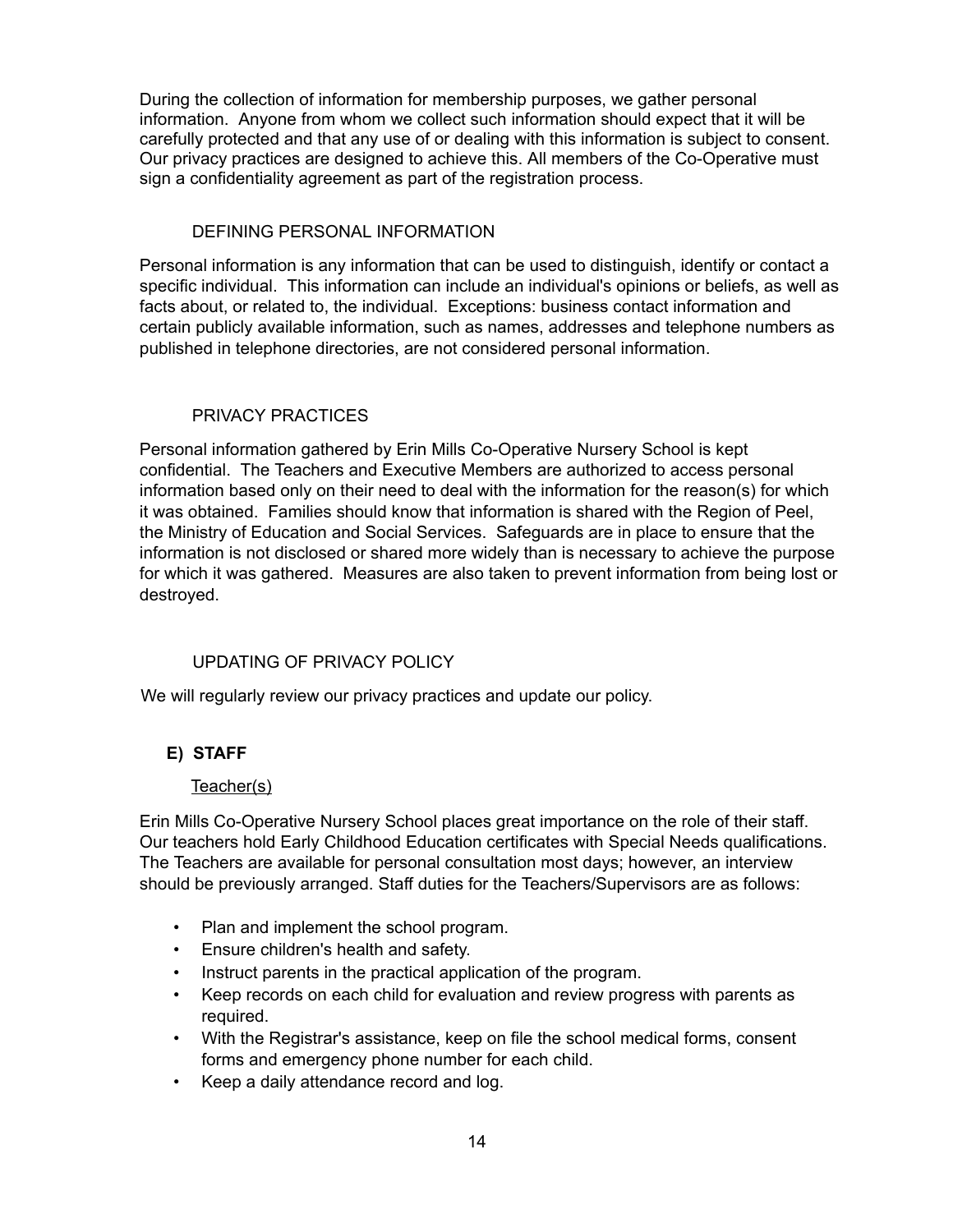- Instruct parents on the fire drill procedure and ensure that the directions for the fire drill procedure are posted in a clearly visible place.
- Attend all Executive and General Meetings.
- Organize parent orientation at the beginning of each school year.
- Assist Vice-President with overseeing committees as required.
- Follow the Day Nursery Act.
- Follow guidelines from the Ministry of Education, the Ministry of Health, and the Fire Department.
- Ensure protection of confidential information for children and parents.
- Maintain an open line of communication with the Executive Committee.

## **Bookkeeper**

Duties of the bookkeeper are as follows:

- Prepares monthly & annual financial statements, keeps QuickBooks accounts up to date.
- Prepares charitable tax returns and HST returns.
- Keeps records of all accounting transactions.
- Completes monthly banking records, issues deduction slips and
- Prepares payroll bi weekly, T4 and ROE.
- Completes year end adjusting entries.
- Completes grant reconciliation and correspondence.
- Prepares contracts and budgets for the Executive Board to review.

## Business Operations Manager

## Description:

As Erin Mills Co-op continues to evolve and adapt to the impacts the global COVID-19 pandemic has had on the child care industry, the demands of managing the daily operations of the school's business has exceeded the capacity of a parent volunteer executive position. The Business Operations Manager will work closely with the Executive Board President and Bookkeeper to manage any business administration responsibilities that have been impacted by the pandemic, including but not limited to implementation of health and safety policies and procedures, review funding opportunities, and provide administrative support for property management and operation agreements.

## **Responsibilies:**

- Health and safety review all guidelines and mandates from regional, municipal and provincial officials and make recommendations to executive committee on how to apply at EMC
- Policies and procedures write, revise, and oversee implementation of policies and procedures applicable to staff and students at EMC
- Government funding capture and collect elements of government-provided funding opportunities to advise executive committee on eligible expenses and application processes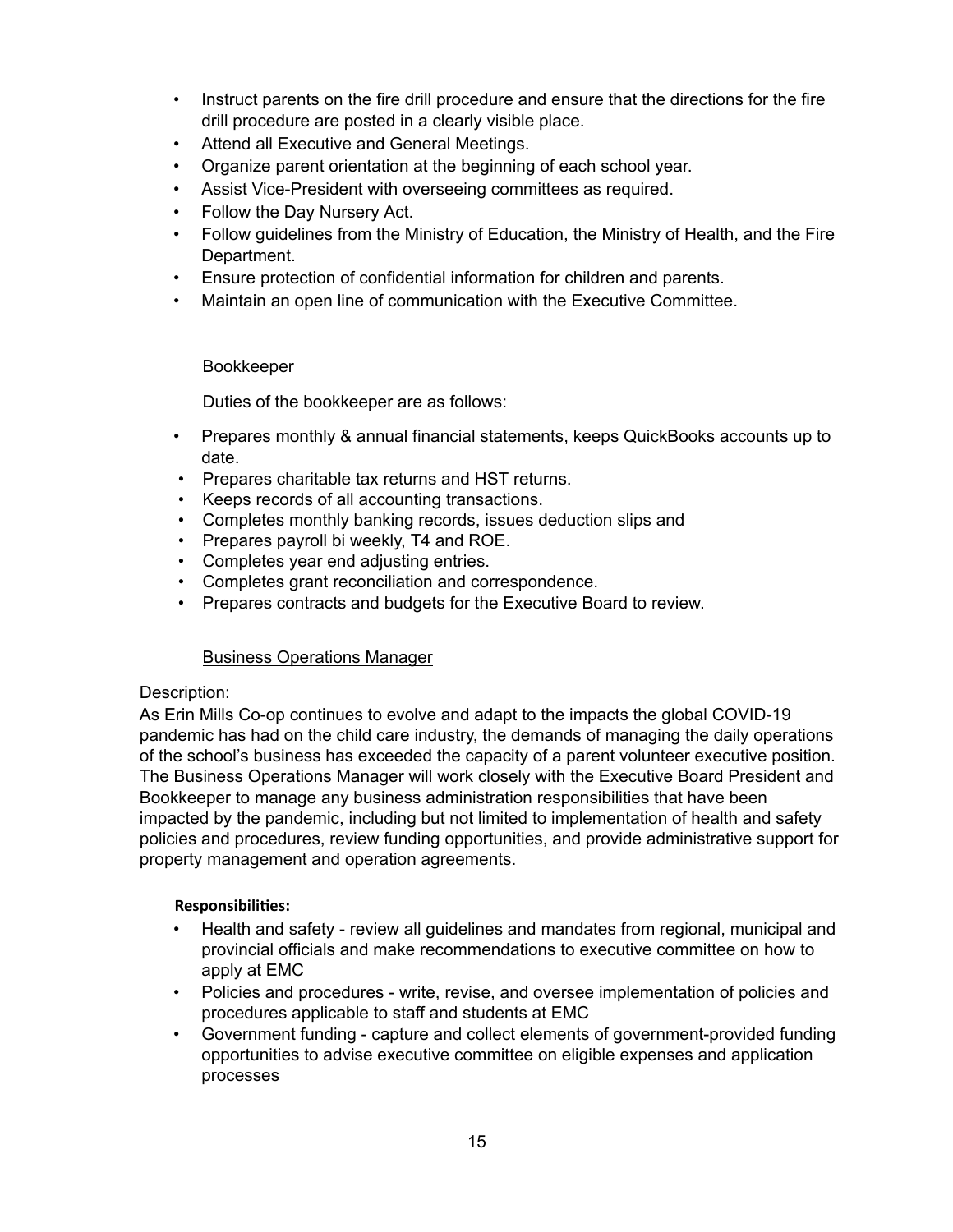• Property management - support executive committee with administrative tasks related to property management and operation agreements

## **F) COMMITTEES**

NB - The following describes pre-COVID19 Pandemic expectations, these are subject to change as the governance structure adjusts to business needs and limitations.

Each of the following committees is responsible for the maintenance of a specific school area and reports to the Vice-President, who acts as committee administrator.

In accordance with the Parent-School Agreement, each family must sign up for one committee position for each enrolled child. Parents of children enrolled in the 5am class must sign up for two committee positions, or equivalent. Parents **must** actively participate on the committee they sign up for. **The fine for failure to fulfill committee responsibility is \$50.00.**

Each position on the Executive Committee will fulfill a family's committee responsibility to the school, regardless of how many children they have enrolled.

Newsletter/Calendar Editor and Excursion Coordinator, Scholastic Book Orders and Website Administrator/Media Mogul are Sensitive positions and are appointed by the President in consultation with the Executive Committee, at their discretion. You must apply to the President if you are interested in one of these positions.

With the exception of the Executive Committee and Sensitive Committee positions, all other committee positions are determined at the June General Meeting. However, the **Fundraising Committee must have a minimum of 6 committee members** (not including the Chairperson) before the other committee positions can be filled.

## **Committee Positions:**

Creative Play Area and Library Committee

- Chairperson is responsible for coordinating an annual written schedule for all committee members.
- Members set up the back room and bulletin boards to reflect the theme being presented (i.e. farm, Easter, etc.)
- Chairperson is also responsible for providing a written record of the year's schedule for next year's chairperson (to be given to the Vice-President at the end of the year).
- Members set up the bookcase with theme-related books from both the public and nursery school libraries, under the direction of the Teachers/Supervisors.
- Members may be required to come up with new and creative ideas for backroom set-up.
- Members may have to make/craft props to help support the theme.

Fundraising Committee (*Must have 6 members before other positions can be filled)*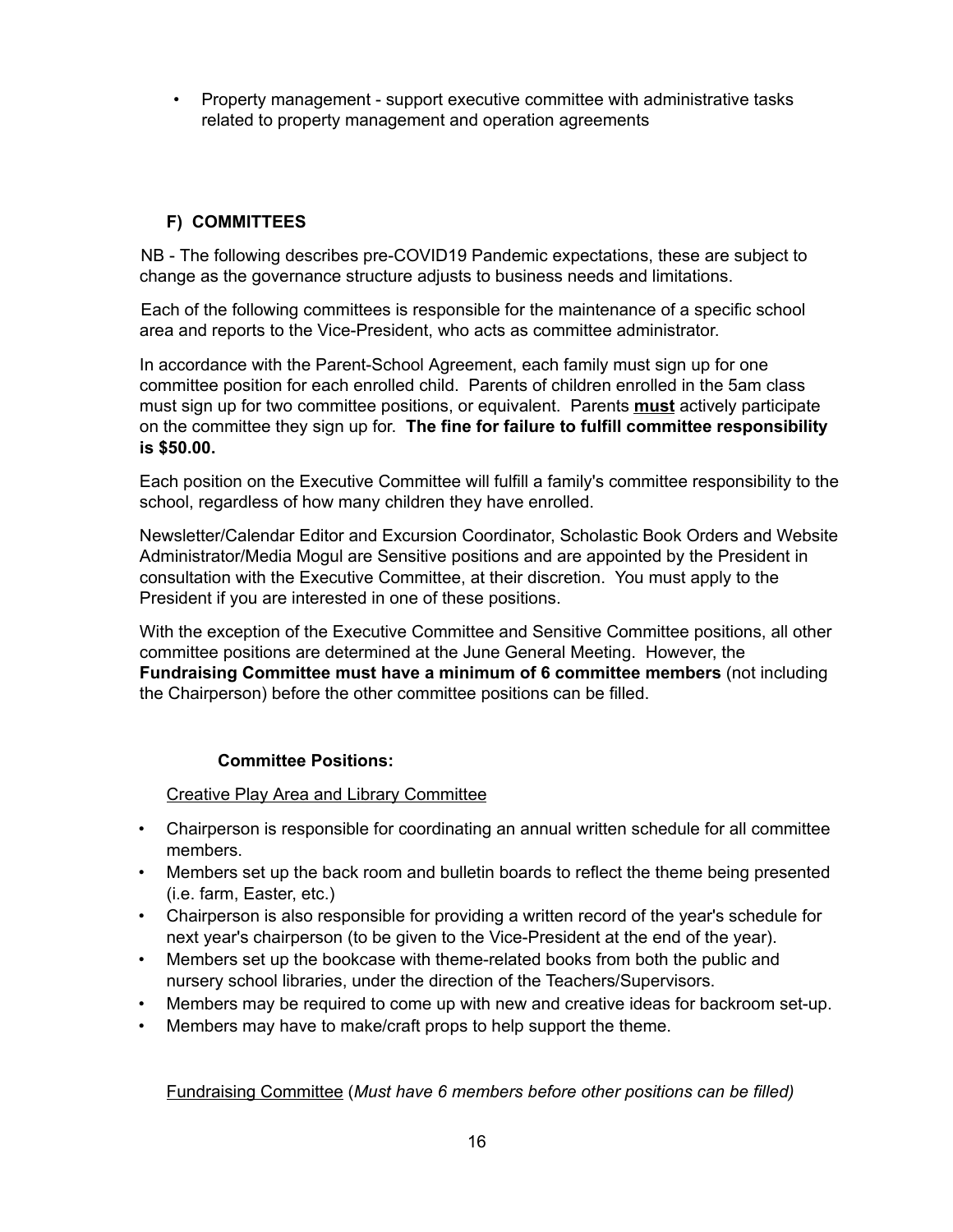- The goal of this committee is to initiate, plan, co-ordinate and implement events for the school which will benefit the membership and general funds to assist in school operations.
- Committee members work with the Chairperson in initiating and coordinating several special events throughout the school year, such as a Trike-A-Thon/Silent Auction, Santa's Workshop, Adult Only events, Family nights, etc.
- The committee will be comprised as least one representative from each class
- Large commitment in the summer months to organize and promote annual Trike-A-Thon and solicit prize donations
- Large component of this committee is solicitation and collection of items for silent auction from community business contacts for various fundraising events throughout the school year.
- Must actively participate at all special events from start to finish, including set-up and clean-up.

## Class Rep (one per class)

- Act as a liaison between their class and the Executive Committee
- Collects parent consent forms for all field trips
- Coordinates extra volunteer duty days for all field trips
- Coordinates with special events committee to collect pledge money, tickets, etc.
- Contacts their class using class lists, upon request of either the Teachers/Supervisors or Executive Committee for such purposes as emergency school closings, special reminders, etc.
- Purchases decorations, supplies and store-bought peanut-free snacks etc., for all special events and General Meetings
- Delivers and prepares snacks for event(s)
- Purchase wrapping supplies for children's gifts and assist with wrapping gifts. May have to assist with purchasing food items for Fundraising events
- This position requires the member at the school during drop-offs and pick-ups on a fairly regular basis

## Toy Washing and Clean-Up Committee

- Chairperson is responsible for coordinating an annual written schedule with committee members and for providing a written record of the year's activity for the next year's Chairperson.
- Chairperson co-ordinates cleaning date and specific tasks with Teachers in advance.
- Disinfects the school's equipment at least three times during the year.
- Cleans up after fundraising and school events (I.e. Trike-A-Thon, School Picnic, etc.).
- Cleans school easels, paint pots, brushes and drying rack and/or fill as per the schedule (twice a month).
- Clean all toys in regular use on the toy shelf every three weeks.
- Cleaning should be scheduled for a weekday afternoon, or a weekend. It cannot take place before or during class.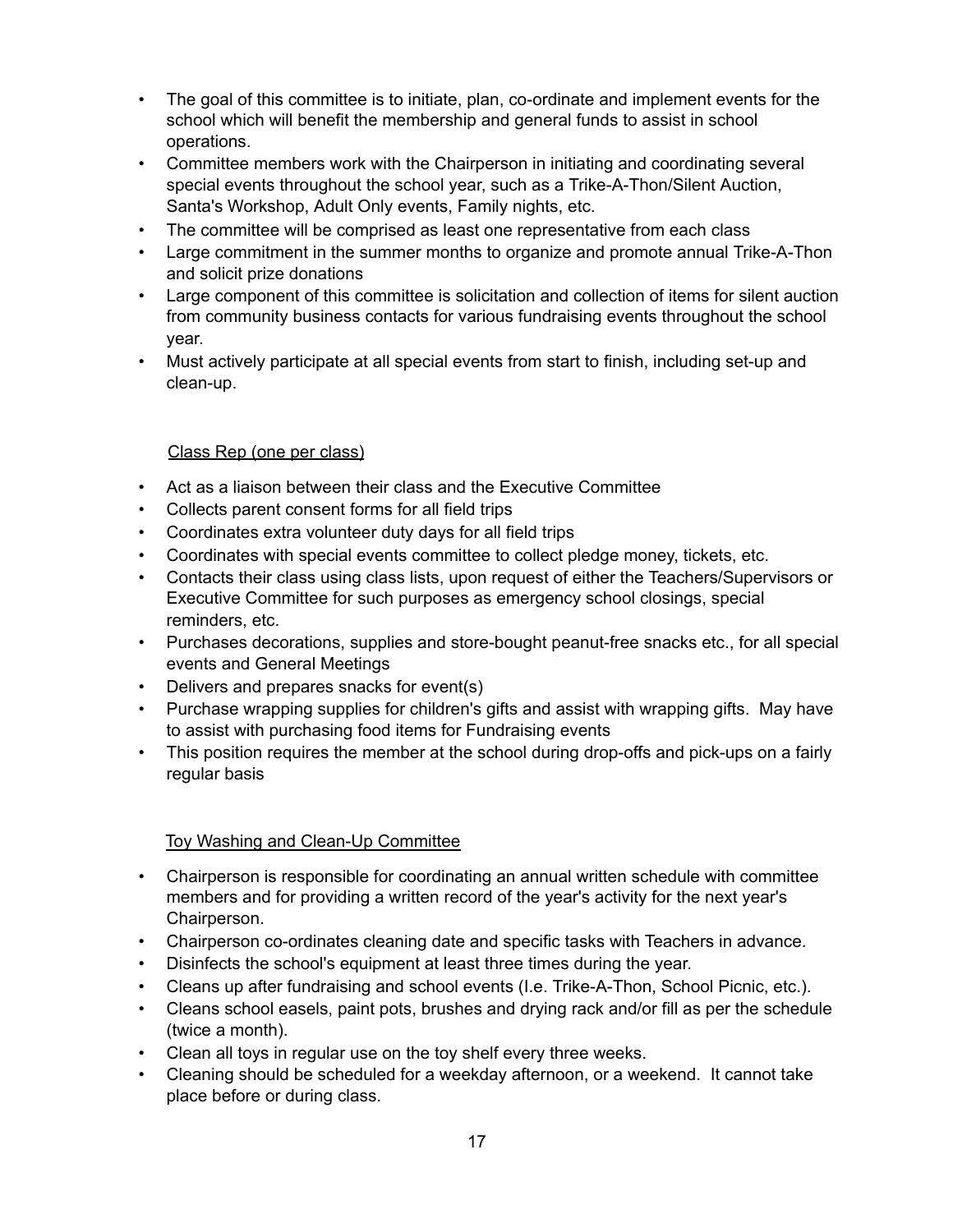• Ensures proper cleaning supplies are available at school. If not, co-ordinates with Teachers and Kitchen Management committee in advance.

## **Sensitive Positions:**

## Kitchen Management:

- This position may be assigned to a member by appointment of the Executive Committee discretion
- Clears the school refrigerator of all leftovers/snacks and thoroughly washes all pitchers/containers on a weekly basis
- Responsible for the laundering of the towels and dishcloths in the kitchen as necessary
- Purchases and keeps replenished the school's daily consumable and domestic supplies (list to be supplied by the Teachers/Supervisor)
- Will be reimbursed by school on a monthly basis or whenever exceeds \$50.00)

## Newsletter and Calendar Editor/Excursion Coordinator

- This position may be assigned to a member by appointment of the Executive Committee, at their discretion.
- Produces a multi-page newsletter to the membership. It should include information from the Executives, Teachers and Membership.
- There shall be a separate calendar page for each class, which includes birthdays, field trips, classroom themes, and any other information provided by the Teachers.
- Books field trips, secures transportation for trips and creates permission forms.

## \*\*As editor you shall:

- Handle all phases of production of the newsletter and calendar, from gathering information, to editing, to photocopying and distribution.
- Gathering information may entail being assertive in "hunting down" information/stories (may need to remind Executive and Teachers of their obligation to contribute information).
- Distribute newsletters electronically to members and on paper, when necessary.

## \*\*As Excursion Coordinator you shall:

- The person who holds this time-sensitive position arranges for the children to visit places of interest in the community, as well as invites special visitors to the school upon consultation with the Teachers/Supervisors.
- Is responsible for sending home parent consent forms for all field trips at least one (1) week prior to the event.
- Is responsible for booking and confirming the school buses.
- Provides a written record of the year's schedule for next year's coordinator (to be given to the Vice-President at the end of the year).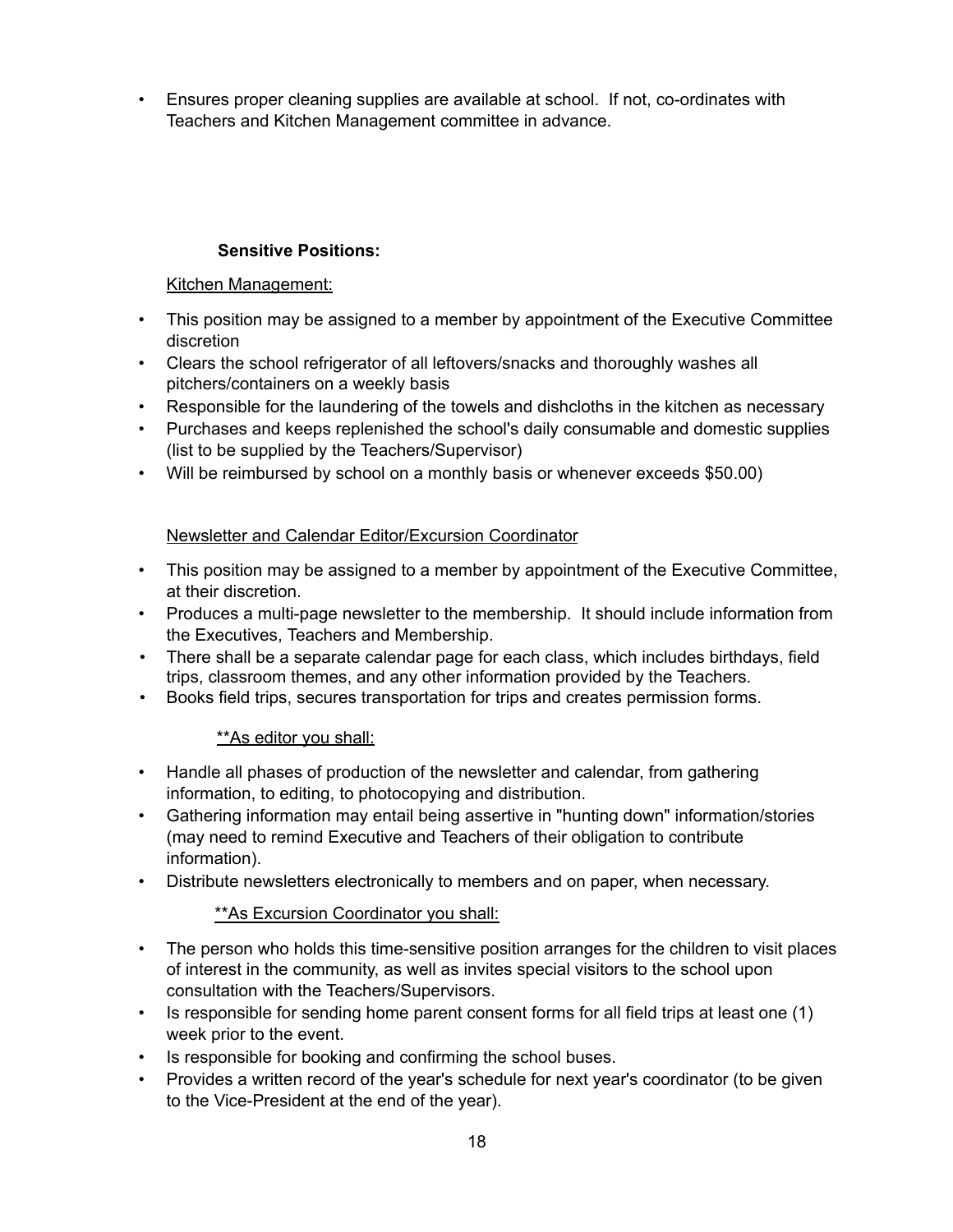#### Scholastic Book Orders

- This position may be assigned to a member by appointment of the Executive Committee, at their discretion.
- Acts as the school's liaison between Scholastic of Canada, the Teachers/Supervisors, and the Executive Committee, with respect to all aspects of the Book Club (invoices, payments, collections, etc.).
- Advises the membership at the beginning of each school year about Scholastic, how the book orders work, and of the benefits to the school.
- Post notices in the school and/or newsletter regarding due dates, offers, descriptions of books, and benefits to the school.
- Maintains proper records of moneys received from the Membership, the school and bonus coupons from Scholastic, as well as all moneys and coupons paid out.
- Gives Teachers/Supervisors copies of the Bonus Catalogue, Criterion, Elf, See-Saw and all information given in Scholastic Brochures with written qualifications for free items, special offers, contests and special coupons.
- Places copies of the Elf and See-Saw brochures in every child's art bag, with a covering letter detailing the benefits to the school of ordering from the current flyers and order deadlines (this is done monthly or more frequently, if necessary, during the year)
- Is responsible for ordering or distributing all items required by the Teachers/Supervisors, school members, Librarian and Executive Committee as applicable.
- Passes along all applicable records to next year's committee member.

## Website Administrator/Media Mogul

- Updating the school website to reflect any changes, important dates, photos and Open House details.
- Tracking site stats and tracking keyword that help identify EMC on the web through search sites.
- Manage school Facebook page.
- Set up and manage photo sharing sites for parents to access.
- Create posters and ads in consultation with the public Relations Coordinator.

## **Other**

If there is something that you can do/provide which you feel will be an asset to the school, please inform the Teachers and/or a member of the Executive Committee. A committee position may be created for you, if approved by the Executive Committee and all other committee positions have sufficient support.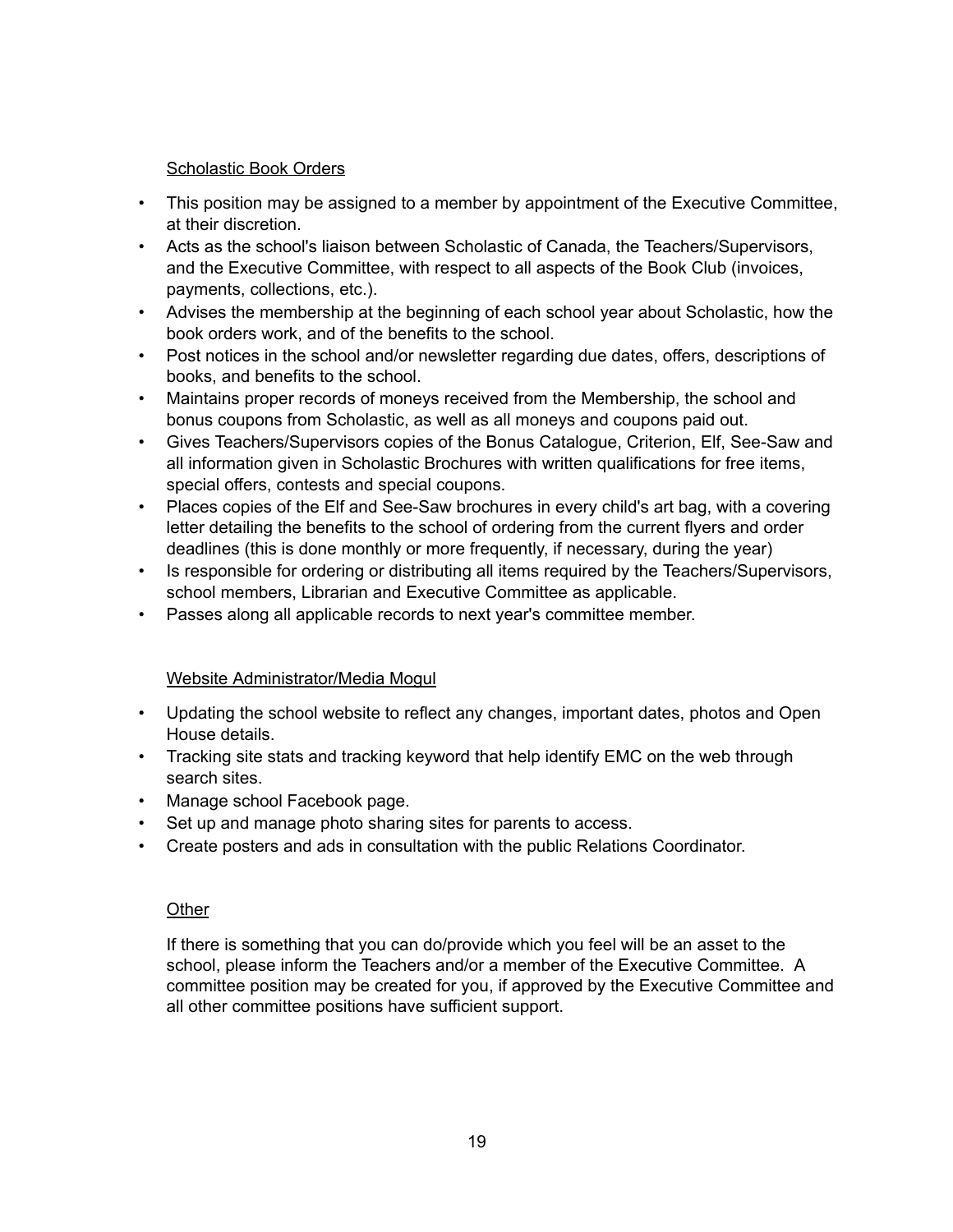## **Committee Time Chart**

This chart supplements the committee job descriptions found in the handbook. It should help you to decide which committee will work best with your schedule. Remember, you will only have to serve on one committee per child. An Executive position acts as two committee positions and might be beneficial to those families who have 2 children registered in the same school year.

| Executive<br>Committee                                                            | <b>Members</b> | Evenings                                                                                                    | Weekdays | Weekends | # of Events                                                                                                                       |
|-----------------------------------------------------------------------------------|----------------|-------------------------------------------------------------------------------------------------------------|----------|----------|-----------------------------------------------------------------------------------------------------------------------------------|
| President<br>Executive<br>Position                                                | $\mathbf 1$    | 10 Executive<br>Meetings and 3<br><b>General Meetings</b>                                                   | yes      | some     | All school events                                                                                                                 |
| <b>Vice</b><br>President<br>Executive<br>Position                                 | 1              | 10 Executive<br>Meetings and 3<br><b>General Meetings</b>                                                   | yes      | some     | School<br>Orientation and<br>other school<br>events, if needed                                                                    |
| Secretary<br>Executive<br>Position                                                | 1              | 10 Executive<br>Meetings and 3<br><b>General Meetings</b>                                                   | yes      | some     | All school events,<br>if needed                                                                                                   |
| <b>Treasurer</b><br>Executive<br>Position                                         | $\mathbf{1}$   | 10 Executive<br>Meetings and 3<br><b>General Meetings</b>                                                   | yes      | some     | All school events,<br>if needed                                                                                                   |
| Duty<br>Scheduler<br>Executive<br>Position                                        | $\overline{1}$ | 10 Executive<br>Meetings and 3<br><b>General Meetings</b>                                                   | yes      | some     | All school events,<br>if needed                                                                                                   |
| Public<br><b>Relations</b><br>Chair<br>Executive<br>Position<br>(with committee)  | $\mathbf{1}$   | 10 Executive<br>Meetings and 3<br>General<br>Meetings.<br>Plus,<br>meeting<br>arranged<br>with<br>committee | yes      | yes      | End of year<br>School Picnic,<br><b>Family Social</b><br>Events<br>and<br>Open<br>House<br>event. All school<br>events, if needed |
| Fundraising<br>Chair<br>Executive<br>Position<br>(with co-chair<br>and committee) | 1              | 10 Executive<br>Meetings and 3<br>General<br>Plus,<br>Meetings.<br>meeting<br>arranged<br>with<br>committee | yes      | yes      | All school events                                                                                                                 |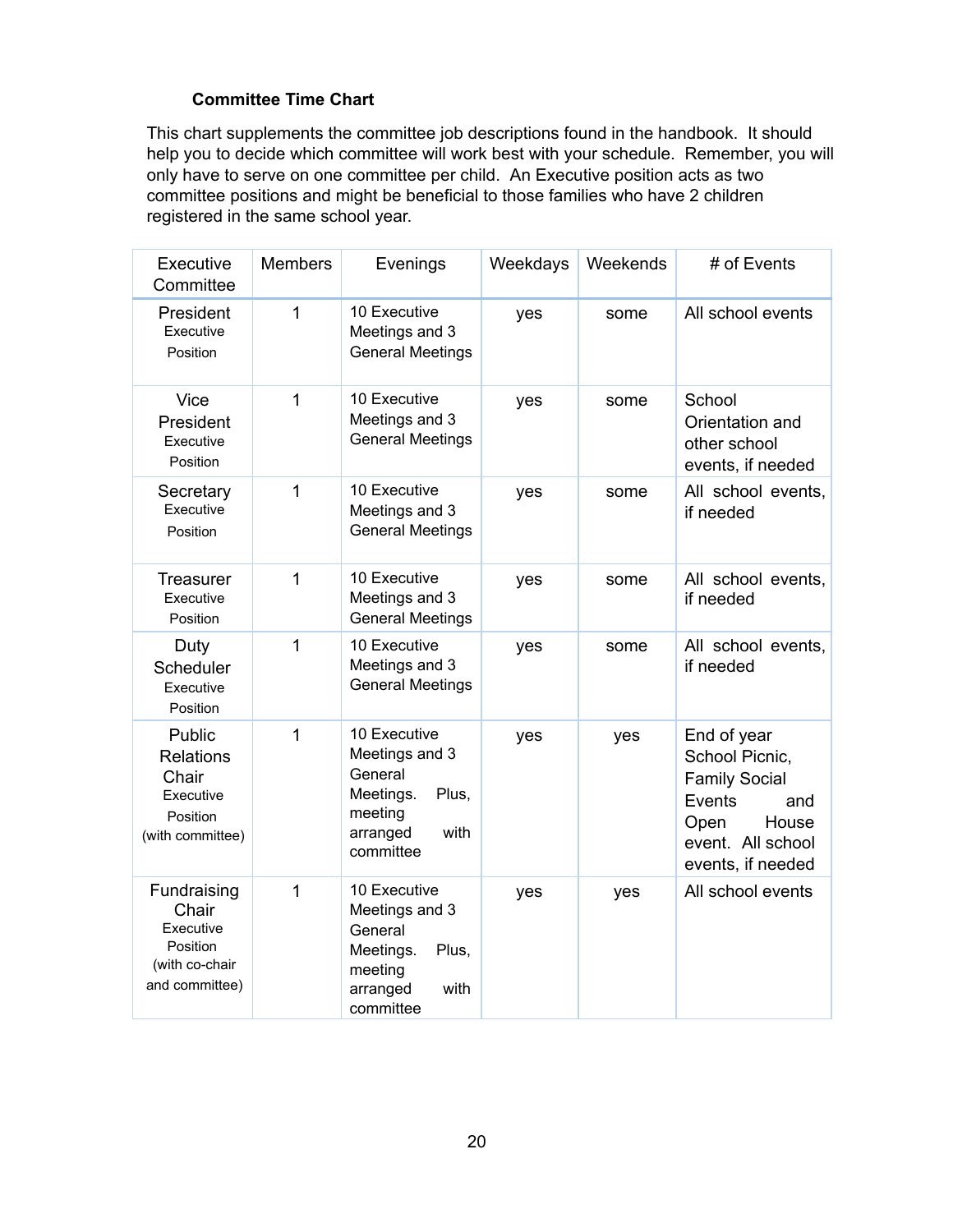| Registrar<br>Chair<br>Executive Position |  | 10 Executive<br>Meetings and 3<br>General<br>Meetings.<br>Plus,<br>meeting arranged<br>with committee | ves | yes | School Open<br>$(x2)$ .<br>House<br>school<br>All<br>events |
|------------------------------------------|--|-------------------------------------------------------------------------------------------------------|-----|-----|-------------------------------------------------------------|
|------------------------------------------|--|-------------------------------------------------------------------------------------------------------|-----|-----|-------------------------------------------------------------|

| Non-Executive<br>Committee                                   | <b>Members</b>                                 | Evening<br>s | Weekda<br>у<br>S | Weekend<br>s | # of Events                                                                                                     |
|--------------------------------------------------------------|------------------------------------------------|--------------|------------------|--------------|-----------------------------------------------------------------------------------------------------------------|
| Fundraising                                                  | Co-Chair, 6<br>members                         | some         | some             | some         | All fundraising<br>events as<br>determined by the<br>committee                                                  |
| <b>Public Relations</b>                                      | 1                                              | some         | some             | some         | Family<br>Social<br>Night(s) and Year<br><b>End Picnic</b>                                                      |
| <b>Toy Washing</b>                                           | 1<br>Chairperson,<br>5<br>members              | possible     | possible         | possible     | Once<br>3<br>every<br>weeks,<br>as<br>determined by<br>Chairperson                                              |
| Creative<br>Play/Library Area                                | 1<br>Chairperson,<br>$\overline{2}$<br>members | possible     | yes              | possible     | 10<br>(dates<br>and<br>times<br>determined<br>the<br>by<br>Chairperson)                                         |
| Newsletter Editor,<br>Calendar &<br>Excursion<br>Coordinator | 1                                              | flexible     | yes              | flexible     | Once a month for<br>newsletter/cal,<br>as<br>needed<br>for<br>excursions                                        |
| <b>Scholastic Book</b><br>Orders                             | 1                                              | flexible     | yes              | possible     | Once a month                                                                                                    |
| Kitchen<br>Management                                        | 1                                              | flexible     | flexible         | flexible     | Once a week or by<br>the Teacher's<br>discretion                                                                |
| Website<br>Administrator/<br>Media Mogul                     | 1                                              | flexible     | flexible         | flexible     | On-going updates<br>during the school<br>year                                                                   |
| Class Rep                                                    | 3<br>(one per<br>class)                        | yes          | yes              | yes          | <b>General Meeting</b><br>(x3), Mother's Day<br>Event and all<br>inschool party<br>and/or Fundraising<br>events |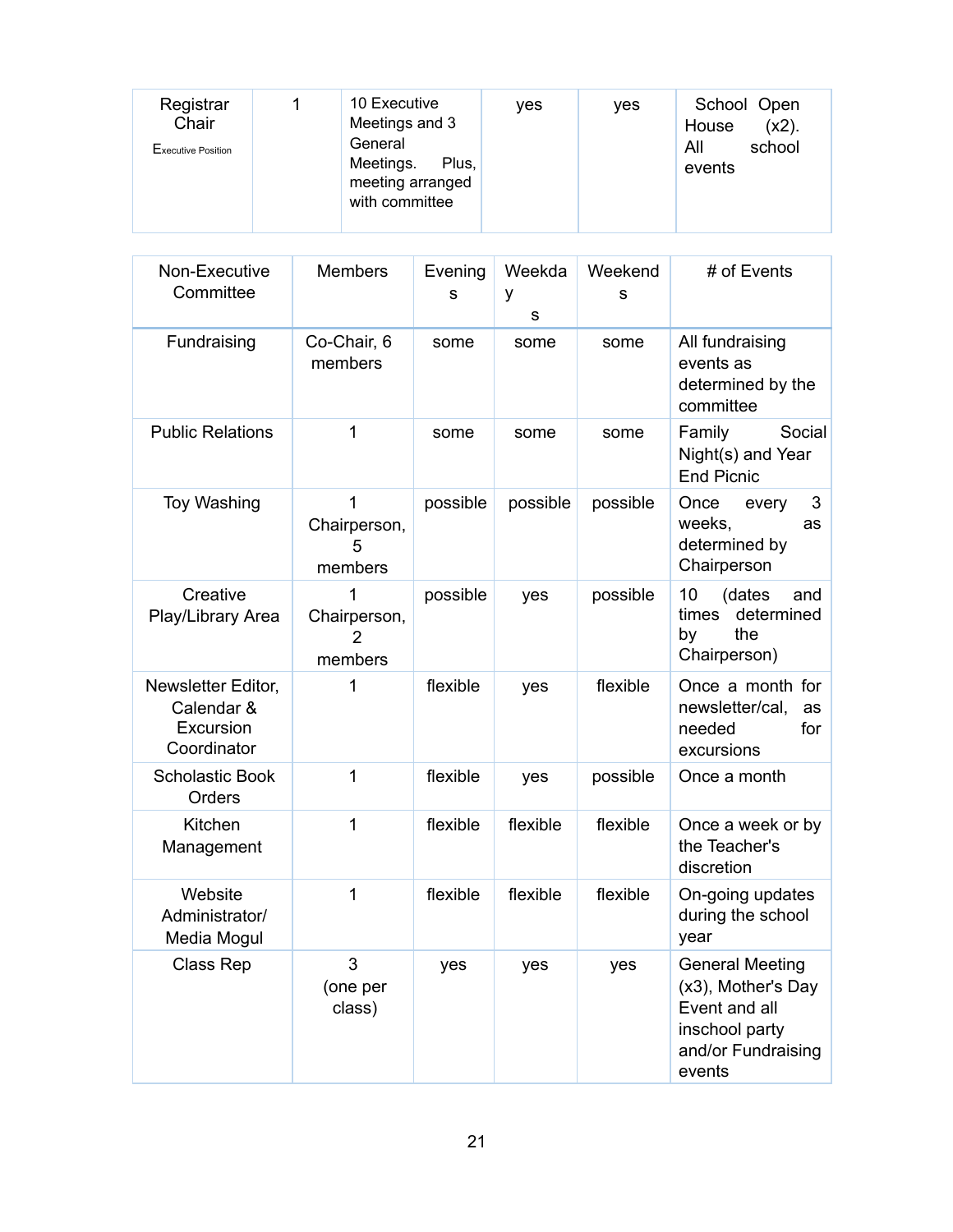## **G) ORIENTATION**

This begins when inquiries are first made about enrollment in the school and continues throughout the school year. The goals for effective Orientation are: better informed parents, open communication between parents and Teachers, and a smooth-running school with happy, relaxed children, parents and Teachers.

When parents first participate in the school program, their primary concern is to be in the right place at the right time and to learn the location of equipment and supplies. Since we function best when we know what is expected of us, it is extremely important that we are well prepared for this role as participating members of a co-operative nursery school.

As stated, due to the importance of orientation, it is mandatory to attend your scheduled orientation session for your program. A \$15.00 fine will be assessed for failure to attend orientation.

As part of your orientation, the Teachers/Supervisor will show you the facilities, the location of the equipment and supplies, fire drill procedure, emergency information and explain duty parent responsibilities. The Vice-President (committee administrator) will provide orientation and procedures for all Members regarding their chosen committee(s). Please do not hesitate to ask if you have any questions.

It is the parent's role to assist in the management of the pre-school, as well as to assist the Teachers/Supervisors with the children's program. This is best achieved through your attendance at the required May, June, and September General Meetings, which are scheduled in the evenings. A December General Meeting may be called, if deemed necessary.

## **4) POLICY**

## **A) ADMISSION REQUIREMENTS AND REGULATIONS**

- Maximum enrollment of 24 children per class under the supervision ratio of two Early Childhood Educators and two participating parents, is governed by the school's Ministry of Education license.
- Applications over and above this number shall be placed on a waiting list and shall be considered in the order received for each class. We do not collect a fee or hold monies for students on the waiting list.
- Children above the age of two years old are eligible to enroll. (Note: We are restricted to three children per morning class between the ages of  $2 - 2 \frac{1}{2}$  years).
- The attending child must not be sent to school in diapers. Training underpants are acceptable as a training aid.
- At a Co-Operative Nursery school parent participation is required (unless the family is opting for the non-participating option). Subject to approval of the Executive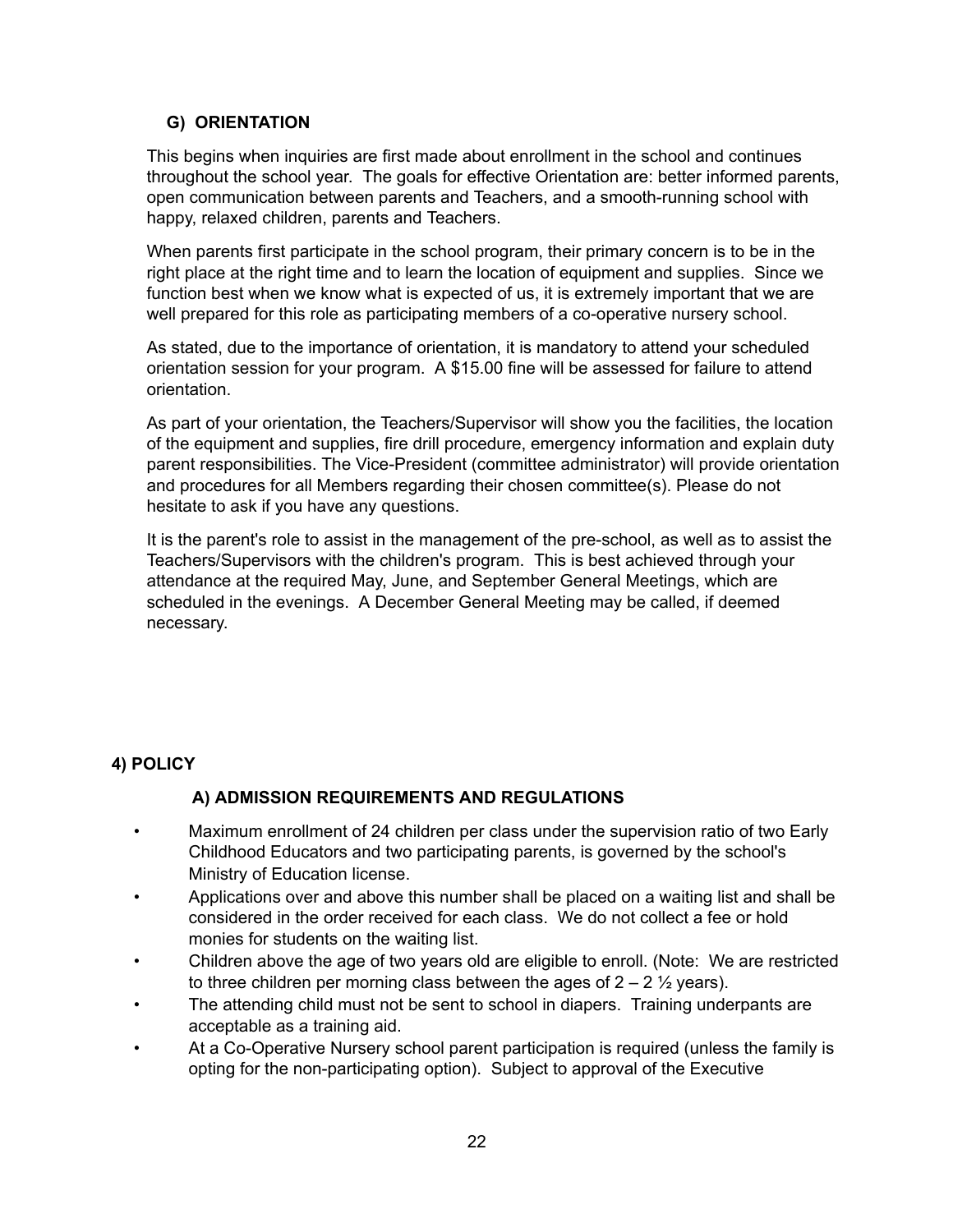Committee and Teachers/Supervisors, exceptions may be allowed whereby grandparents, etc., might serve as your substitute.

- Children will be eligible for enrollment until March of the current school year, at the discretion of the Executive Committee and Teachers/Supervisors.
- Applications for admission made after December 31 will require an observation by the Teachers/Supervisors. The final acceptance of your child shall be at the discretion of the Teachers/Supervisor, based on the child's ability to adjust to the school's program, as per the Parent-School Agreement.

## **B) ENROLLMENT**

The first person you will likely come in contact with is the Registrar. He/she will explain the educational opportunities for your child and the significant value to parents as members of the Co-Operative Nursery school. The Registrar will discuss the school and outline the specific parent obligations. In a prearranged appointment (made with the Registrar), interested parents are welcome to visit the school with their child.

Applications for membership are available upon request from the Registrar. Enrollments are taken on a first-come, first-serve basis. Current Erin Mills Co-Operative Nursery School Executive Members are given the first opportunity to enroll their children for the upcoming year. Families returning to the school are entitled to register their children prior to alumni, and then registration is open to the public.

It is important to understand that before your child is considered enrolled at Erin Mills Co-Operative Nursery School:

- The following forms must be returned by July 31:
	- 1) Registration form and Registration Payment.
	- 2) Parent Consent forms.
	- 3) Protection of Confidential Information form.
	- 4) Acceptance of Parent-School Agreement and Behaviour Management form.
	- 5) Child's Medical Information form(s).
	- 6) Medical/Immunization form for Duty Parents.
	- 7) Emergency Telephone Numbers.
	- 8) Child's Immunization: Region of Peel form with 2 copies of child's Immunization Record.
	- 9) Criminal Reference Check.
	- 10) Emergency Card.
	- 11) Long Term Duty Request.
	- 12) Proof of Standard First-Aid & CPR/AED Level C or higher certification of Duty Parent.
- A \$55.00\* non-refundable registration fee. (\*Subject to change with the new school year).
- Parents must have completed an Orientation and submit a valid Criminal Reference Check and duty parent Medical form before their first scheduled duty day.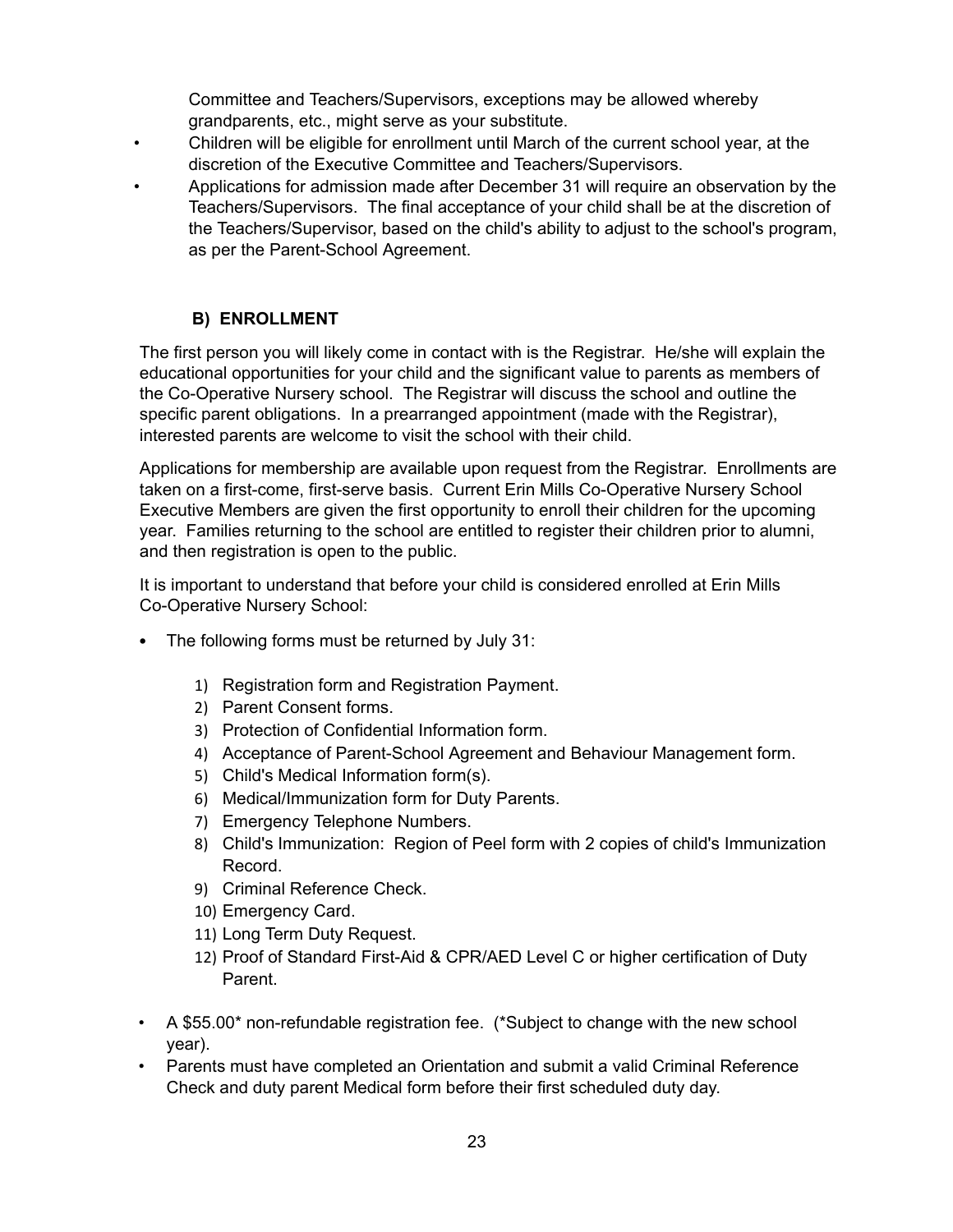**NOTE: If all registration forms are not completed and received by the Registrar by July 31, you may lose your spot in the school. YOUR CHILD CANNOT START SCHOOL UNTIL ALL REGISTRATION FORMS AND FEES ARE RECEIVED AND COMPLETED IN FULL, PROVIDING A SPOT IS STILL AVAILABLE** (exemption includes Criminal Reference Check and duty parent Immunization; however, these forms are required within 4 weeks of your child starting school and/or before your first duty day if registration occurs after the new school year has started).

### **C) WAITING LIST POLICY**

Erin Mills Co-Operative Nursery School waiting list policy expectations include:

- a. Request of intent for registration in a program that is full at the time of request.
- b. Confirmation that fee and/or deposits are **not charged** for the placement of a child's name on a waiting list.

The order in which children are offered admission from the waitlist is by order in which the request was made by program. The waiting list is maintained and established by the school's Registrar. The waiting list order in terms of the position of the child is available to parents/guardians upon request. No information on the child's name will be given to maintain privacy.

#### **D) SCHOOL TERM AND HOURS**

The school year begins the second or third week of September and will continue through to the second or third week of June. Actual dates vary from year to year, depending on the calendar, and are chosen at the discretion of the Executive Committee and the Teachers/Supervisors.

- 3 A.M. (3 mornings per week: Monday, Wednesday, and Friday)
- 2 A.M. (2 mornings per week: Tuesday and Thursday)
- 5 A.M. (5 mornings per week)
- 4 P.M. (4 afternoons per week: Monday, Tuesday, Wednesday, Thursday)

Morning programs begin at 9:30 A.M. and end at 12:00 P.M. Afternoon programs begin at 1:00 P.M. and end at 3:30 P.M. There may be the odd occasion when the hours will be changed (I.e. field trips, special concerts). You will be notified accordingly.

Erin Mills Co-Operative Nursery School observes all statutory holidays as per the Peel Board of Education, with the exception of Professional Development (PD) days.

Children are admitted to school the second or third full week of September on a staggered basis. By the end of the week all children will have begun. Staggered entry allows the children time to adjust in smaller groups to a daily routine and to gradually acquaint themselves with the Teachers/Supervisors and new friends.

#### **E) EMERGENCY CLOSINGS**

Any of the following conditions may make it necessary to cancel school: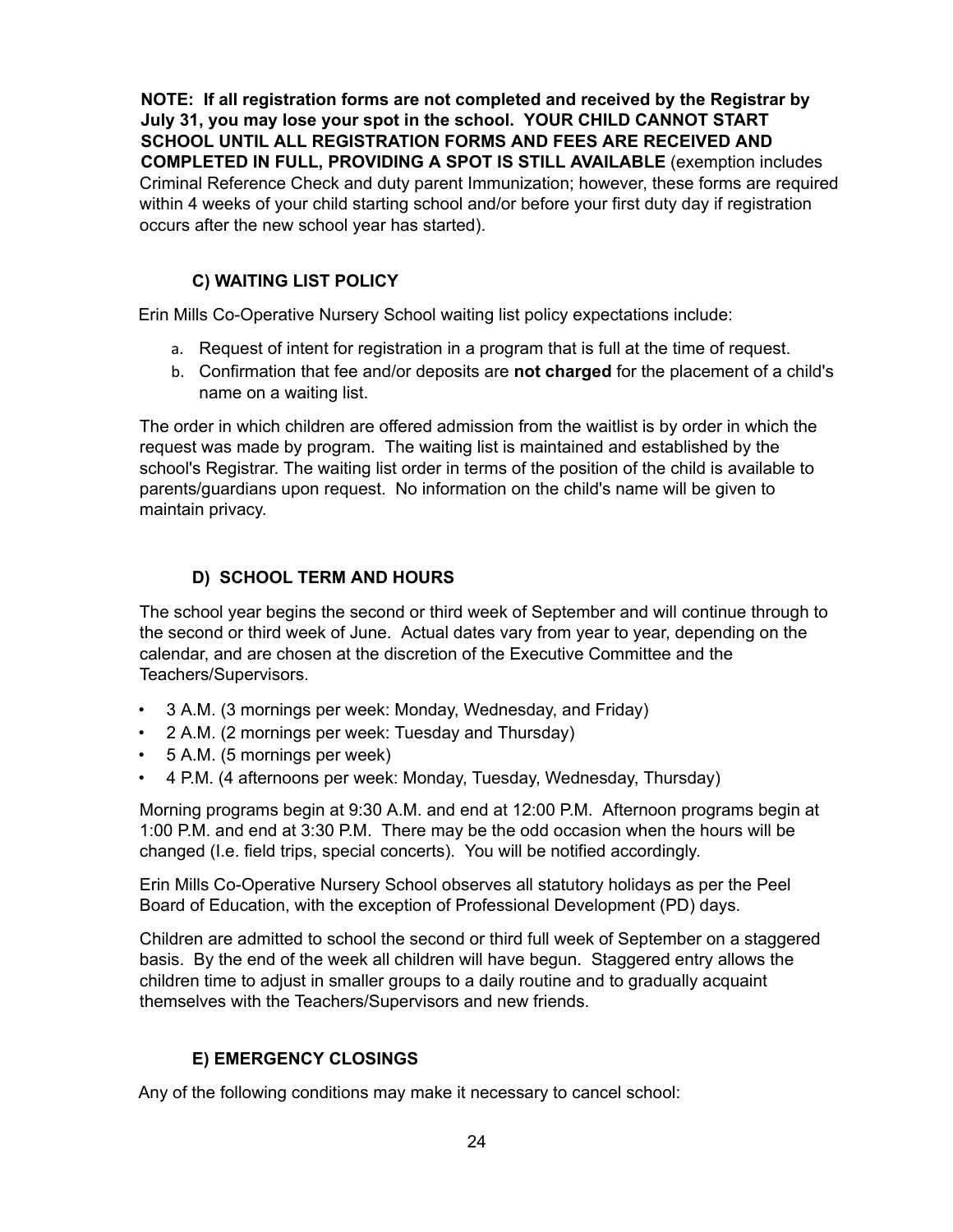- Severe weather conditions (the school shall use the local school boards as a guide to make this decision. That is, if the school buses in the area are not running, then the Teachers may cancel school for that day).
- Other emergencies (I.e. heating problems).
- The school is unable to provide a supply teacher when the Teachers/Supervisor are absent.
- **If any of the above events should occur, the Class Representative will contact each family.**

## **F) EMERGENCY MANAGEMENT POLICY**

## **Purpose:**

The purpose of this policy is to provide clear direction for staff and licensees to follow to deal with emergency situations. The procedures set out steps for staff to follow to support the safety and well-being of everyone involved.

Clear policies and procedures will support all individuals to manage responses and responsibilities during an emergency, resulting in the safest outcomes possible.

#### **Definitions:**

**All-Clear:** A notification from an authority that a threat and/or disaster no longer pose a danger and it is deemed safe to return to the child care premises and/or resume normal operations.

**Authority:** A person or entity responsible for providing direction during an emergency situation (e.g. emergency services personnel, the licensee, the supervisor).

**Emergency:** An urgent or pressing situation where immediate action is required to ensure the safety of children and adults in attendance. These include situations that may not affect the whole child care centre (e.g. child- specific incidents) and where 911 is called.

**Emergency Services Personnel:** persons responsible for ensuring public safety and mitigating activities in an emergency (e.g. law enforcement, fire departments, emergency medical services, rescue services).

**Licensee:** The individual or agency licensed by the Ministry of Education responsible for the operation and management of each child care centre it operates (i.e. the operator, Erin Mills Cooperative Nursery School President and Executive Board).

**Meeting Place:** the designated safe place near the child care centre where everyone is to initially gather before proceeding to the evacuation site,or returning to the child care centre if evacuation is not necessary.

**Staff:** Individual employed by the licensee (e.g. program staff, teachers, duty parents, volunteers, student teachers).

**Unsafe to Return:** A notification from an authority that a threat and/or disaster continue to pose a danger and it is unsafe to return to the child care premises.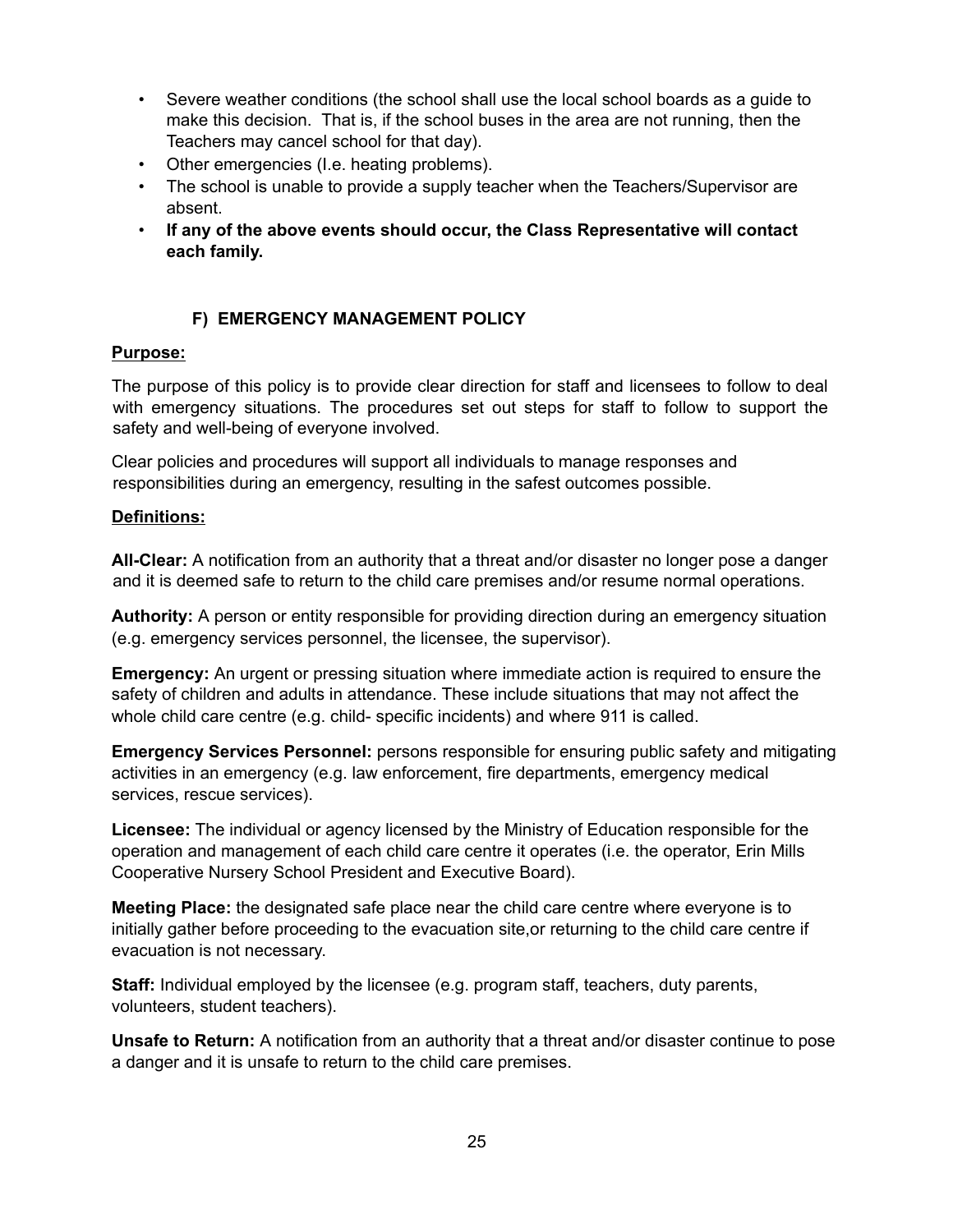## **Policy**

Staff will follow the emergency response procedures outlined in this document by following these three phases:

- 1. Immediate Emergency Response
- 2. Next Steps during an Emergency
- 3. Recovery

Staff will ensure that children are kept safe, are accounted for and are supervised at all times during an emergency situation.

**Erin Mills Cooperative Nursery School Designated Meeting Place is: The tree outside the side door of the school.**

**For situations that require evacuation of the child care centre, the meeting place to gather immediately will be located at the tree outside the side door of the school as noted above.**

If it is deemed 'unsafe' to return to the child care centre, the evacuation site to proceed to is:

#### **Erin Mills Cooperative Nursery School Designated Evacuation Site is: St. Margaret of Scotland School 2266 Council Ring Road, Mississauga, Ontario, L5L 1C1**

**Note: all directions given by emergency services personnel will be followed under all circumstances, including directions to evacuate to locations different than those listed above.**

For any emergency situations involving a child with an individualized plan in place, the procedures in the child's individualized plan will be followed.

If any emergency situations happen that are not described in this document, the Supervisor (teacher if supervisor is not present) will provide direction to staff for the immediate response and next steps. Staff will follow the direction given.

If any emergency situations result in a serious occurrence, the serious occurrence policy and procedures will also be followed.

All emergency situations will be documented in detail by the Teacher or site supervisor in the daily written record.

## **Additional Policy Statements**

Fire Drills are done monthly. Staff and duty parents are instructed on Fire Drills, Lock Down Procedures, and Emergency situations requiring evacuation at yearly orientation training. Procedures for Fire Drills and Lock down procedures are listed on the parent duty responsibility cards. Doors are kept locked during the normal span of the program and windows will be covered/closed during a Hold and Secure situation.

Children's medications (e.g. epi-pens) are stored in easy to locate clear plastic bags on their art bag hooks on the cupboard doors. The first aid kit and an emergency bag are located in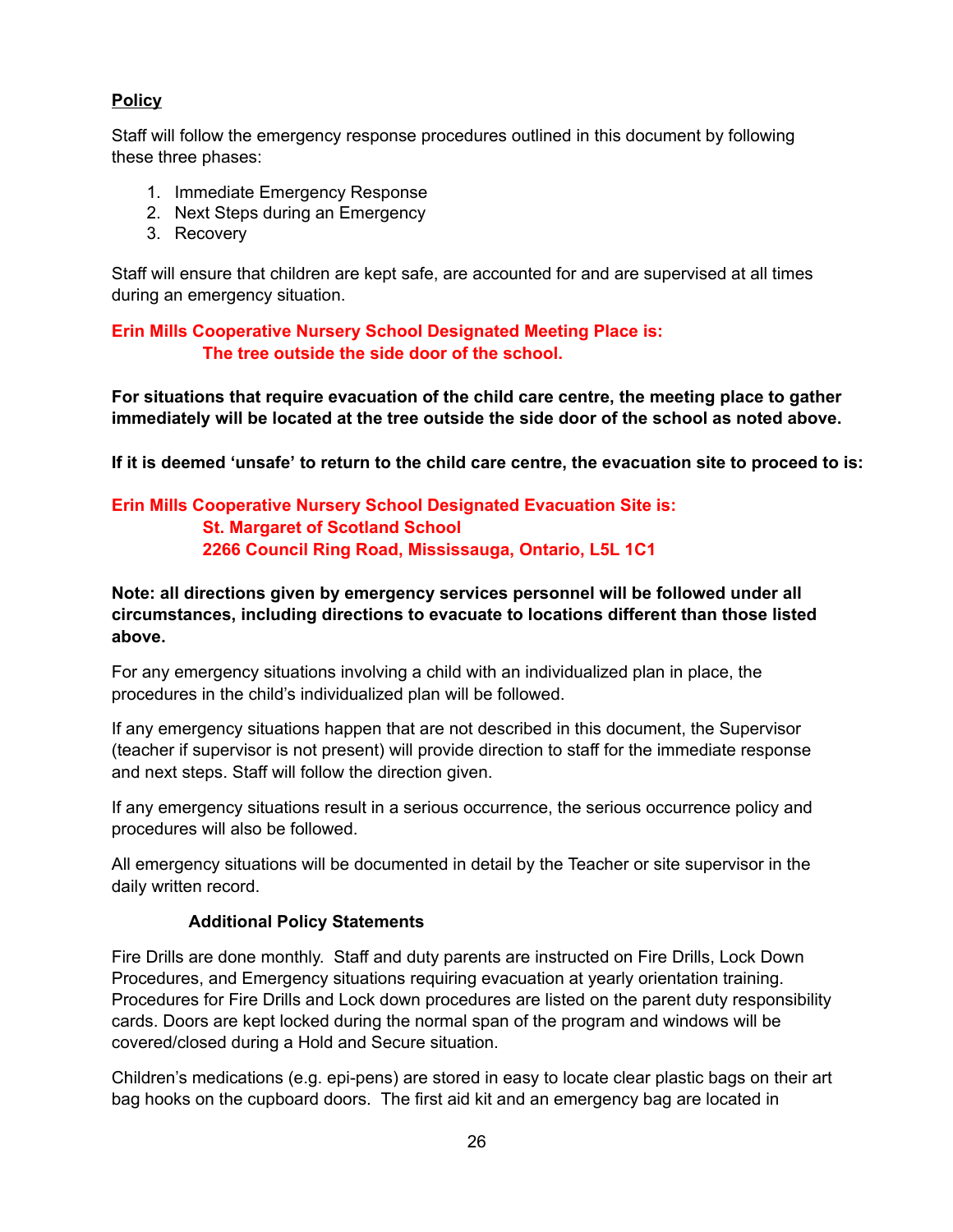cupboard number 1, to be taken to the lockdown location (the back room/dramatic play area, also accessible by the kitchen), or with the teachers in case of evacuation.

## **Procedures**

| <b>Emergency</b><br><b>Situation</b> | <b>Roles and Responsibilities</b>                                                                                                                                                                                                                                                                                                                                                                                                                                                                                                                                                                                                                                                                                                                                                                                                                                                                                                                                                                                                                                                                                                                                                                       |
|--------------------------------------|---------------------------------------------------------------------------------------------------------------------------------------------------------------------------------------------------------------------------------------------------------------------------------------------------------------------------------------------------------------------------------------------------------------------------------------------------------------------------------------------------------------------------------------------------------------------------------------------------------------------------------------------------------------------------------------------------------------------------------------------------------------------------------------------------------------------------------------------------------------------------------------------------------------------------------------------------------------------------------------------------------------------------------------------------------------------------------------------------------------------------------------------------------------------------------------------------------|
| Lockdown                             | The staff member who becomes aware of the threat must inform all other staff<br>1.<br>of the threat as quickly and safely as possible.<br>2.<br>Staff members who are outdoors must ensure everyone who is outdoors<br>proceeds to a safe location.<br>Staff inside the child care centre must:<br>3.<br>remain calm;<br>gather all children and move them away from doors and windows;<br>$\overline{a}$<br>take children's attendance to confirm all children are accounted for;<br>take shelter in closets and/or under furniture with the children, if appropriate;<br>keep children calm;<br>ensure children remain in the sheltered space; - turn off/mute all cellular<br>phones; and - wait for further instructions.<br>4. If possible, staff inside the program room(s) should also:<br>close all window coverings and doors;<br>barricade the room door;<br>gather emergency medication; and - join the rest of the group for shelter.<br>5. The teacher will immediately:<br>close and lock all child care centre entrance/exit doors, if possible; and<br>take shelter.<br>Note: only emergency service personnel are allowed to enter or exit the child care<br>centre during a lockdown. |

## **Phase 1: Immediate Emergency Response (Situation and Responsibilities)**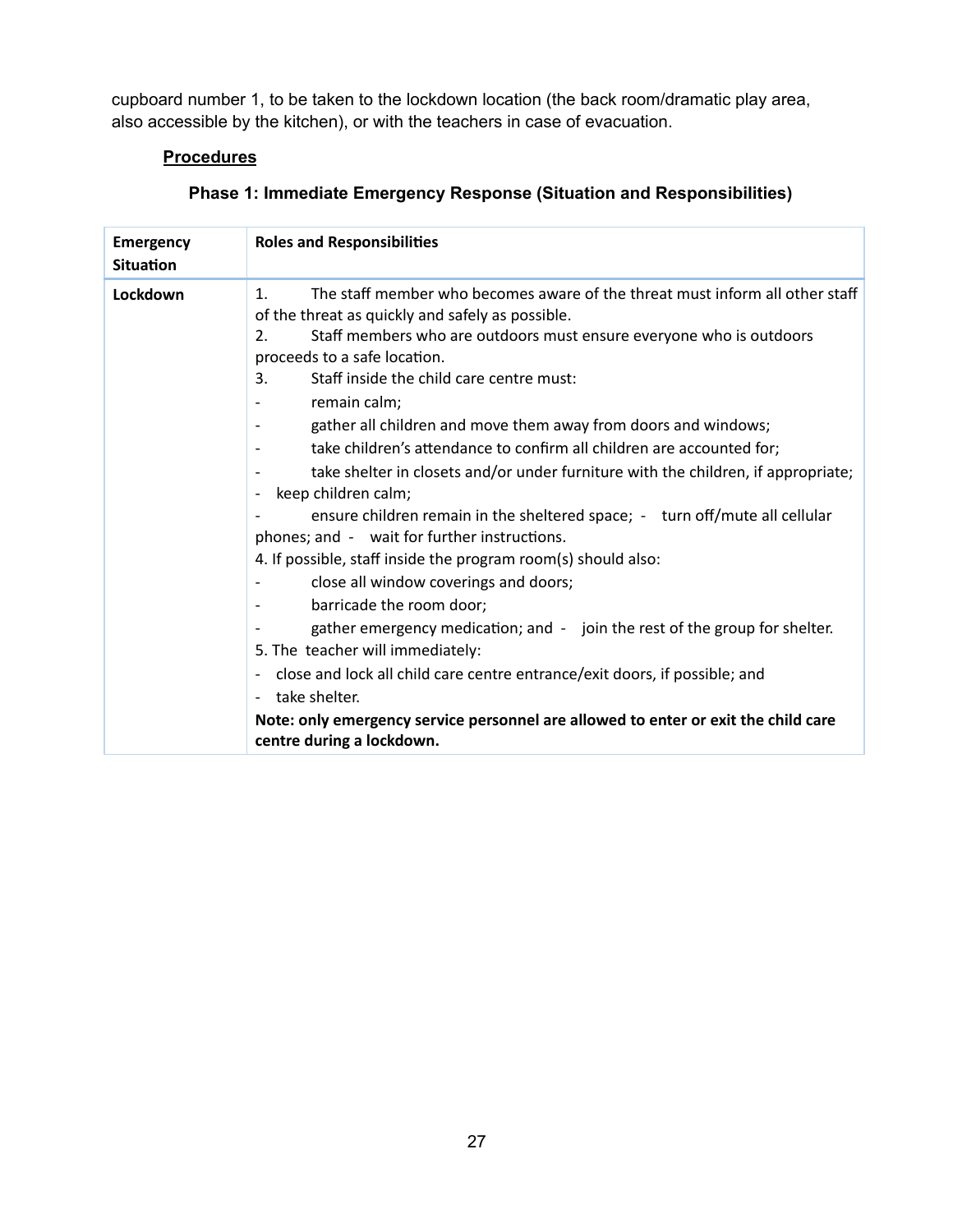| <b>Hold and Secure</b>                            | The staff member who becomes aware of the external threat must inform all<br>1)<br>other staff of the threat as quickly and safely as possible.<br>Staff members who are outdoors must ensure everyone returns to their<br>2)<br>program room(s) immediately.<br>3)<br>Staff in the program room must immediately:<br>remain calm;<br>take children's attendance to confirm all children are accounted for;<br>close all window coverings and windows in the program room; - continue<br>normal operations of the program; and - wait for further instructions.<br>4) The Teacher must immediately:<br>close and lock all entrances/exits of the child care centre;<br>close all blinds and windows outside of the program rooms; and<br>place a note on the external doors with instructions that no one may enter or<br>exit the child care centre.<br>Note: only emergency services personnel are allowed to enter or exit the centre<br>during a hold and secure. |
|---------------------------------------------------|-----------------------------------------------------------------------------------------------------------------------------------------------------------------------------------------------------------------------------------------------------------------------------------------------------------------------------------------------------------------------------------------------------------------------------------------------------------------------------------------------------------------------------------------------------------------------------------------------------------------------------------------------------------------------------------------------------------------------------------------------------------------------------------------------------------------------------------------------------------------------------------------------------------------------------------------------------------------------|
| <b>Bomb Threat</b>                                | The staff member who becomes aware of the threat must:<br>remain calm;<br>call 911 if emergency services are not yet aware of the situation; follow<br>the directions of emergency services personnel; and take children's attendance<br>to confirm all children are accounted for.<br>The Teacher or staff member must immediately:<br>Where the threat is received by telephone, the person on the phone should try<br>a)<br>to keep the suspect on the line as long as possible while another individual calls 911<br>and communicates with emergency services personnel.<br>Where the threat is received in the form of a suspicious package, staff must<br>b)<br>ensure that no one approaches or touches the package at any time.                                                                                                                                                                                                                               |
| <b>Disaster</b><br><b>Requiring</b><br>Evacuation | The staff member who becomes aware of the disaster must inform all other<br>1)<br>staff of the incident and that the centre must be evacuated, as quickly and safely as<br>possible. If the disaster is a fire, the fire alarm pull station must be used and staff must<br>follow the centre's fire evacuation procedures.<br>Staff must immediately:<br>2)<br>remain calm;<br>gather all children, the attendance record, children's emergency contact<br>information any emergency medication;<br>exit the building with the children using the nearest safe exit, bringing<br>children's outdoor clothing (if possible) according to weather conditions;<br>escort children to the meeting place; and<br>take children's attendance to confirm all children are accounted for; -<br>keep<br>children calm; and - wait for further instructions.<br>3) If possible, staff should also:<br>take a first aid kit;<br>cell phone and                                   |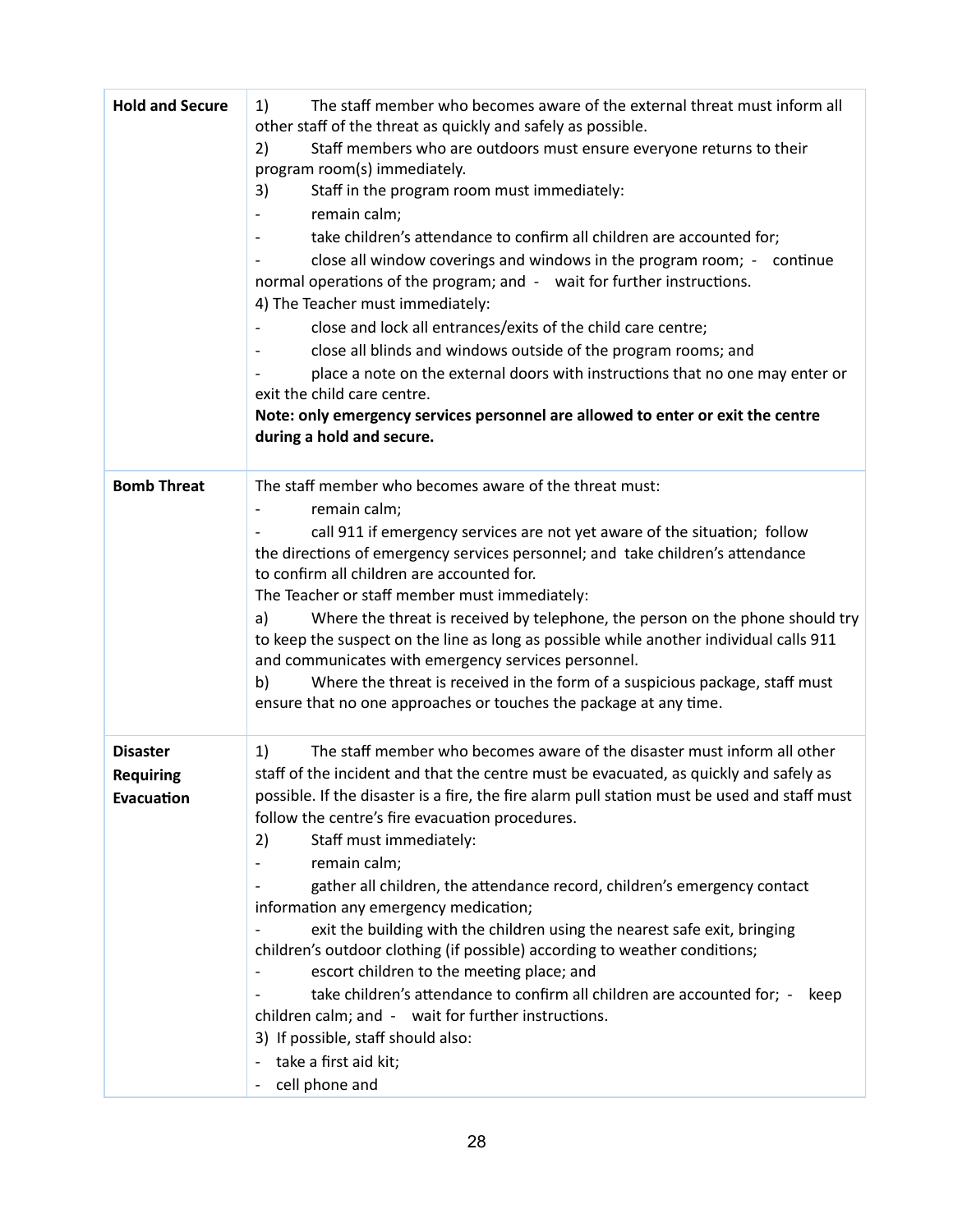|                          | gather all non-emergency medications.<br>$\overline{\phantom{a}}$                                                                                                                                                                         |
|--------------------------|-------------------------------------------------------------------------------------------------------------------------------------------------------------------------------------------------------------------------------------------|
|                          | 4) Designated staff will:                                                                                                                                                                                                                 |
|                          | help any individuals with medical and/or special needs who need assistance to<br>go to the meeting place (in accordance with the procedure in a child's individualized<br>plan, if the individual is a child);                            |
|                          | and in doing so, follow the instructions posted on special needs equipment or<br>assistive devices during the<br>evacuation.                                                                                                              |
|                          | If individuals cannot be safely assisted to exit the building, the designated staff<br>will assist them to the playground and ensure their required medication is accessible, if<br>applicable; and - wait for further instructions.      |
|                          | 5) If possible, the site designate must conduct a walk-through of the child care centre<br>to verify that everyone has exited the building and secure any windows or doors,<br>unless otherwise directed by emergency services personnel. |
|                          |                                                                                                                                                                                                                                           |
| <b>Disaster-External</b> | 1) The staff member who becomes aware of the external environmental threat must                                                                                                                                                           |
| <b>Environmental</b>     | inform all other staff of the threat as quickly and safely as possible and, according to                                                                                                                                                  |
| <b>Threat</b>            | directions from emergency services personnel, advise whether to remain on site or                                                                                                                                                         |
|                          | evacuate the premises.                                                                                                                                                                                                                    |
|                          | If remaining on site:                                                                                                                                                                                                                     |
|                          | 1) Staff members who are outdoors with children must ensure everyone who is                                                                                                                                                               |
|                          | outdoors returns to their program room immediately. 2) Staff must immediately:<br>remain calm;<br>$\overline{\phantom{0}}$                                                                                                                |
|                          | take children's attendance to confirm all children are accounted for; -                                                                                                                                                                   |
|                          | close all program room windows and all doors that lead outside (where                                                                                                                                                                     |
|                          | applicable);                                                                                                                                                                                                                              |
|                          | seal off external air entryways located in the program rooms (where<br>applicable);                                                                                                                                                       |
|                          | continue with normal operations of the program; and - wait for further<br>instructions.                                                                                                                                                   |
|                          | 3) The Teacher must:                                                                                                                                                                                                                      |
|                          | seal off external air entryways not located in program rooms (where                                                                                                                                                                       |
|                          | applicable);                                                                                                                                                                                                                              |
|                          | place a note on all external doors with instructions that no one may enter or<br>exit the child care centre until further notice; and                                                                                                     |
|                          | turn off all air handling equipment (i.e. heating, ventilation and/or air                                                                                                                                                                 |
|                          | conditioning, where applicable).                                                                                                                                                                                                          |
|                          | If emergency services personnel otherwise direct the child care centre to evacuate,                                                                                                                                                       |
|                          | follow the procedures outlined in the "Disaster Requiring Evacuation" section of this                                                                                                                                                     |
|                          | policy.                                                                                                                                                                                                                                   |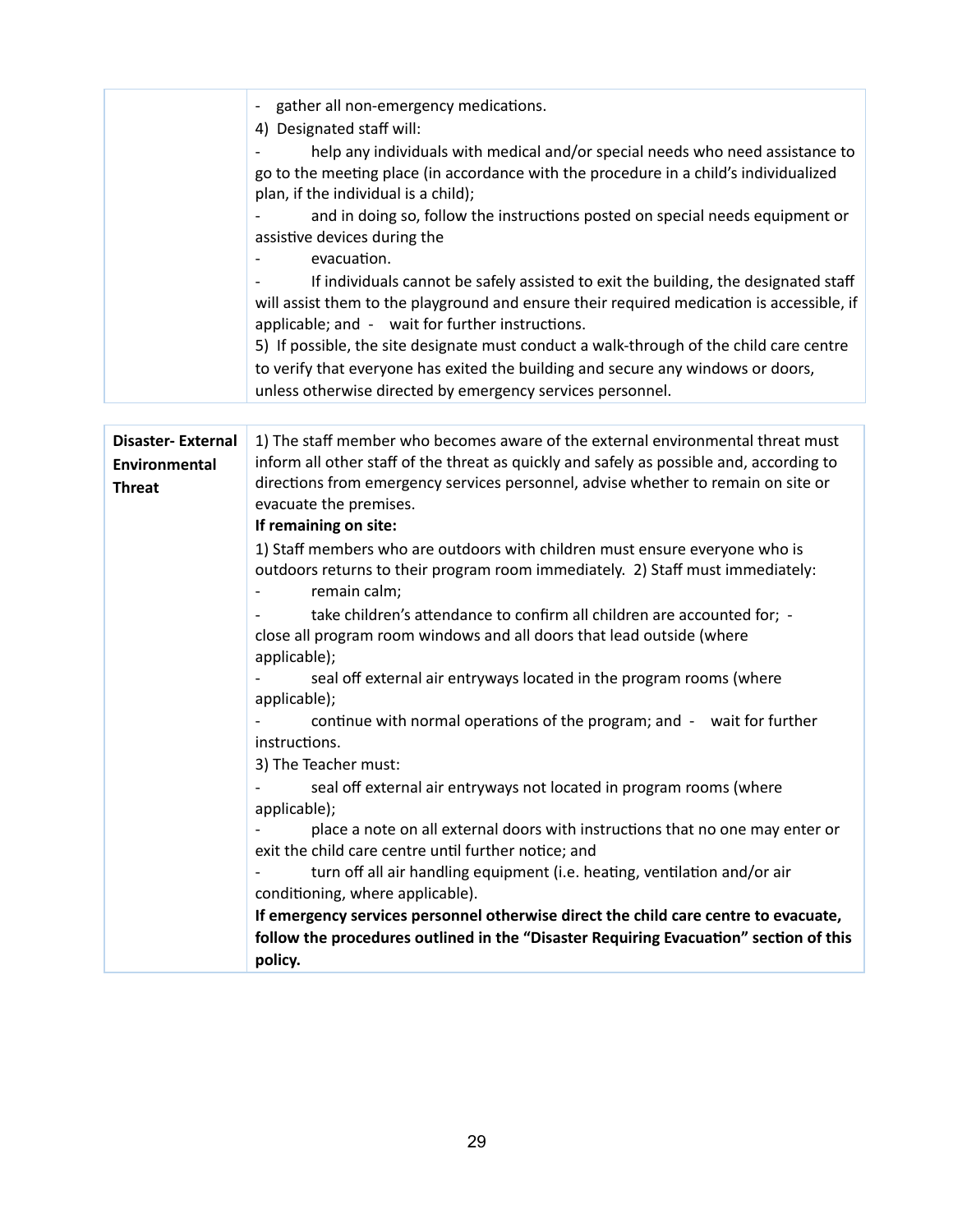| <b>Natural Disaster:</b><br>Tornado/<br><b>Tornado Warning</b> | The staff member who becomes aware of the tornado or tornado warning<br>1)<br>must inform all other staff as quickly and safely as possible.<br>Staff members who are outdoors with children must ensure everyone who is<br>2)<br>outdoors returns to their program room(s) immediately.<br>3)<br><b>Staff must immediately:</b><br>remain calm;<br>gather all children;<br>take shelter in small interior ground floor rooms such as the hallway<br>between the washrooms, or the back room/dramatic play area;<br>take children's attendance to confirm all children are accounted for;<br>remain and keep children away from windows, doors and exterior walls; -<br>keep children calm;<br>conduct ongoing visual checks of the children; and wait for further<br>instructions. |
|----------------------------------------------------------------|-------------------------------------------------------------------------------------------------------------------------------------------------------------------------------------------------------------------------------------------------------------------------------------------------------------------------------------------------------------------------------------------------------------------------------------------------------------------------------------------------------------------------------------------------------------------------------------------------------------------------------------------------------------------------------------------------------------------------------------------------------------------------------------|
| <b>Natural Disaster:</b>                                       | 1) Staff in the program room must immediately:                                                                                                                                                                                                                                                                                                                                                                                                                                                                                                                                                                                                                                                                                                                                      |
| <b>Major</b><br>Earthquake                                     | remain calm;<br>instruct children to find shelter under a sturdy desk or table and away from                                                                                                                                                                                                                                                                                                                                                                                                                                                                                                                                                                                                                                                                                        |
|                                                                | unstable structures;                                                                                                                                                                                                                                                                                                                                                                                                                                                                                                                                                                                                                                                                                                                                                                |
|                                                                | ensure that everyone is away from windows and outer walls;                                                                                                                                                                                                                                                                                                                                                                                                                                                                                                                                                                                                                                                                                                                          |
|                                                                | help children who require assistance to find shelter;                                                                                                                                                                                                                                                                                                                                                                                                                                                                                                                                                                                                                                                                                                                               |
|                                                                | for individuals in wheelchairs, lock the wheels and instruct the individual to                                                                                                                                                                                                                                                                                                                                                                                                                                                                                                                                                                                                                                                                                                      |
|                                                                | duck as low as possible,<br>and use a strong article (e.g. shelf, hard book, etc.) to protect their head and                                                                                                                                                                                                                                                                                                                                                                                                                                                                                                                                                                                                                                                                        |
|                                                                | neck;                                                                                                                                                                                                                                                                                                                                                                                                                                                                                                                                                                                                                                                                                                                                                                               |
|                                                                | find safe shelter for themselves;                                                                                                                                                                                                                                                                                                                                                                                                                                                                                                                                                                                                                                                                                                                                                   |
|                                                                | visually assess the safety of all children.; and - wait for the shaking to stop.                                                                                                                                                                                                                                                                                                                                                                                                                                                                                                                                                                                                                                                                                                    |
|                                                                | Staff members who are outdoors with children must immediately ensure that<br>2)                                                                                                                                                                                                                                                                                                                                                                                                                                                                                                                                                                                                                                                                                                     |
|                                                                | everyone outdoors stays away from buildings, power lines, trees, and other tall<br>structures that may collapse, and wait for the shaking to stop.                                                                                                                                                                                                                                                                                                                                                                                                                                                                                                                                                                                                                                  |
|                                                                | 3)<br>Once the shaking stops, staff must:                                                                                                                                                                                                                                                                                                                                                                                                                                                                                                                                                                                                                                                                                                                                           |
|                                                                | gather the children, their emergency cards and emergency medication; and -                                                                                                                                                                                                                                                                                                                                                                                                                                                                                                                                                                                                                                                                                                          |
|                                                                | exit the building through the nearest safe exit, where possible, in case of aftershock                                                                                                                                                                                                                                                                                                                                                                                                                                                                                                                                                                                                                                                                                              |
|                                                                | or damage to the building.<br>4) If possible, prior to exiting the building, staff should also:                                                                                                                                                                                                                                                                                                                                                                                                                                                                                                                                                                                                                                                                                     |
|                                                                | take a first aid kit; and                                                                                                                                                                                                                                                                                                                                                                                                                                                                                                                                                                                                                                                                                                                                                           |
|                                                                | gather all non-emergency medications.                                                                                                                                                                                                                                                                                                                                                                                                                                                                                                                                                                                                                                                                                                                                               |
|                                                                | Individuals who have exited the building must gather at the meeting place and<br>5)                                                                                                                                                                                                                                                                                                                                                                                                                                                                                                                                                                                                                                                                                                 |
|                                                                | wait for further instructions.                                                                                                                                                                                                                                                                                                                                                                                                                                                                                                                                                                                                                                                                                                                                                      |
|                                                                | Designated staff will:<br>6)                                                                                                                                                                                                                                                                                                                                                                                                                                                                                                                                                                                                                                                                                                                                                        |
|                                                                | help any individuals with medical and/or special needs who need assistance to<br>go to the meeting place (in accordance with the procedure in a child's individualized                                                                                                                                                                                                                                                                                                                                                                                                                                                                                                                                                                                                              |
|                                                                | plan, if the individual is a child);                                                                                                                                                                                                                                                                                                                                                                                                                                                                                                                                                                                                                                                                                                                                                |
|                                                                | and in doing so, follow the instructions posted on special needs equipment or                                                                                                                                                                                                                                                                                                                                                                                                                                                                                                                                                                                                                                                                                                       |
|                                                                | assistive devices during the evacuation.                                                                                                                                                                                                                                                                                                                                                                                                                                                                                                                                                                                                                                                                                                                                            |
|                                                                | If individuals cannot be safely assisted to exit the building, the designated staff                                                                                                                                                                                                                                                                                                                                                                                                                                                                                                                                                                                                                                                                                                 |
|                                                                | will assist them to the                                                                                                                                                                                                                                                                                                                                                                                                                                                                                                                                                                                                                                                                                                                                                             |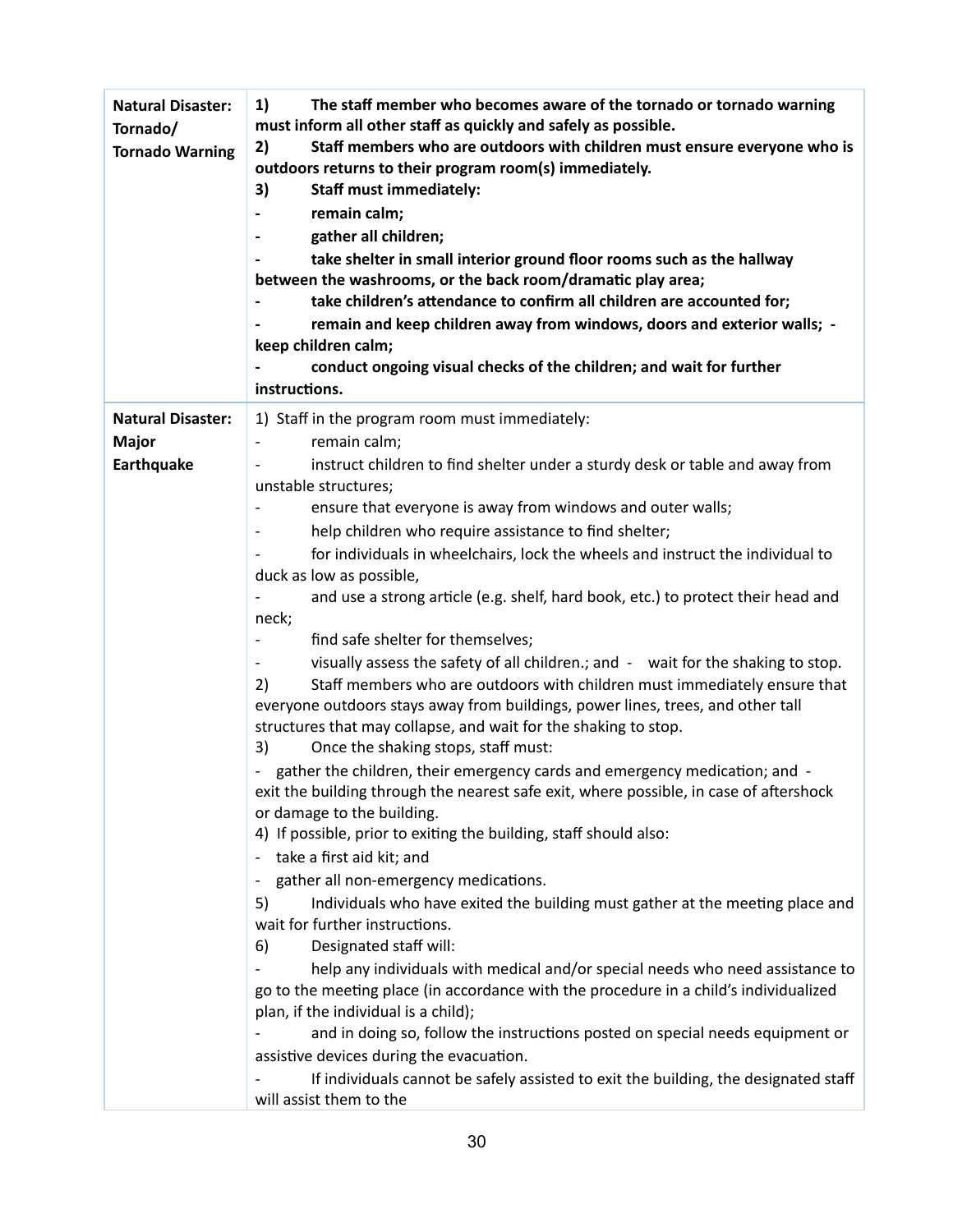playground and ensure their required medication is accessible, if applicable; and

wait for further instructions.

**The site designate must conduct a walkthrough of the child care centre to ensure all individuals have evacuated, where possible.**

**Phase 2: Next Steps During the Emergency**

**List of Emergency Contact Persons:**

**Emergency Police, Ambulance, Local Fire Station 911** 

**Local Police Department (non-emergency) 905-453-3311**

**Site Supervisor : Julie Kilfoy 647-515-6814**

**Licensee Contact(s): President:**

#### **Child Care Centre Site Designate:**

1) Where emergency services personnel are not already aware of the situation, the supervisor, teacher, duty parent must notify emergency services personnel (911) of the emergency as soon as possible.

2) Where the child care centre has been evacuated, emergency services must be notified of individuals remaining inside the building, where applicable.

3) If the licensee is not already on site, the site designate must contact the licensee to inform them of the emergency situation and the current status, once it is possible and safe to do so.

4) Where any staff, students and/or volunteers are not on site, the Supervisor (teacher if supervisor is absent) must notify these individuals of the situation and instruct them to proceed directly to the evacuation site if it is not safe or practical for them to return to the child care centre.

5) The Supervisor (teacher if supervisor is absent) must wait for further instructions from emergency services personnel. Once instructions are received, they must communicate the instructions to staff and ensure they are followed.

6) Throughout the emergency, staff will:

- o help keep children calm;
- o take attendance to ensure that all children are accounted for;
- o conduct ongoing visual checks and head counts of children;
- o maintain constant supervision of the children; and engage children in activities, where possible.

7) In situations where injuries have been sustained, staff with first aid training will assist with administering first aid. Staff must inform emergency personnel of severe injuries requiring immediate attention and assistance.

#### **Procedures to Follow When "All-Clear" Notification is Given:**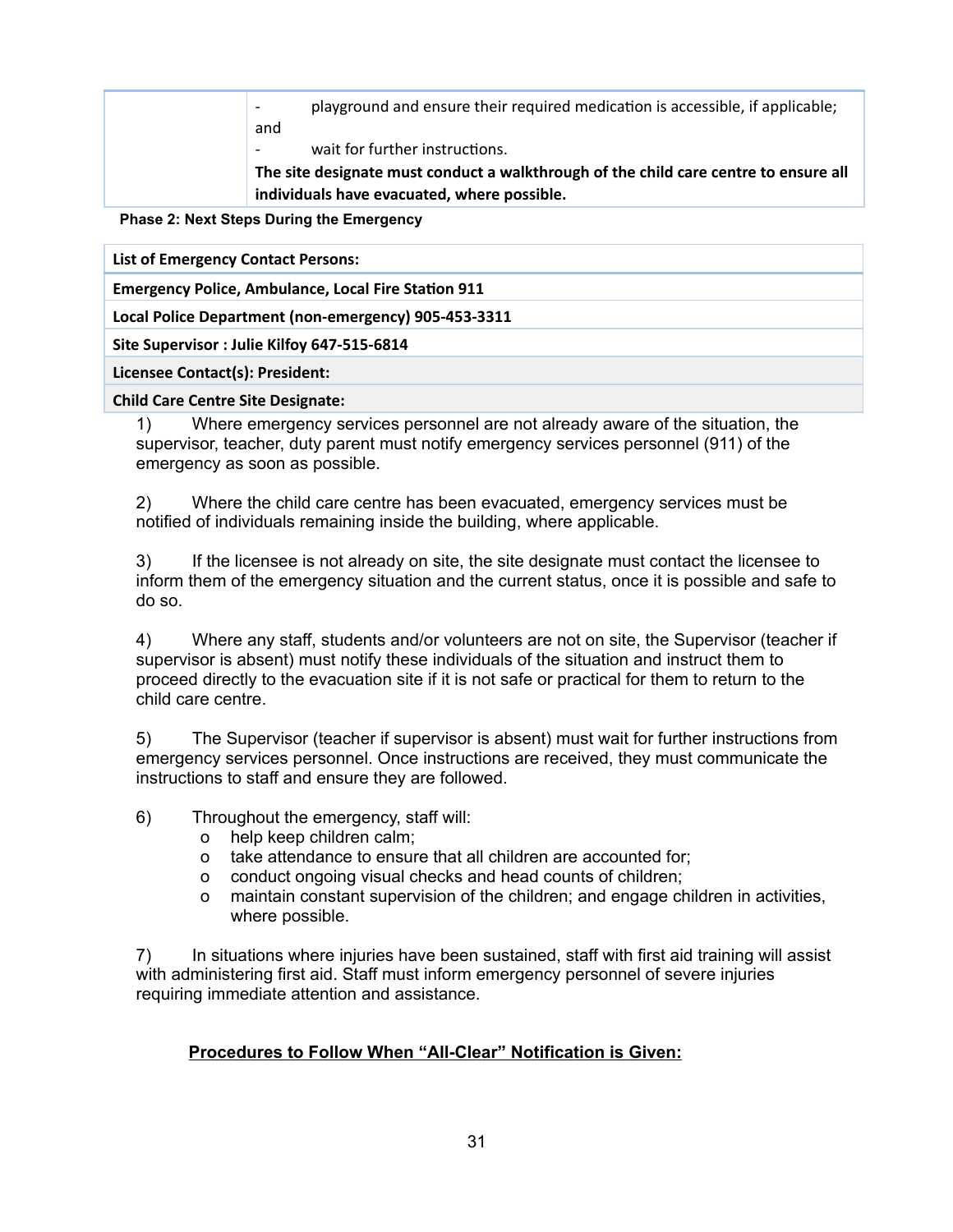- 1. The individual who receives the 'all-clear' from an authority must inform all staff that the 'all-clear' has been given and that it is safe to return to the child care centre.
- 2. Designated staff who have assisted individuals with medical and/or special needs with exiting the building will assist and accompany these individuals with returning to the child care centre.
- 3. Staff must:
	- Take attendance to ensure all children are accounted for;
	- Escort children back to their program room;
	- Take attendance upon returning to the program room to ensure that all children are accounted for; and
	- Re-open closed/sealed blinds, windows and doors.
- 4. Teachers will determine if operations will resume and communicate this decision to staff.

#### **Communication with Parents/Guardians:**

- 1. As soon as possible, the Teacher must notify parents/guardians of the emergency situation and that the all-clear has been given.
- 2. Where disasters have occurred that did not require evacuation of the child care centre, the Teachers or President must provide a notice of the incident to parents/guardians within 24 hours.
- 3. If normal operations do not resume the same day that an emergency situation has taken place, Teachers or President must provide parents/guardians with information as to when and how normal operations will resume as soon as this is determined.

## **Procedures to Follow When "Unsafe to Return" Notification is Given**

1) The individual who receives the 'unsafe to return' notification from an authority must inform all staff of this direction and instruct them to proceed from the meeting place to the evacuation site, or the site determined by emergency services personnel.

2) Staff must take attendance to confirm that all children are accounted for, and escort children to the evacuation site.

3) Designated staff who have assisted individuals with medical and/or special needs with exiting the building will assist and accompany these individuals to the evacuation site.

4) The Teacher will post a note for parents/guardians on the child care centre entrance with information on the evacuation site, where it is possible and safe to do so.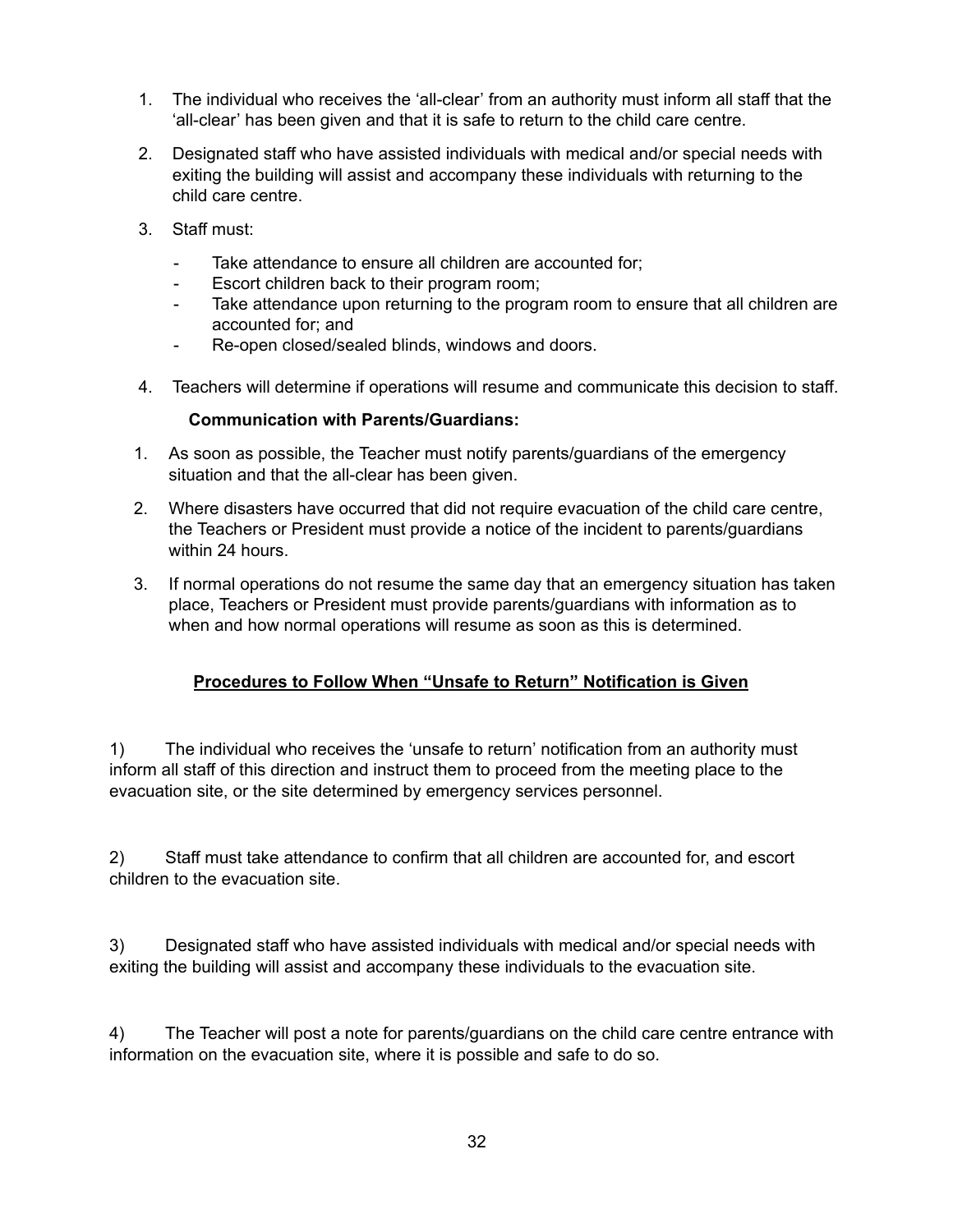- 5) Upon arrival at the evacuation site, staff must:
- remain calm:
- take attendance to ensure all children are accounted for;
- help keep children calm;
- engage children in activities, where possible;
- conduct ongoing visual checks and head counts of children;
- maintain constant supervision of the children;
- keep attendance as children are picked up by their parents, quardians or authorized pickup persons; and
- remain at the evacuation site until all children have been picked up.

Communication with parents/guardians

1) Upon arrival at the emergency evacuation site, the Teacher will notify parents/guardians of the emergency situation, evacuation and the location to pick up their children.

2) Where possible, the Teacher or President will update the child care centre's voicemail box as soon as possible to inform parents/guardians that the child care centre has been evacuated, and include the details of the evacuation site location and contact information in the message.

Phase 3: Recovery

## **Procedures for Resuming Normal Operations:**

The President/Executive Board Members and Teachers will contact the necessary agencies (Ministry of Education Program Advisor, Insurance…etc.) to inform about the school status.

Families will be informed regarding when or how classes will resume through telephone, email and on the Erin Mills Cooperative Nursery School Facebook Page (depending upon the sensitivity of the information.)

Procedures for Providing Support to Children and Staff who Experience Distress

Families who seek support will be directed to support agencies, based upon the needs of the children and staff. Peel Children's centre crisis response team is available at 416-410-8615.

## **Procedures for Debriefing Staff, Children and Parents/Guardians:**

The teachers will debrief with the children, following the event, upon the resumption of classes. The teachers and president will debrief with the staff and executive board following the event, via email/meetings. The President will debrief parents/guardians and families through email, once it is safe to do so and information is available. The Erin Mills Cooperative Facebook page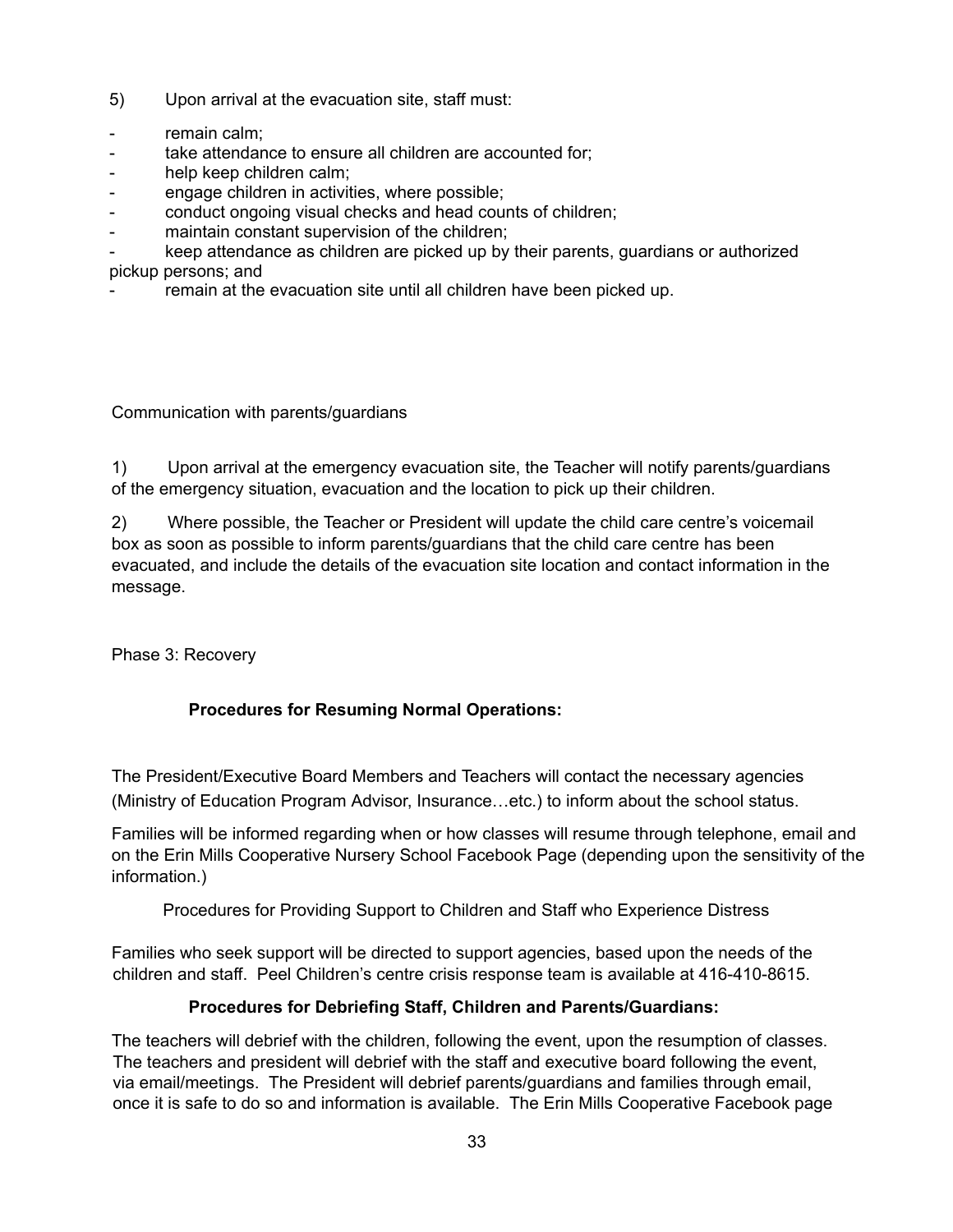will be updated with relevant information following the event, providing that the information is not of a sensitive nature.

## **G) FEES AND REFUNDS**

Our annual membership fee, which is divided into ten (10) equal monthly payments, will be determined each year by the Executive Committee. Any adjustments to fees must be approved by the Membership. Payment of non-refundable registration fee is due at the time of registration.

Payment for tuition is due by e-Transfer to the Treasurer email [treasurer@erinmillscoop.ca](mailto:treasurer@erinmillscoop.ca) on or before the 25th day of each month for the duration of the registered school year. A monthly reminder will be sent in advance for collection of monthly tuition.

Refunds will not be made for:

- Withdrawals after May 1<sup>st.</sup>
- For part of any one month's payment.
- When the school is temporarily closed due to emergency conditions.
- Donations of Fundraising dollars contributed to the school through participation in fundraising events.

Refunds for unforeseen emergency withdrawal because of lengthy illness will be made at the discretion of the Executive Committee.

Non-Participating Option – if the program is full, there will be an option for a percentage of the families to pay an extra fee per month to forgo duty days. The non-participating family will still be responsible for committee obligations. The number of non-participating options will be determined on class size and will be awarded on a first come, first serve basis.

Multiple Family Discount – families with 2 or more children in the school will be offered a discount on fees for the second or third child registered.

## **H) FUNDRAISING**

Fundraising is an important part of a non-profit Co-Operative Nursery School. Fundraising allows Erin Mills Co-Operative Nursery School to pay for school trips for students and volunteers, purchase educational and art supplies for the school, and purchase special treats and gifts for students. As a non-profit school, the school relies heavily on fundraising in order to run an extensive learning program for its students. Other than tuition fees, fundraising is the only other source of income the school receives from its members.

As a member of a Co-Operative, families are expected to participate in ALL fundraisers and donate at least the minimum requirement for each fundraiser, which will be outlined throughout the school year. The minimum expectation is ALL fundraisers combined shall not exceed \$150.00. However, it is hoped that families will go above and beyond the minimum requirement to ensure a successful school year.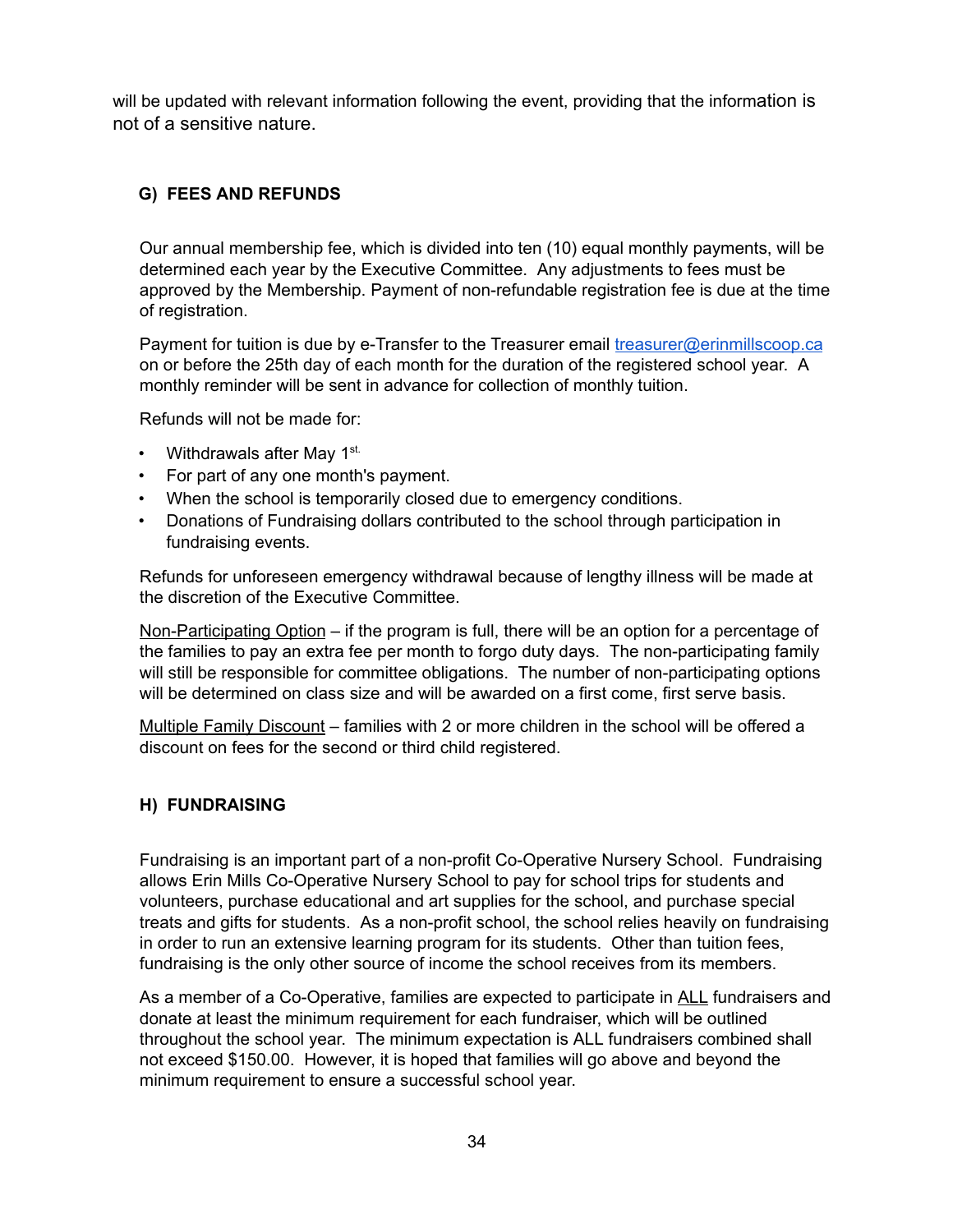If your family joins the school year AFTER the Trike-A-Thon has already taken place you still have a fundraising requirement for the remainder of the school year. Families that join the school after the Trike-A-Thon but BEFORE the Christmas/Holiday break are required to donate the full \$150.00 amount. IF your child joins the school AFTER the Christmas/Holiday break, your family's minimum donation is reduced to \$120.00 for the school year.

#### **I) WITHDRAWAL**

To withdraw a child, you must give either:

- One month's notice in writing to the registrar, or
- One month's payment in lieu of notice.

If over the summer you decide to cancel your enrollment, please contact the Registrar. Withdrawals prior to the start of the upcoming school year must be **submitted in writing to the Registrar no later than June 30 th , or your fees for the month of September will be forfeited.**

The Teachers and/or Executive Committee may, at their discretion, may ask a parent to withdraw their child due to:

- The child's inability to adjust to the school.
- The parent's failure to participate.
- Non-payment of fines/fees.

In the event a parent is asked to withdraw their child, an adjustment to membership fees will be made from the child's last day of school.

#### **J) HEALTH REGULATIONS**

Prior to the first day of school, the Child's Medical Information form must be returned to the Registrar. As per the Child Care and Early Years Act, this form will be kept at the school in a confidential file.

Ontario law requires that all parents/guardians participating in Co-Operative Day Nursery programs must have the following:

- An up-to-date immunization against Diphtheria, Tetanus, (DT).
- Documentation of immunization against MMR.
- A Tuberculin skin test or chest x-ray completed prior to their child starting school.

Documentation of the test results must also be kept at the school in a confidential file. The young child is very susceptible to communicable diseases and must be kept home if symptoms of illness are evident. DO NOT send a sick child to school; it is unfair to the other children. It is most important that the Registrar and/or Teachers be notified if your child has a communicable disease. The school will notify all parents when any child is reported ill with a communicable disease.

If a child in the school develops symptoms of illness, the parent will be contacted. If unavailable, the person designated for emergencies shall be notified so that the child may be taken home.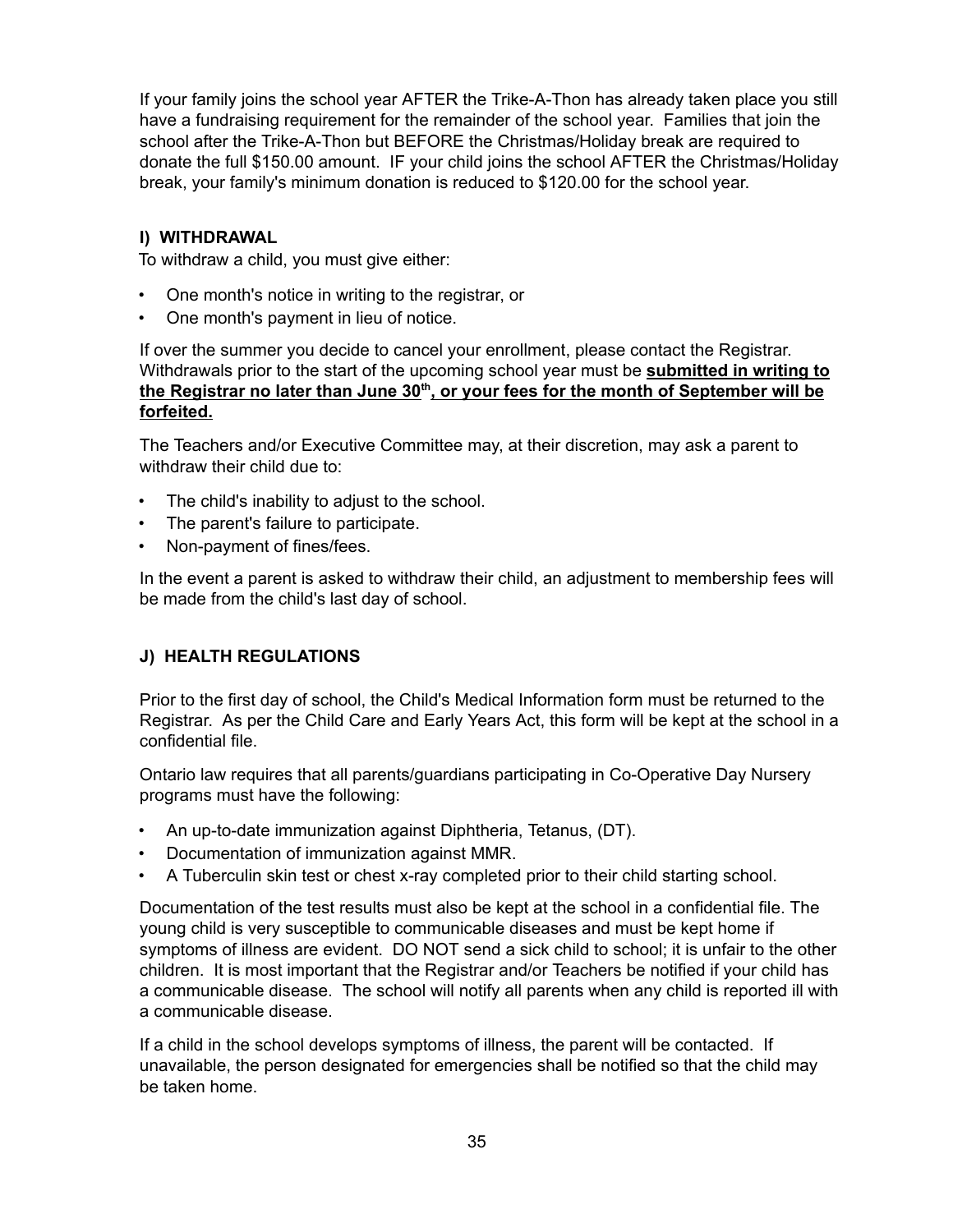When a serious accident or illness occurs to a child in the school, the Teachers/Supervisors shall immediately;

- Notify the parents of the child.
- Obtain all necessary medical assistance.

The Teachers/Supervisors shall permit at any time inspection of the Nursery school by the local Medical Officer of Health or any person designated by him or her.

Absolutely no medication will be given at school by the Teachers or duty parents unless specified on the Administration of Drug form for special medical conditions.

If your child has a particular medical problem which could occur during school hours (I.e. asthma, epilepsy, severe allergy) it is essential that the school be notified. In order to accommodate a child in this kind of situation, everyone at the school must be aware should a problem exist.

#### **K) MINOR INCIDENT ACCIDENT REPORTING FORM**

| Cause of Injury (fall from, struck by, collision with, etc): [14] Decrement and the product of Injury (fall from, struck by, collision with, etc): |  |  |
|----------------------------------------------------------------------------------------------------------------------------------------------------|--|--|
|                                                                                                                                                    |  |  |
| Outcome of Injury:<br>,我们也不能在这里的时候,我们也不能在这里的时候,我们也不能不能不能不能不能不能不能不能不能不能不能不能不能不能不能。""我们的是,我们也不能不能不能不能不能不能                                            |  |  |
| Location of Injury on Child's Body (please be specific): ________________________                                                                  |  |  |
|                                                                                                                                                    |  |  |
|                                                                                                                                                    |  |  |
| Describe how the injury occurred:                                                                                                                  |  |  |
|                                                                                                                                                    |  |  |
|                                                                                                                                                    |  |  |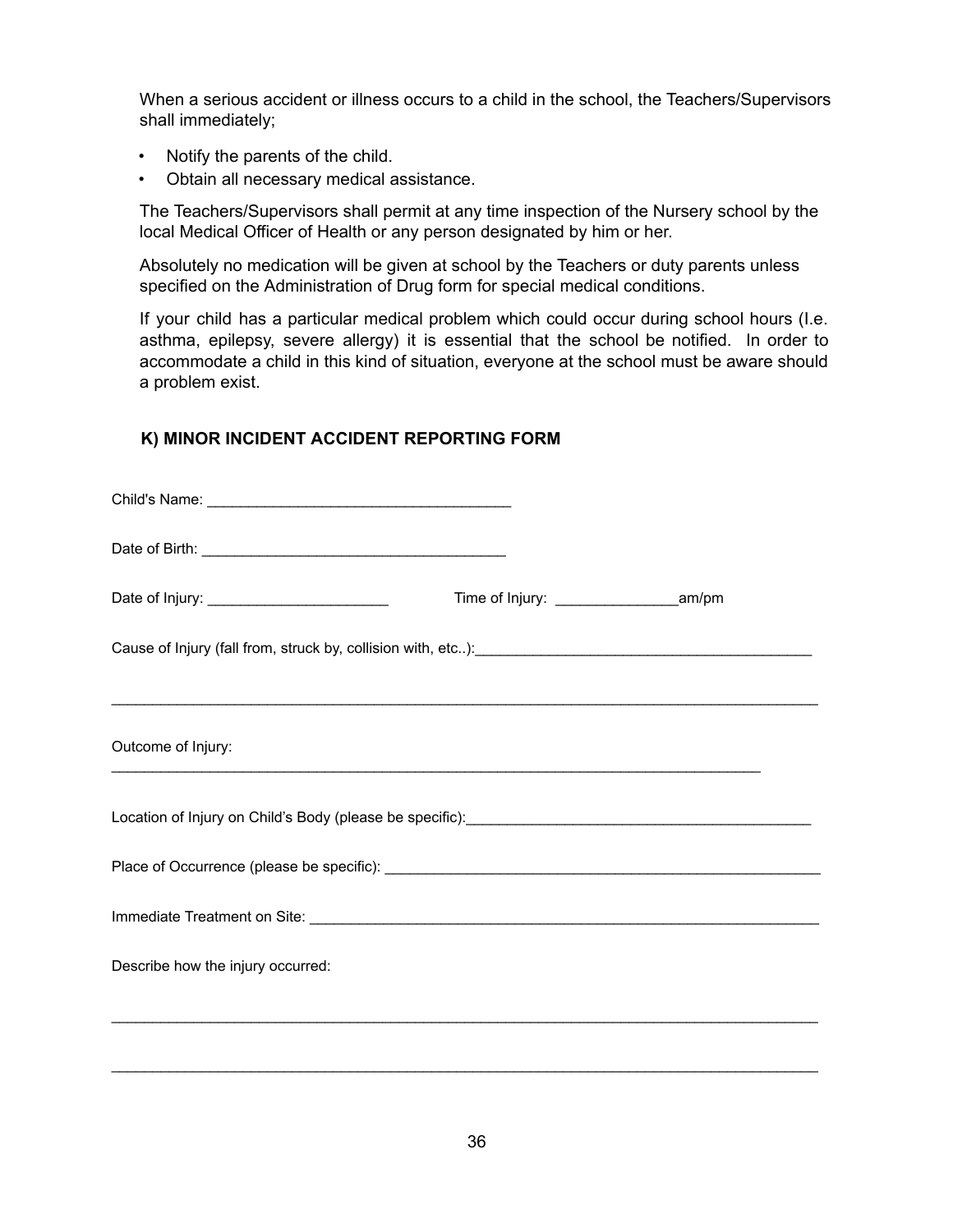Describe steps which could be taken to prevent similar injuries in future:

\_\_\_\_\_\_\_\_\_\_\_\_\_\_\_\_\_\_\_\_\_\_\_\_\_\_\_\_\_\_\_\_\_\_\_\_\_\_\_\_\_\_\_\_\_\_\_\_\_\_\_\_\_\_\_\_\_\_\_\_\_\_\_\_\_\_\_\_\_\_\_\_

Recommendations to Parents regarding injury:

| Reporting Staff Signature: | Date |
|----------------------------|------|
| Parent's Signature:        | Date |
| Supervisor's Signature:    | Date |

\_\_\_\_\_\_\_\_\_\_\_\_\_\_\_\_\_\_\_\_\_\_\_\_\_\_\_\_\_\_\_\_\_\_\_\_\_\_\_\_\_\_\_\_\_\_\_\_\_\_\_\_\_\_\_\_\_\_\_\_\_\_\_\_\_\_\_\_\_\_\_\_\_\_\_\_\_\_\_\_\_\_\_\_\_\_

 $\_$  . The contribution of the contribution of the contribution of the contribution of the contribution of the contribution of the contribution of the contribution of the contribution of the contribution of the contributio

#### **L) ABSENCE OF A CHILD**

Please notify the Teachers/Supervisors if you know that your child will be absent for several days whether it is due to holidays or illness.

#### **M) FIRE DRILL AND EMERGENCY INFORMATION**

A procedure approved by the local fire chief is established and followed in the case of fire. This procedure shall include the duties of each member of the staff and duty parents.

The Teachers/Supervisors are to carefully instruct the duty parent and children of the nursery school in the proper fire drill procedure. This procedure is posted in the school and reviewed several times during the year.

Telephone numbers of the Teachers/Supervisors and Executive Committee, the local Medical Officer of Health, a taxi, an ambulance, the nearest hospital, the fire department, the police department and other emergency information are listed on a card posted above the telephone in the school's kitchen.

#### **N) TRIP PROCEDURES/ACTIVITY FEES**

The children will be going on several field trips during the school year and school buses will generally be used. Ideally, money raised from fundraising efforts will cover the cost of payment of the busses and admittance to field trips. The school reserves the right to implement a non-refundable activity fee at any point throughout the school year should the school not raise enough money to cover the cost of field trips through fundraising efforts.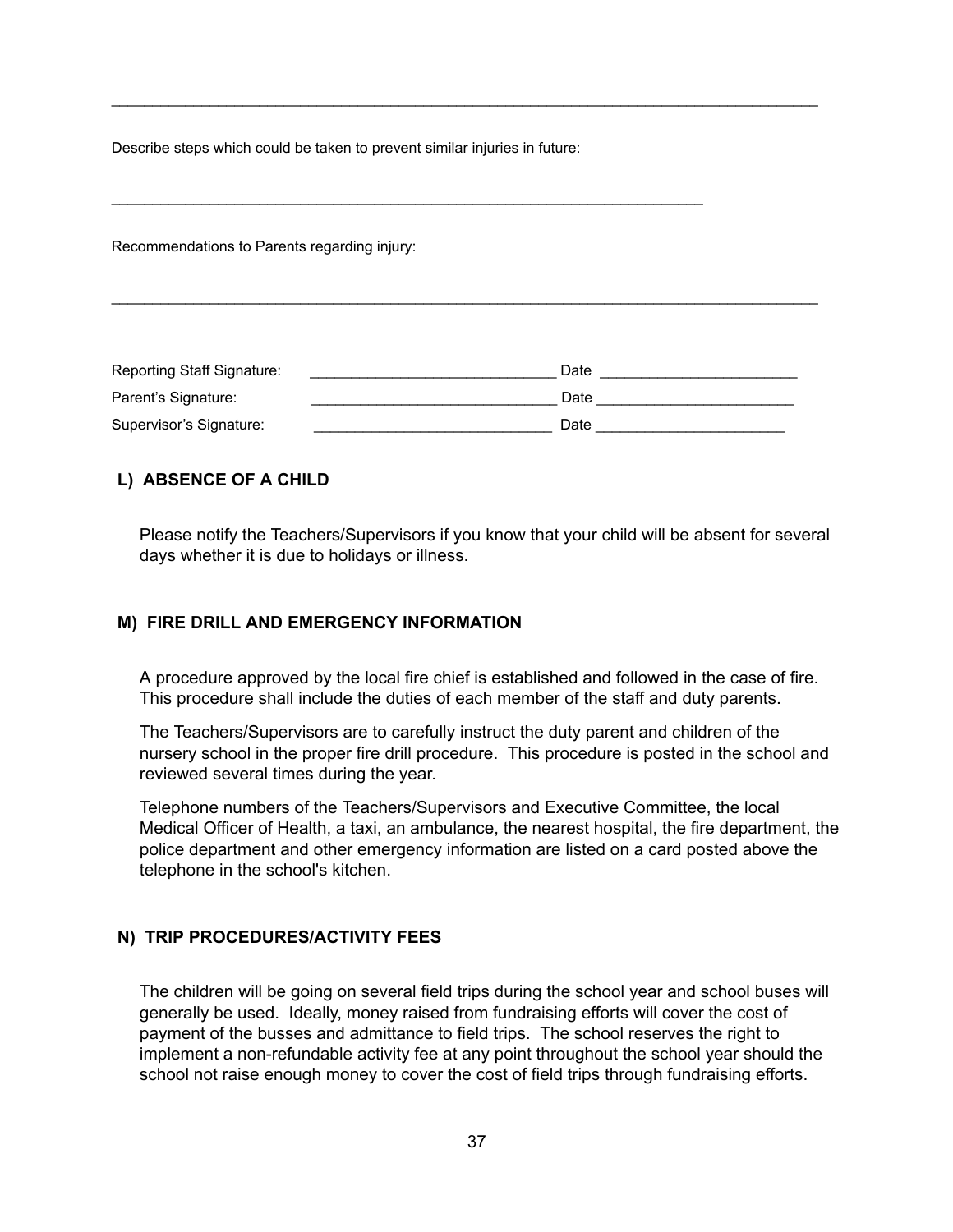A Field Trip Consent Form, signed by the parents or guardians, is required before a child may be taken on field trips away from the school. Parents will be notified of impending trips. If a parent does not wish a child to go on a particular trip, it is the parent's responsibility to notify the school that the child will not be attending school for that day. Parents who wish to volunteer to assist with field trips must submit a valid Criminal Record Check in advance of the excursion.

## **O) INSURANCE**

Erin Mills Co-Operative Nursery School carries accident insurance, liability insurance, property coverage, and directors and officer's liability insurance through "The Co-Operators". The insurance policy is on school premises and can be reviewed at any time.

#### **P) FINES**

| <b>FINEABLE ITEM</b>                                     | <b>FINE AMOUNT</b>        |
|----------------------------------------------------------|---------------------------|
| Failure to fulfill committee responsibilities            | \$50.00                   |
| Non-attendance at Orientation                            | \$15.00                   |
| Withdrawal from school without 1-month written<br>notice | One-month tuition payment |
| Failure to fulfill duty day responsibilities             | \$25.00                   |
| Late for a duty day $-$ one warning will be issued       | \$15.00                   |
| Late pick-up of child $-$ one warning will be issued     | \$10.00                   |
| Non-attendance at a mandatory meeting                    | \$15.00                   |

All fines must be paid within thirty (30) days of the date the fine letter was issued or your child will not be permitted to return to school until payment is received. Every effort will be made to mail the fine letters within ten (10) business days, excluding weekends, statutory holidays and Christmas and March Break holidays.

#### **Q) PETITIONING A FINE**

In the event a fine is issued that you disagree with, you may petition the fine in one of the following manners:

- You may petition your fine in person at the first Executive Meeting after your fine is issued. If you choose to represent yourself in person, you must notify the President and Vice-President of this request and the reason(s) for the petition in writing.
- You would attend the Executive Meeting, state the grounds of your appeal and the Executive would, later in the meeting, vote on your appeal.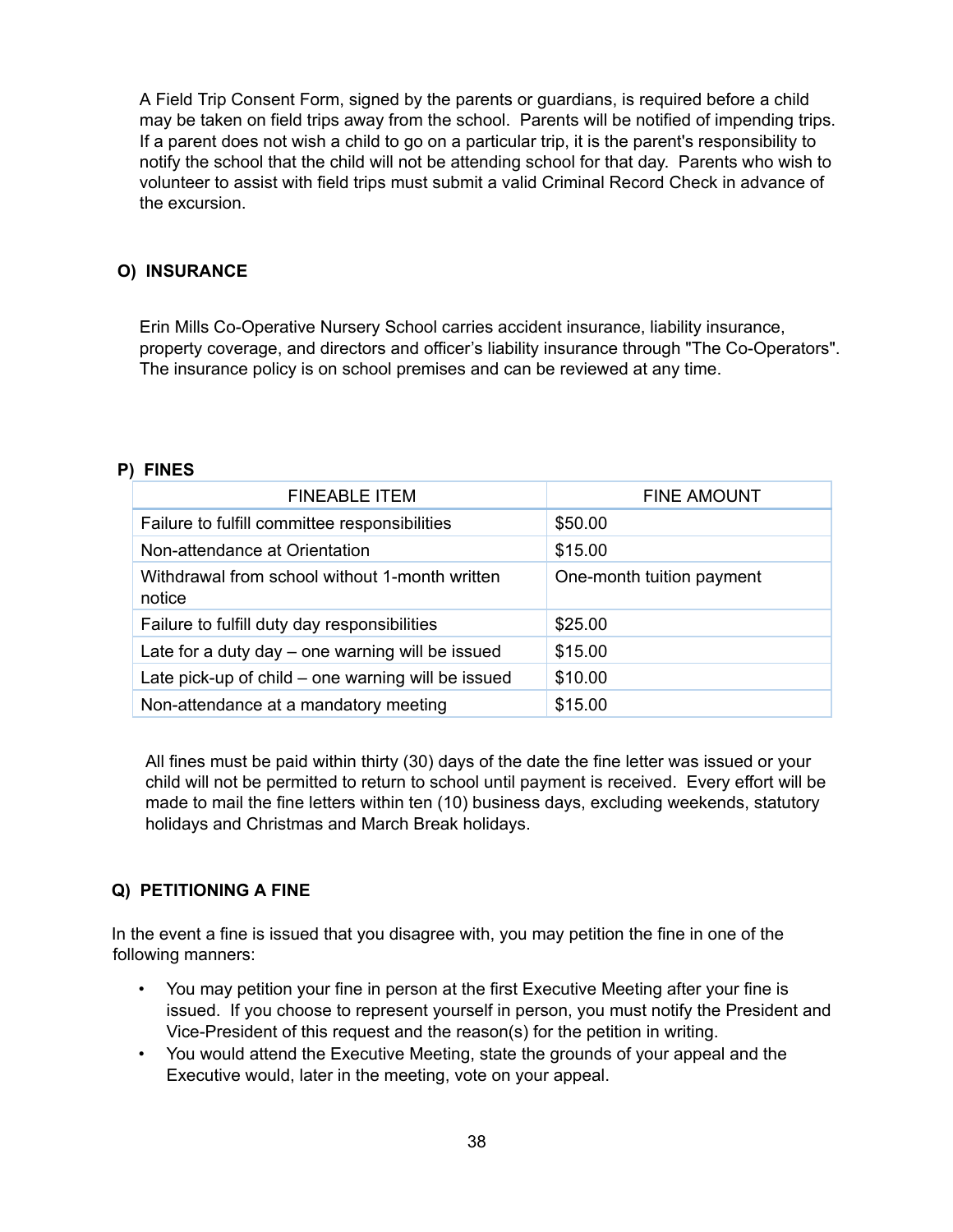• You may have the President or Vice-President petition your fine at the Executive Meeting that follows your fine being issued. The President or Vice-President will state your case on the grounds you feel your case is worthy. This will be done anonymously.

After this petition takes place:

• The Executives will vote on your individual request, taking into account all aspects of the handbook and sections of fineable issues. A majority vote of the Executives will determine the outcome of your specific petition.

Either the President or Vice-President will notify you of the outcome of the vote. A fine is to be paid, ten (100 days after notification of petition outcome, or by the due date on the original fine letter, whichever is earliest. **Failure to pay your fine will result in your child not being able to attend school until the fine is paid.**

You are allowed to petition a fine one (1) time only. At the time of your petition all aspects of your fine must be brought up. The majority vote of the Executives will determine the outcome of your fine, and that decision is final. If you do not notify the Vice-President before your thirty (30) days, or date the fine is to be paid on, your fine will be considered due. After this date, you may no longer petition the fine.

## **R) BEHAVIOUR MANAGEMENT**

Policies and procedures with respect to permitted and prohibited behaviour management practices.

In the province of Ontario, all licensed day nurseries must comply with the "Child Care Centre Licensing Manual" and the "Child Care and Early Years Act" governed by the Ontario Ministry of Education.

Both teachers and parents are expected to comply with the requirements of the ACT with request to behaviour management.

#### **A. Monitoring of Behavioural Management**

Every two months, an Executive Member will be on duty to monitor the Behavioural Management Policy as observed by the employees, volunteers or students who provide care at the nursery school. Their findings will be documented in a file kept at the school.

## **B. Prohibited Practices**

As stated in the Child Care and Early Years Act 2014 (CCEYA) Section (48), the following prohibited practices are not permitted.

- Corporal punishment of the child;
- Physical restraint of the child, such as confining the child to a high chair, stroller or other device for the purpose of discipline or in lieu of supervision, unless the physical restraint is for the purpose of preventing a child from hurting themselves or someone else and is used only as a last resort and only until the risk of injury is no longer imminent;
- Locking the exits of the child care centre care premises for the purpose of confining the child, or confining the child in an area or room without adult supervision, unless such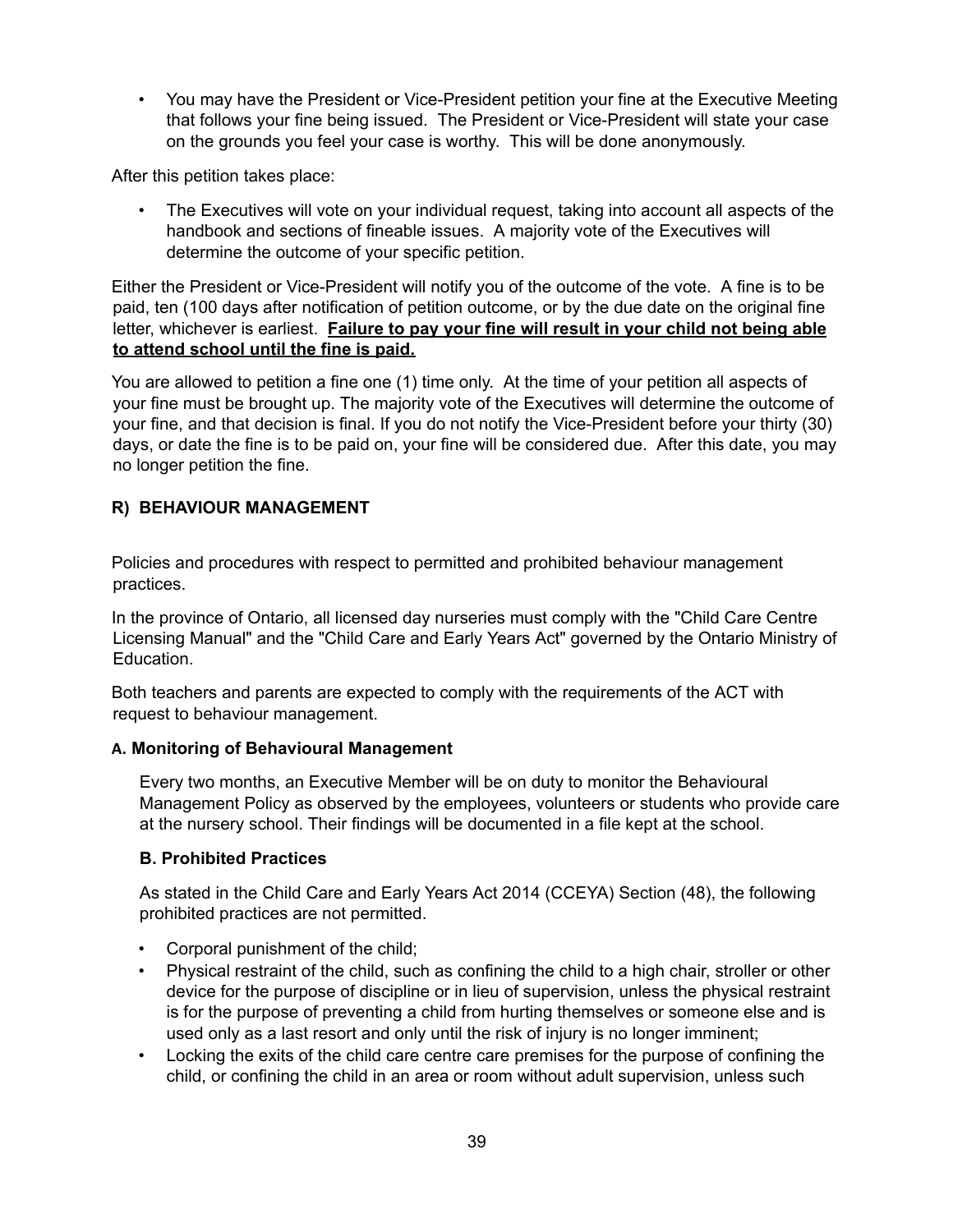confinement occurs during an emergency and is required as part of the licensee's emergency management policies and procedures;

- Use of harsh or degrading measures of threats or use of derogatory language directed at or used in the presence of a child that would humiliate, shame or frighten the child or undermine their self-respect, dignity or self-worth;
- Depriving the child of basic needs including food, drink, shelter, sleep, toilet use, clothing or bedding; or
- Inflicting any bodily harm on children including making children eat or drink against their will.

#### **C. Guidelines for Discipline**

Discipline should be:

- Implemented by the teacher or duty parent(s) as soon as possible after troublesome behaviour
- Related to the nature of the troublesome behaviour
- Appropriate to the development level of the child
- Used in a positive and consistent manner
- Designed to assist the child to learn appropriate behaviour; and
- Discuss with the parent(s) if a difficult situation arises with a child

## **D. Contravention of Behaviour Management Practices**

Failure to comply could result in a verbal warning initially, depending on the severity of the contravention; a written warning to confirm a previous warning; dismissal.

All stages of non-compliance shall be documented by the operator.

IF corporal punishment is witnessed, instant dismissal without notice may be permitted under the Ontario Employment Standards Act.

In less serious cases of non-compliance, due notice must be given for dismissal.

Various criteria shall be considered when determining which disciplinary measure to take. These criteria include:

- Seriousness of the offences (tone of voice, cultural differences)
- Actual or potential risk, or harm to the child (emotional, physical or psychological)
- Recent and past performances of staff/parents in general (personal problems etc.)
- Frequency of occurrence (ongoing evaluation after reminder)
- Previous disciplinary action taken
- Annual evaluation, signed by staff

In accordance with the Child Care and Early Years Act 2014 (CCEYA), these policies and procedures regarding behaviour management must be reviewed with staff upon commencement of employment. In addition, all parents must review these policies and procedures prior to any child being placed in Erin Mills Co-Operative Nursery School. These behaviour management policies and procedures must be reviewed annually by all parties.

## **S) PARENT ISSUES AND CONCERNS POLICY AND PROCEDURES**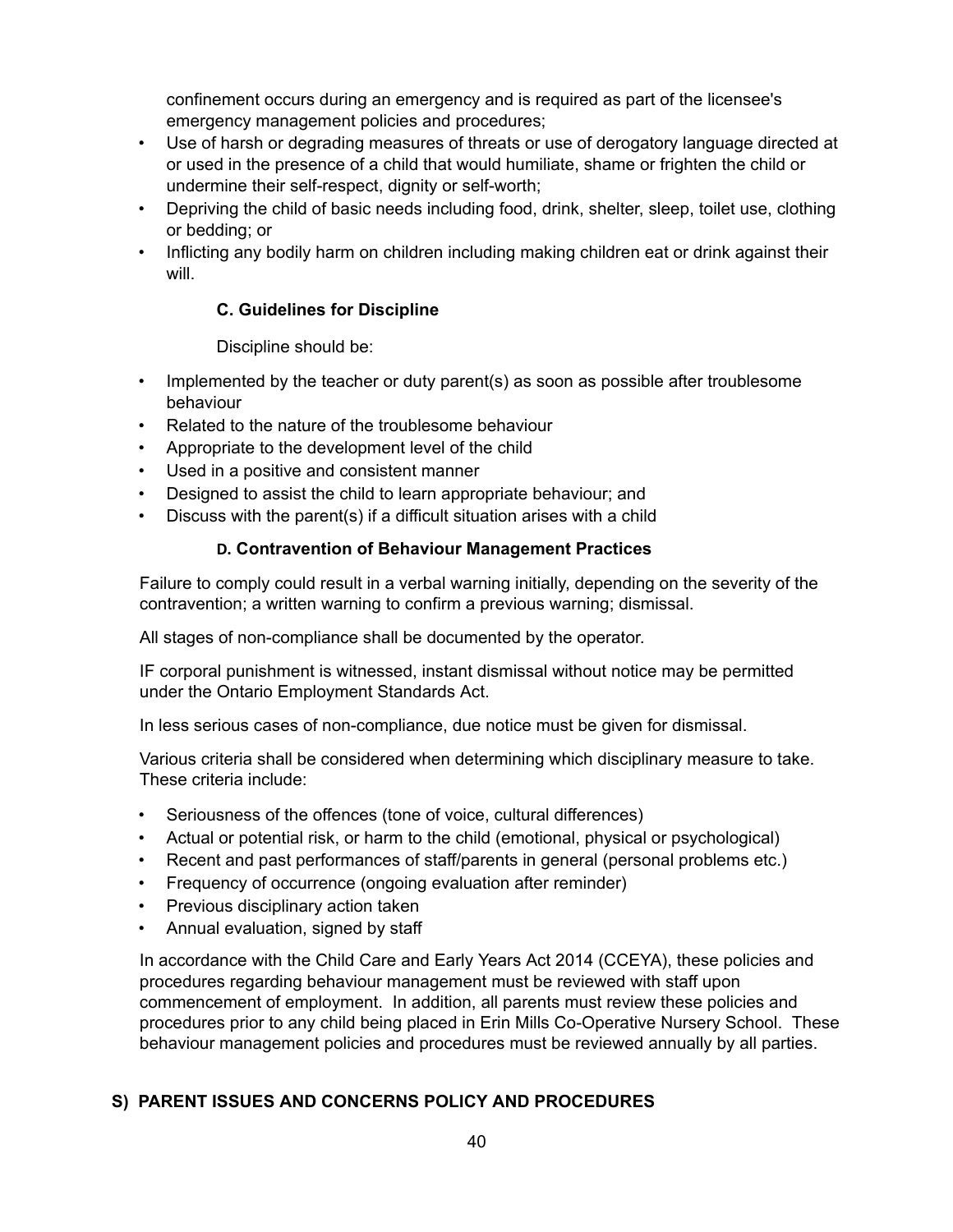#### **Purpose**

The purpose of this policy is to provide a transparent process for parents/guardians, the child care licensee and staff to use when parents/guardians bring forward issues/concerns.

#### **Definitions**

*Licensee*: The individual or agency licensed by the Ministry of Education responsible for the operation and management of each child care centre it operates (i.e. the operator).

*Staff*: Individual employed by the licensee (e.g. program room staff).

#### **Policy**

#### A. General

Parents/guardians are encouraged to take an active role in our child care centre and regularly discuss what their child(ren) are experiencing with our program. As supported by our program statement, we support positive and responsive interactions among the children, parents/guardians, child care providers and staff, and foster the engagement of and ongoing communication with parents/guardians about the program and their children. Our staff are available to engage parents/guardians in conversations and support a positive experience during every interaction.

All issues and concerns raised by parents/guardians are taken seriously by the teachers and staff and will be addressed. Every effort will be made to address and resolve issues and concerns to the satisfaction of all parties and as quickly as possible.

Issues/concerns may be brought forward verbally or in writing. Responses and outcomes will be provided verbally, or in writing upon request. The level of detail provided to the parent/guardian will respect and maintain the confidentiality of all parties involved.

An initial response to an issue or concern will be provided to parents/guardians within 7-10 business day(s). The person who raised the issue/concern will be kept informed throughout the resolution process.

Investigations of issues and concerns will be fair, impartial and respectful to parties involved.

#### B. Confidentiality

Every issue and concern will be treated confidentially and every effort will be made to protect the privacy of parents/guardians, children, staff, students and volunteers, except when information must be disclosed for legal reasons (e.g. to the Ministry of Education, College of Early Childhood Educators, law enforcement authorities or a Children's Aid Society).

#### **Conduct**

Our centre maintains high standards for positive interaction, communication and role-modeling for children. Harassment and discrimination will therefore not be tolerated from any party.

If at any point a parent/guardian, provider or staff feels uncomfortable, threatened, abused or belittled, they may immediately end the conversation and report the situation to the supervisor and/or licensee.

#### **Concerns about the Suspected Abuse or Neglect of a child**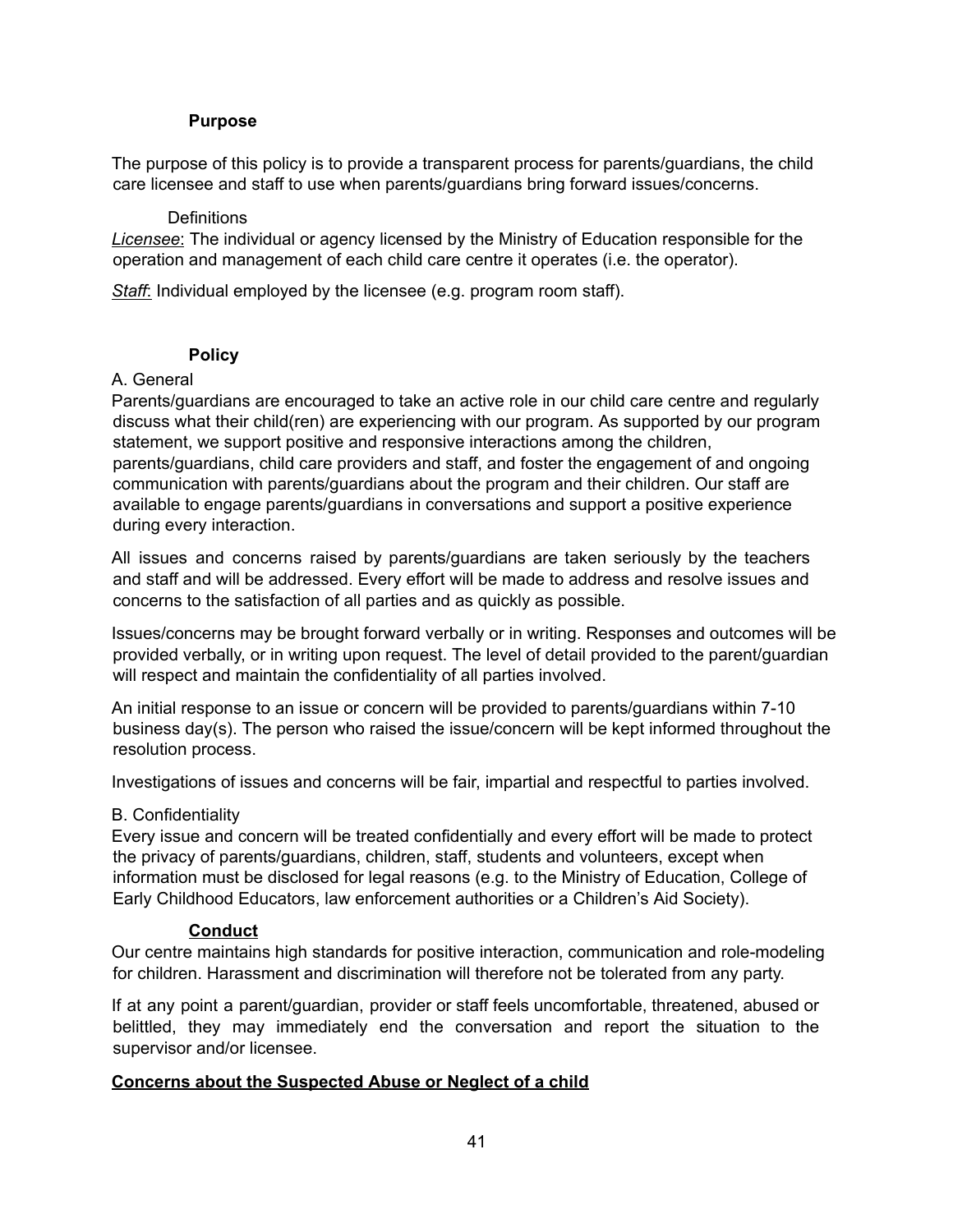Everyone, including members of the public and professionals who work closely with children, is required by law to report suspected cases of child abuse or neglect.

If a parent/guardian expresses concerns that a child is being abused or neglected, the parent will be advised to contact the local [Children's](http://www.children.gov.on.ca/htdocs/English/childrensaid/reportingabuse/CASLocations.aspx) Aid Society (CAS) directly.

Persons who become aware of such concerns are also responsible for reporting this information to CAS as per the "Duty to Report" requirement under the *Child and Family Services Act*.

For more information, visit <http://www.children.gov.on.ca/htdocs/English/childrensaid/reportingabuse/index.aspx>

#### **Procedures**

| Nature of Issue or | Steps for Parent and/or   | <b>Steps for Staff and/or Licensee in</b> |
|--------------------|---------------------------|-------------------------------------------|
| <b>Concern</b>     | <b>Guardian to Report</b> | responding to issue/concern:              |
|                    | <b>Issue/Concern:</b>     |                                           |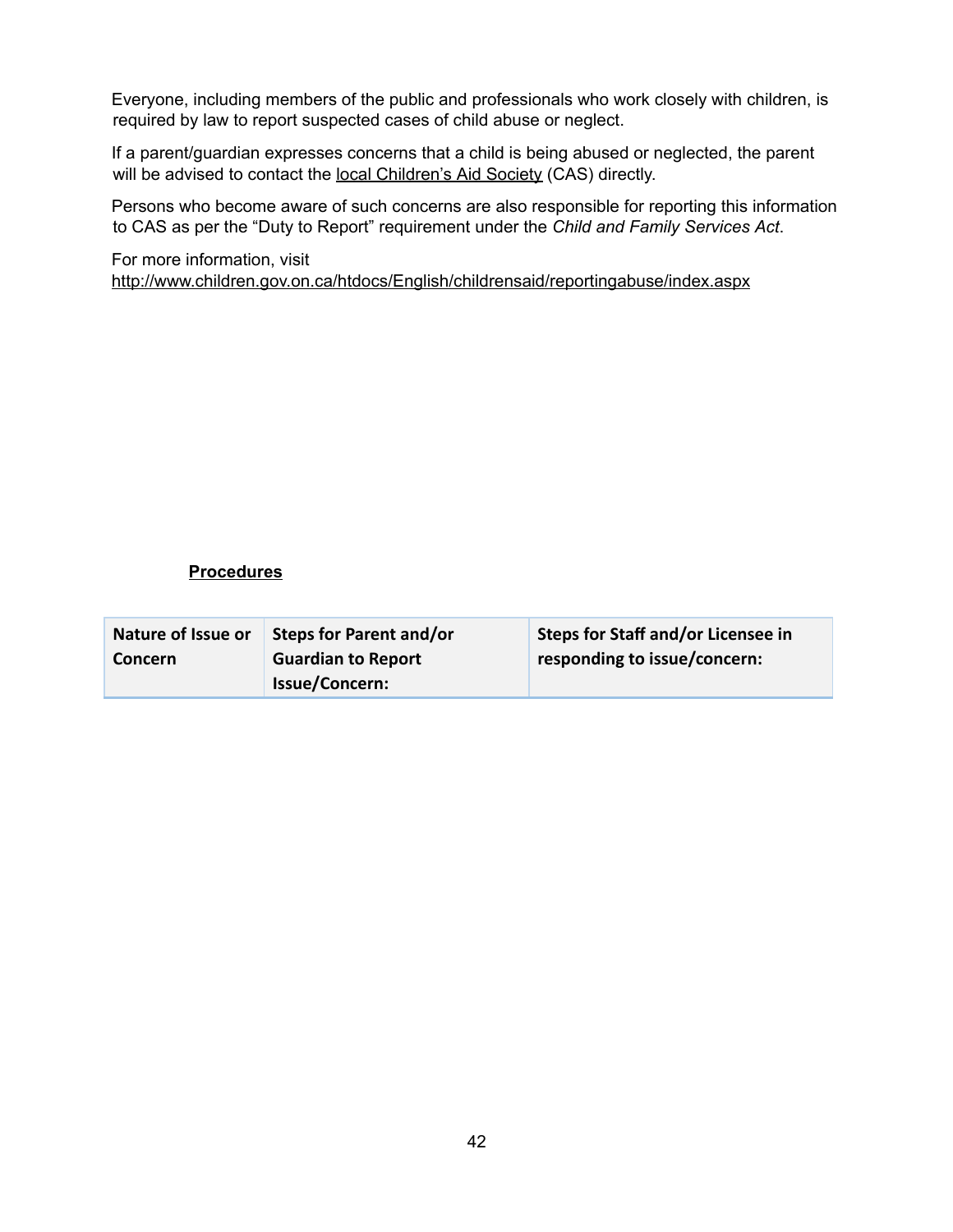| Program Room-<br>Related<br>E.g: schedule, sleep<br>arrangements, toilet<br>training,<br>indoor/outdoor<br>program<br>activities, feeding<br>arrangements, etc. | Raise the issue or concern to<br>the classroom staff directly<br>or<br>the supervisor or licensee. | Address the issue/concern at<br>the time it is raised<br>or<br>arrange for a meeting with<br>the parent/guardian within Click here<br>to enter text. business days.<br>Document the issues/concerns in detail.<br>Documentation should include:<br>the date and time the<br>issue/concern was received;<br>the name of the person who<br>received the issue/concern;<br>the name of the person<br>reporting the issue/concern;<br>the<br>details<br>of<br>the<br>issue/concern; and -<br>any steps<br>taken to resolve the issue/concern<br>and/or information given to the<br>parent/guardian regarding next steps<br>referral.<br>Provide<br>contact<br>or<br>information<br>for the appropriate<br>person if the person being notified is<br>unable to address the matter. Ensure<br>the investigation of the issue/concern<br>is initiated by the appropriate party<br>within [insert number] business days<br>or as soon as reasonably possible<br>thereafter. Document reasons for<br>delays in writing. |
|-----------------------------------------------------------------------------------------------------------------------------------------------------------------|----------------------------------------------------------------------------------------------------|----------------------------------------------------------------------------------------------------------------------------------------------------------------------------------------------------------------------------------------------------------------------------------------------------------------------------------------------------------------------------------------------------------------------------------------------------------------------------------------------------------------------------------------------------------------------------------------------------------------------------------------------------------------------------------------------------------------------------------------------------------------------------------------------------------------------------------------------------------------------------------------------------------------------------------------------------------------------------------------------------------------|
|                                                                                                                                                                 |                                                                                                    | Provide a resolution or outcome to the<br>parent(s)/guardian(s) who raised the<br>issue/concern.                                                                                                                                                                                                                                                                                                                                                                                                                                                                                                                                                                                                                                                                                                                                                                                                                                                                                                               |
| General,<br>Centre-<br>or<br><b>OperationsRelated</b><br>E.g: child care fees,<br>hours of operation,<br>staffing, waiting<br>lists, menus, etc.                | Raise the issue or concern to<br>the supervisor or licensee.                                       |                                                                                                                                                                                                                                                                                                                                                                                                                                                                                                                                                                                                                                                                                                                                                                                                                                                                                                                                                                                                                |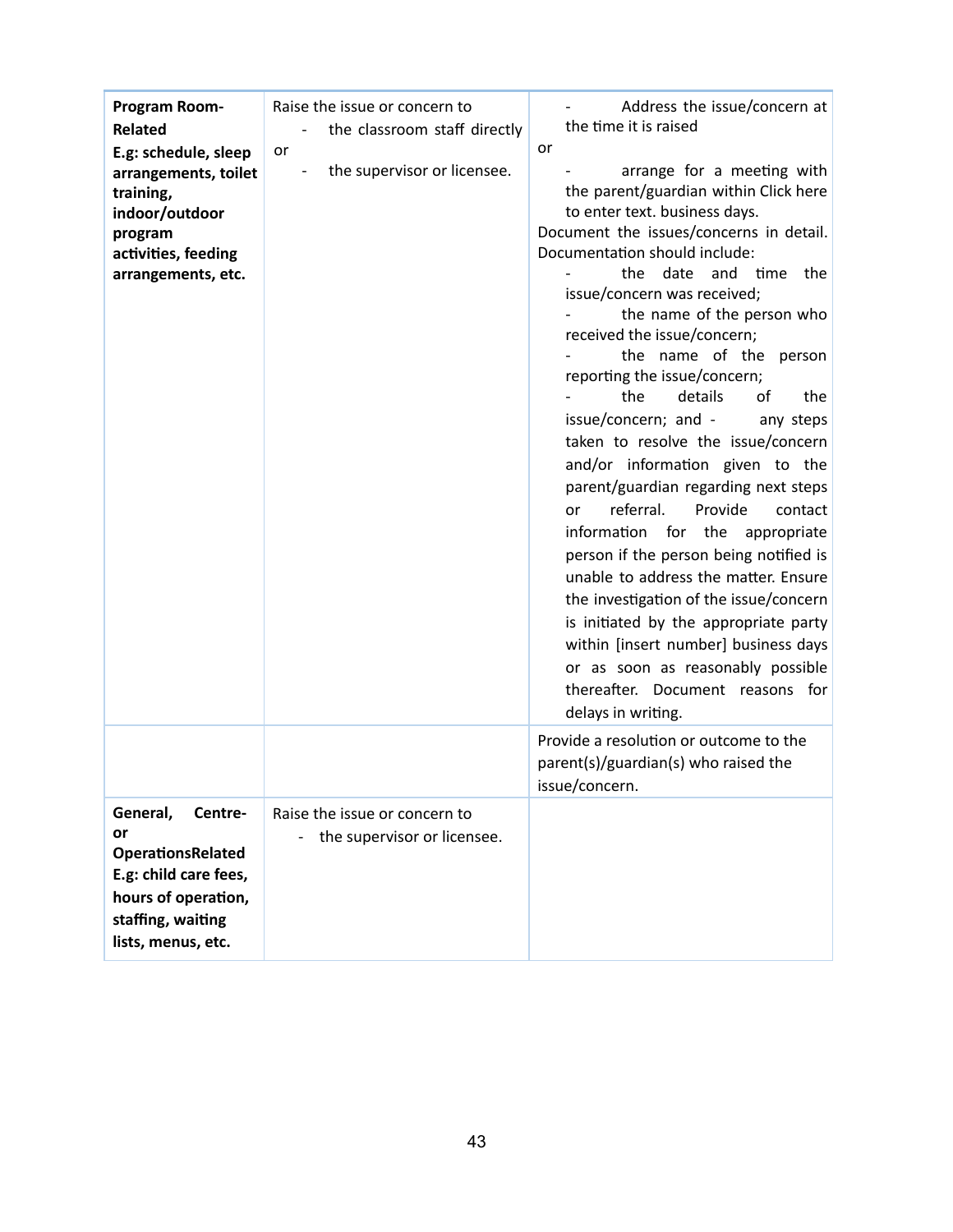| Staff-, Duty parent-,<br>Supervisor-, and/or<br>Licensee-<br><b>Related</b> | Raise the issue or concern to<br>the individual directly or<br>the supervisor or<br>$\overline{\phantom{0}}$<br>licensee.                                                                                                                                                                                                                                                                                |  |
|-----------------------------------------------------------------------------|----------------------------------------------------------------------------------------------------------------------------------------------------------------------------------------------------------------------------------------------------------------------------------------------------------------------------------------------------------------------------------------------------------|--|
|                                                                             | All issues or concerns about the<br>conduct of staff, duty parents, etc.<br>that puts a child's health, safety and<br>well-being at risk should be<br>reported to the supervisor as soon<br>as parents/guardians become<br>aware of the situation.                                                                                                                                                       |  |
| Student-/<br><b>VolunteerRelated</b>                                        | Raise the issue or concern to<br>the staff responsible for<br>supervising the volunteer or<br>student<br>or<br>the supervisor and/or<br>licensee.<br>All issues or concerns about the<br>conduct of students and/or<br>volunteers that puts a child's health,<br>safety and well-being at risk should<br>be reported to the supervisor as<br>soon as parents/guardians become<br>aware of the situation. |  |

**Escalation of Issues or Concerns:** Where parents/guardians are not satisfied with the response or outcome of an issue or concern, they may escalate the issue or concern verbally or in writing to the executive board of Erin Mills Cooperative Nursery School.

Issues/concerns related to compliance with requirements set out in the *Child Care and Early Years Act., 2014* and Ontario Regulation 137/15 should be reported to the Ministry of Education's Child Care Quality Assurance and Licensing Branch.

Issues/concerns may also be reported to other relevant regulatory bodies (e.g. local public health department, police department, Ministry of Environment, Ministry of Labour, fire department, College of Early Childhood Educators, Ontario College of Teachers, College of Social Workers etc.) where appropriate.

Ministry of Education, Licensed Child Care Help Desk: 1-877-510-5333 or childcare\_ontario@ontario.ca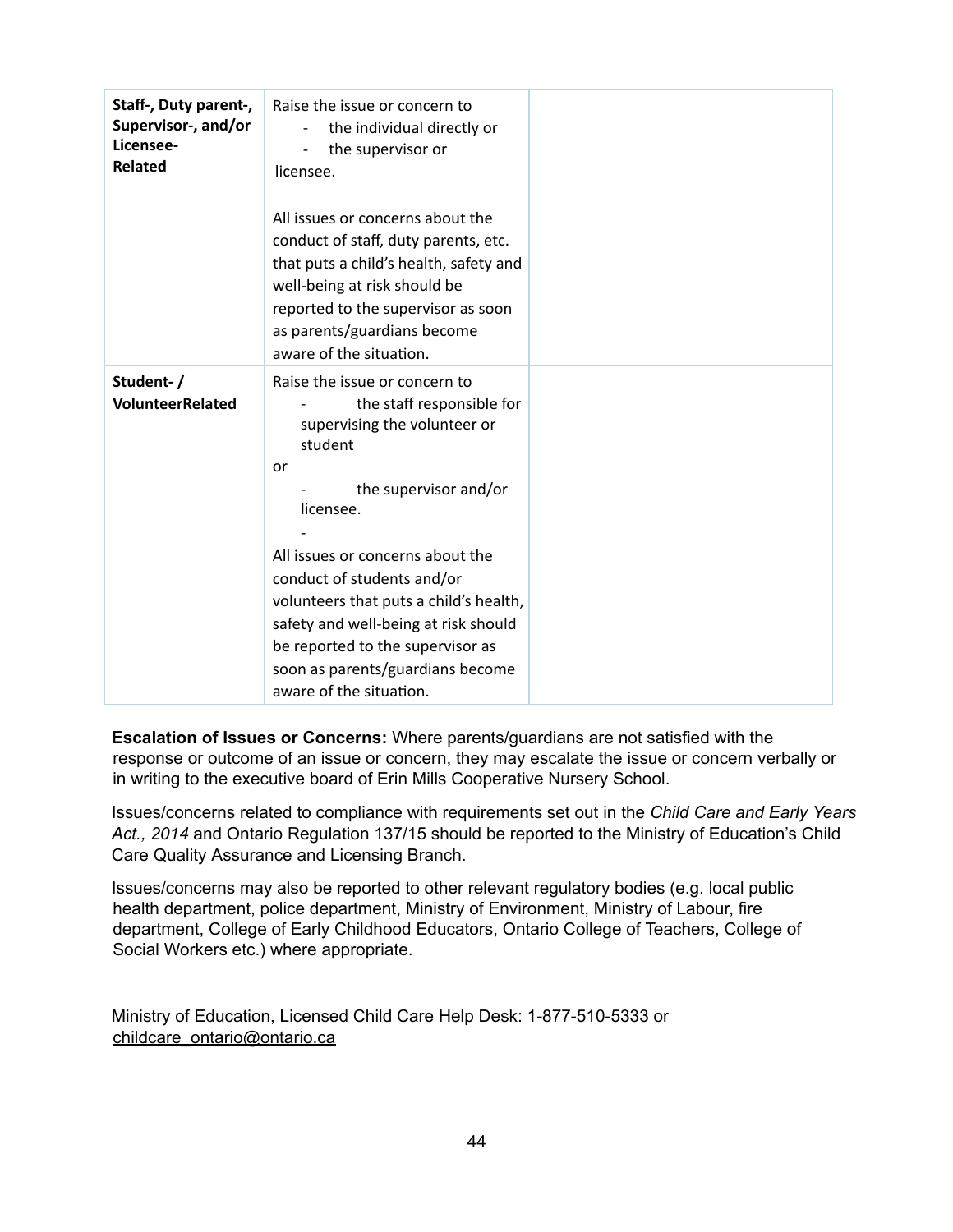Regulatory Requirements: Ontario Regulation 137/15

Parent issues and concerns

**45.1** Every licensee shall ensure that there are written policies and procedures that set out how parents' issues and concerns will be addressed, including details regarding,

- (a) the steps for parents to follow when they have an issue or concern to bring forward to the licensee;
- (b) the steps to be followed by a licensee and its employees in responding to an issue or concern brought forward by a parent; and
- (c) when an initial response to the issue or concern will be provided. O. Reg. 126/16, s. 31.

## Parent handbook

**45.** (1) Every licensee shall have a parent handbook for each child care centre or home child care agency it operates which shall include,

(a.2) a copy of the licensee's policies and procedures required under section 45.1 regarding how parents' issues and concerns will be addressed;

## Intent

This provision is intended to provide licensees and parents with a clear and transparent procedure to follow when a parent has brought forward an issue or concern they wish to have addressed by the licensee.

## **T) Child Care Supervision Policy**

Erin Mills Co–operative Nursery school stands firmly on the vision that all children enrolled in our school will be effectively and responsibly supervised at all times. It is the operators responsibility in accordance with Child Care and Early Years Act Regulations that every child who is in attendance in a day care location is supervised by an adult at all times (Child Care Centre Licensing Manual, Subsection 2.8)

Under no circumstances will direct unsupervised access be granted to anyone under the age of 18 years and who is not an employee of Erin Mills Co-operative Nursery School. Adult volunteers or Duty parents may be counted in the staffing ratio where two participating adults may take the place of one unqualified staff member when the Ministry has given directors approval. Co - op Students and Placement Students are not to be counted in staffing ratios.

The intent of this policy is to ensure the following: to help support the safety and well being of all children at Erin Mills Co  $-$  op, and to provide direction to staff in regards to the supervision of volunteers Co – op Students and Placement Students. This provision requires an employee always to be present with children to meet ratio requirements and respond in case of an emergency.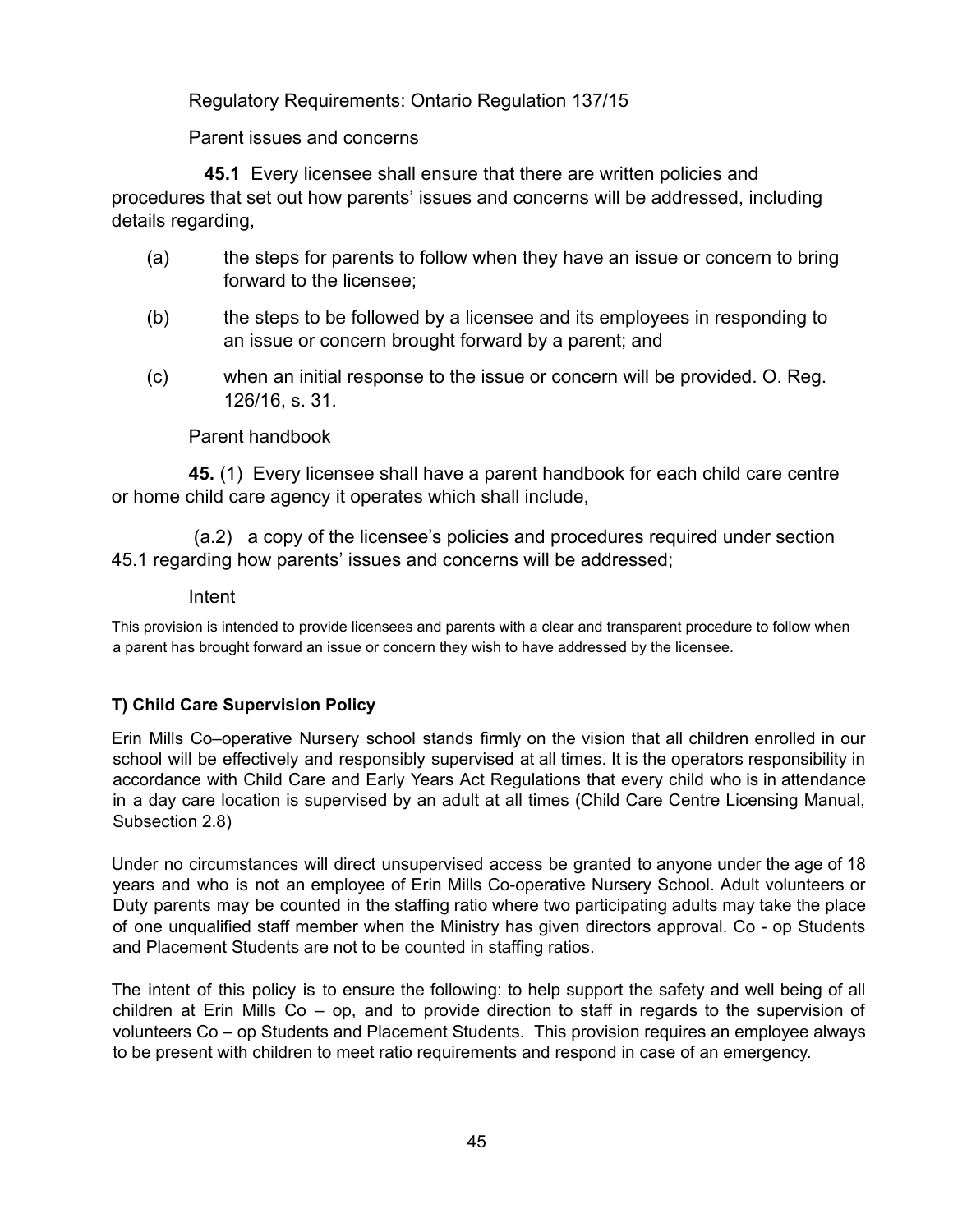Co-Op Students, Placement Students and Volunteers must comply with the behavior management guidelines, policies and procedures, as outlined in the Behaviour Management section of the Erin Mills Cooperative Nursery School Policies and Procedures.

The supervisor teacher will review with volunteers, students and support staff the anaphylaxis policy of the school. The emergency procedures will be reviewed before they begin their duties in the school. The parent of each child with anaphylaxis will be required to give a training session and explanation of the individual plan for their child to volunteers who are already in place at the beginning of the school year. This training will be done at our orientation session before the start of school. Thereafter the supervisor or teacher will give training for each individual child.

Criminal reference checks are required from all volunteers, students and support staff having direct contact with the children In the case of a student and support staff, a letter to the school or place of employment stating that they have a copy of their criminal reference check on file will be sufficient. Criminal reference checks will have to be redone if a parent leaves the school and returns with another child.

#### Procedure for monitoring Behaviour Management Practices of Volunteers

The supervisor or teacher will review with volunteers, students and support persons the behaviour management policies before they begin their duties. They will sign the behaviour management policy form, which will be kept in their file. This review and signature will be completed annually. This policy is to be reviewed by members of the board annually with the input of the supervisor and teacher.

Effective: September 2011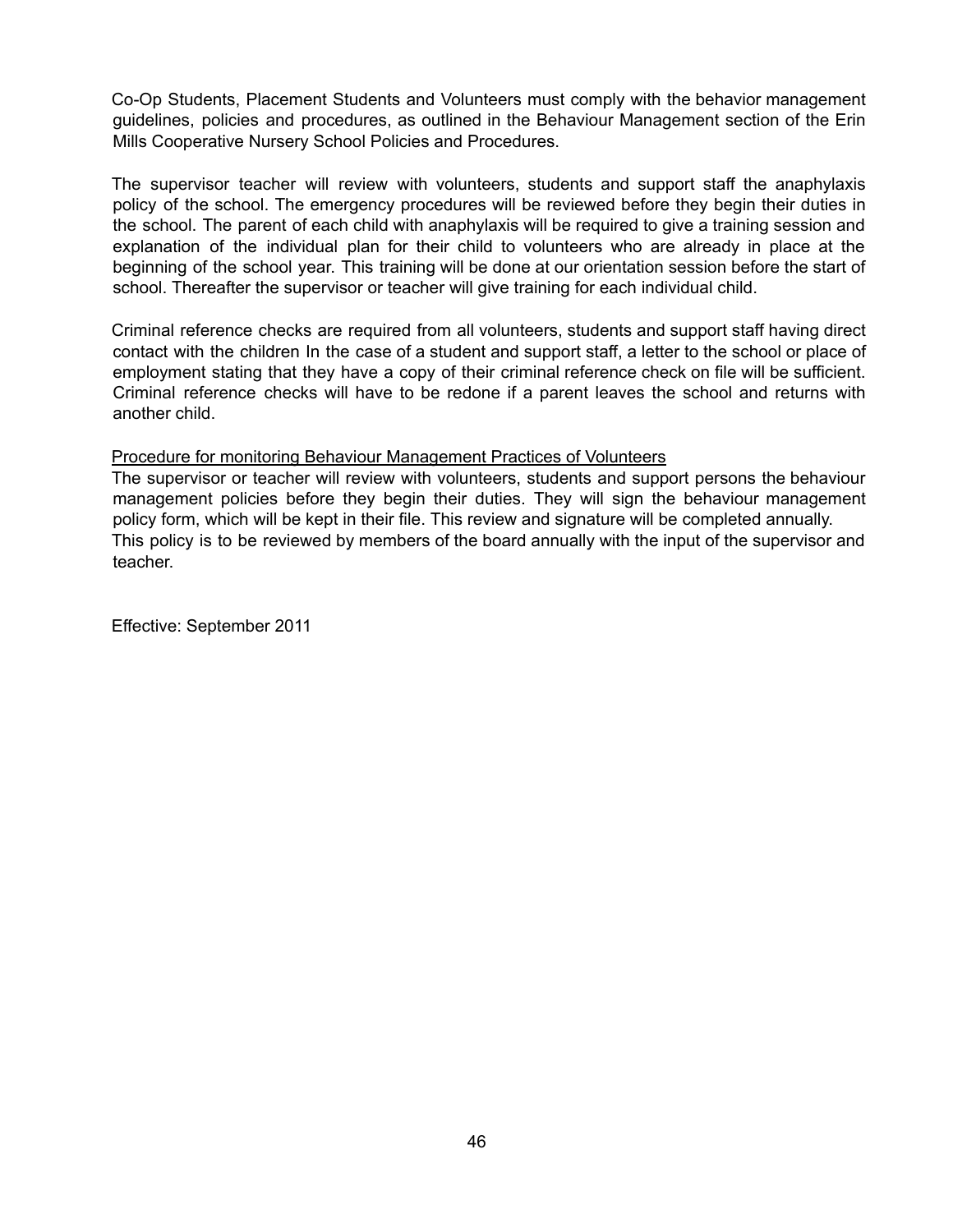## **5) PARENT PARTICIPATION**

The co-operative aspect of our school is stressed in everything we do. Without the parents, the school would not exist. Therefore, as an active member of this Co-Op, you have commitments to keep.

- Participating and Non-Participating families will be expected to serve on one committee through the entire school year. Families with two children in the school will have to serve on two committees. Families with children in the 5 A.M. program or with a child in more than one program will have to serve on two committees.
- As a participating family you must fulfill your duty days at school as per the duty schedule by arriving on time to help with classroom set-up, providing either drink or snack for the entire class, and assisting the Teachers with classroom activities and end of class clean-up. Families of two children in one class will have an amended number of duty days, which must be fulfilled. As a non-participating family you will not be responsible for in-classroom duty days; however, you are still expected to serve on a committee.
- Your attendance at General Meetings (which deal with school operations) is **mandatory.**
- You are expected to co-operate with the Teachers/Supervisors on your duty days.
- Your support of all school fundraising endeavors is essential.
- By being an active, fully participating member of Erin Mills Co-Operative Nursery School, both you and your child will reap the benefits of this unique and valuable experience.

## **A) DUTY DAYS**

## What is a Duty Parent?

A Duty Parent is a parent or family member who assists the Teachers/Supervisors. Depending on the day and season, duties could range from assisting children on and off with clothing to the cleanliness and maintenance of the school. Parents must have a complete understanding of the important role they assume once joining a co-op. Confident, competent parents result in the nursery school being a rewarding place for everyone.

Both moms and dads are encouraged to participate in duty days and visit at any time throughout the school year.

Duty Parent Responsibilities:

- The duty schedule sheet will be given to each member at least two weeks prior to its date. The number of participation days will vary from month to month. A copy of the schedule will also be posted on the bulletin board.
- Any long-term special requests for the schedule must be reported in writing as soon as possible to the Duty Scheduler.
- Parents are responsible for their own substitutes. Please be considerate enough to make these arrangements well in advance. Failure to notify the Duty Scheduler leaves you responsible for your duty day, which could result in a fine.
- In case of a last-minute emergency or illness, you may call the Emergency Parent. The daily Emergency Parent is listed on the duty schedule.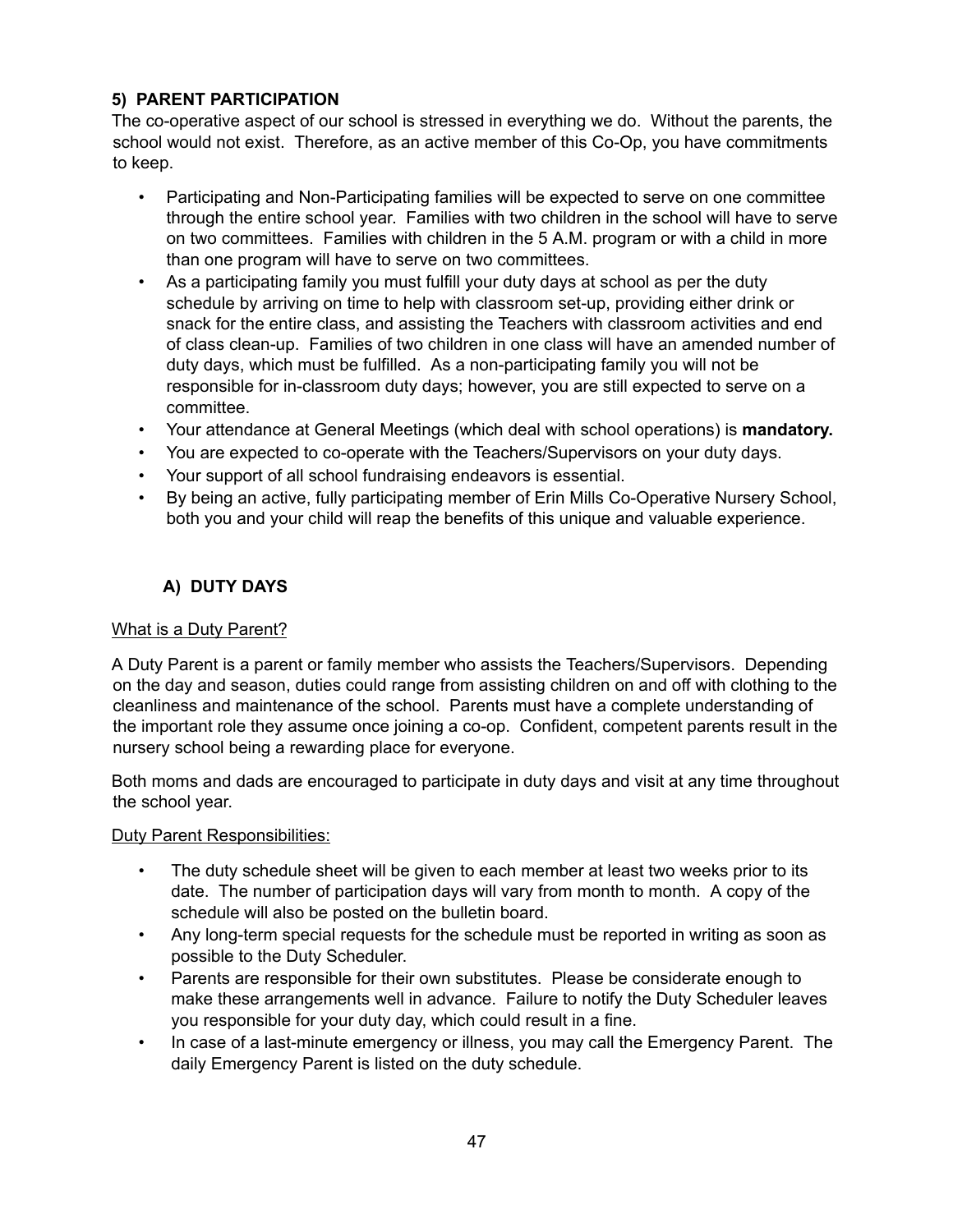- It is against Day Nursery licensing regulations to allow children other than those enrolled to attend the school. It is your responsibility to make alternative arrangements for siblings and/or other children under your care prior to your Duty/Emergency Duty day.
- On your duty date, it is essential that you be at the school and ready to begin your duties no later than 9:00 A.M. for the morning classes, and 1:00 P.M. for the afternoon class. You must remain at the school until all the children have been picked up at dismissal time and all clean-up requirements are fulfilled. Clean-up will take approximately 15 minutes to 45 minutes, depending on the program.
- Each of the following is considered failure to fulfill your duty responsibility:
	- a) Missing your duty day.
	- b) Arriving late for duty.
	- c) Leaving before all the children have been picked up at dismissal time.
	- d) Missing your Emergency duty day.

**The fine for failure to fulfill your duty day responsibility will be \$15.00 for late arrival and \$25.00 for all other infractions on each occasion. The third time may result in dismissal from the school.**

• A Criminal Reference Check must be submitted before you can participate in duty/volunteer days.

**Your Criminal Reference Check must be received within six (6) weeks of your registration date. You will not be permitted to participate in duty days until your CRC has been received BUT you will be required to make up all the duty days you missed while waiting for your CRC to be returned. If your CRC has not been submitted within six (6) weeks of your registration date, you may be required to re-submit new form and pay a \$40\* fee (\*subject to increase) to have it returned promptly. It is your responsibility to find a replacement from the class until your file is complete.**

Duty Parents must also hold a valid Standard First Aid & CPR/AED Level C (or higher) certification. Acceptable agencies for certification are limited to The Lifesaving Society, Red Cross, St. John's Ambulance or Ski Patrol.

- Please come dressed in comfortable, washable clothing. Activities require freedom, participation, and protection.
- Once you arrive, duties begin immediately. You should become familiar with every area so that the routine flows smoothly.

Your day will be busy assisting the Teachers and children. You will be one of two participating parents each session as either the "snack parent" or "milk parent". Healthy snacks and milk are to be provided for the entire class. The duties for either of these two positions are outlined on cards provided at the school. Concentrate your attention on the children rather than visiting with the adults.

**2AM –** You will be scheduled as a Duty Parent **approximately** 1-2 times per month. In addition, you will be scheduled as Emergency Parent **approximately** 1 time per month

**3AM** – You will be scheduled as a Duty Parent **approximately** 2 times per month. In addition, you will be scheduled as Emergency Parent approximately 1 time per month for emergency duty days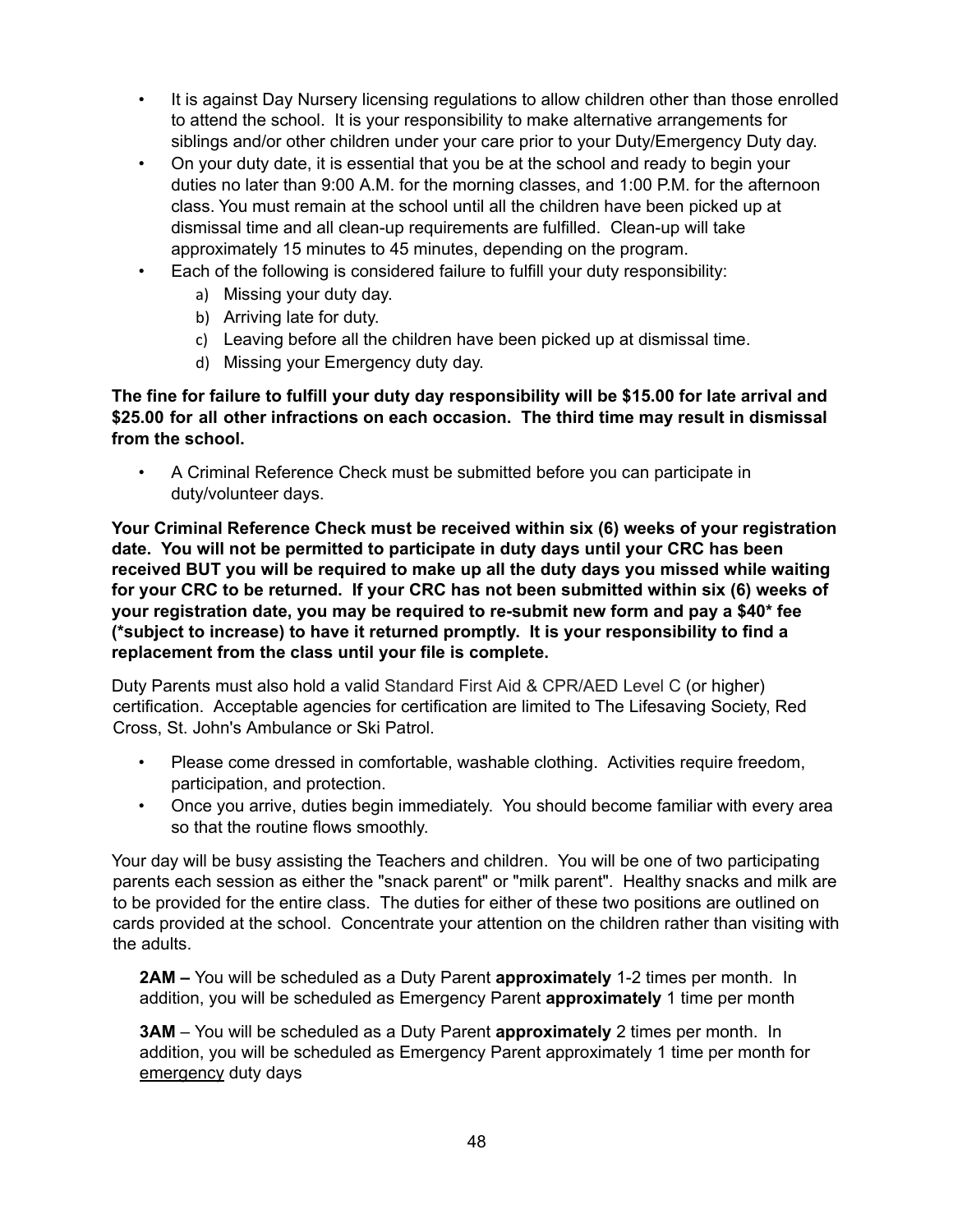**5 AM** – You will be scheduled as a Duty Parent **approximately** 3 times a month. In addition, you will be scheduled as Emergency Parent approximately 2 times per month for emergency duty days

**4PM** – You will be scheduled as Duty Parent **approximately** 2-3 times per month. In addition, you will be scheduled approximately 2 times per month for emergency duty days

Note: The number of Duty days and Emergency days given above are based on the classes having full enrollments and full non-participating spots.

## **On Your Duty/Volunteer Day**

- Check with the Teachers/Supervisors and acquaint yourself with plans for the day.
- Be accepting of the fact that your child may find it difficult to share you with other children and realize that your child may act differently when you are not in the Nursery School.
- Know your responsibilities as Duty Parent and re-familiarize yourself with the fire drill procedure.
- Be constantly alert to the safety of all children when inside and outside. Station yourself nearby when children are climbing, sliding, balancing, etc.
- Step in when:
	- o A child is in physical or emotional danger.
	- o Equipment is being misused.
- Be constantly alert to allergy lists posted.
- Consult the Teachers/Supervisors if you have a question about helping a child in a certain situation. It is important to the entire group that any problem be handled smoothly and with a minimum of disruption. Remember you are assisting the Teachers/Supervisors.
- Help the children to help themselves. This is the way they learn. However, do not insist on complete self-help, particularly at the end of the day.
- Give as few directions as possible. Give suggestions in the positive what we "do" rather than what we "do not." Show them as well as tell them. Then calmly assist the child if he/she needs help in following the directions.
- When you have to say "no", give a reason.
- Speak at a child's level of understanding, but don't talk down.
- Go to the child to speak to him/her. Always use a quiet, pleasant voice. Speak briefly, simply, distinctly and directly to the child. Speak only when you have their attention. Sit or squat so you can face the child on their level.
- Listen to the children. You will learn much about their thoughts and feelings.
- When a conflict occurs:
	- $\circ$  Try not to judge it for the child; you may not know all the facts.
	- $\circ$  Don't be too eager to help; many times, children can settle their own conflicts and learn in the process.
- Warn the children in advance of a change of activity. "It's almost tidy-up time."
- Expect co-operation and you will usually get it.
- Commend good behavior, and disregard minor unacceptable behaviour, thereby focusing the child's attention on the acceptable behaviour.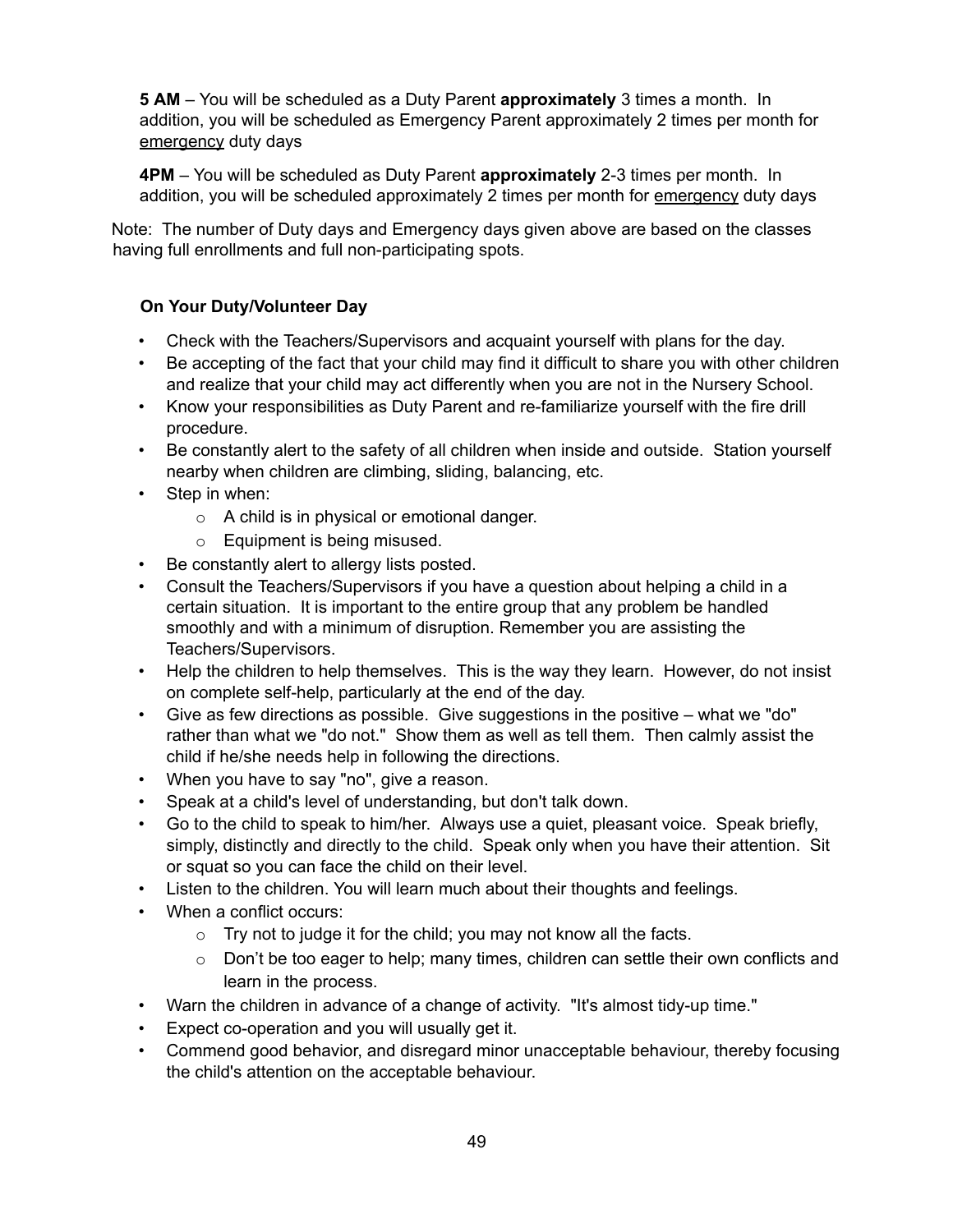- Participating may mean being alert rather than physically rushing about. Try to create a casual, unhurried atmosphere. If things are going smoothly, take time to observe the children.
- Laugh with  $-$  never at  $-$  a child.
- Avoid judging a child by making comparisons between one child to another.
- Establish the idea of taking turns. "He is using it now. You may use it later." Do not expect children to be constructive all the time or to enter into all the activities.
- Bring your sense of humour to the nursery school.
- When assisting the Teachers/Supervisors at circle time, participate in the activities and be alert to discipline problems.
- Put supplies away neatly and leave the nursery school as you would like to find it next time.
- The children should never be left alone at any time. There must always be at least two adults at the school at all times.
- Cultivate a relaxed, good natured attitude toward the children.

## **B) EMERGENCY DUTY PARENT RESPONSIBILITIES**

The Emergency Duty Parent is only to be used in the case of a last-minute reason for being unable to fulfill your duty day.

## **A.M. Classes**

The Emergency Duty Parent is not to be called until after 8:00 P.M., the night before the duty day in question. If before this time you know you will not be available to fulfill your regular Duty Day, you must trade Duty Days with another parent from your child's class, not the Emergency Duty Parent. In the event of a last minute TRUE emergency such as car failure or illness on the way out the door, the Emergency Duty Parent must be called no later than 8:30 A.M.

If you are scheduled as the Emergency Duty Parent, you must be available to report for regular duty until 9:30 A.M.

If the Snack or Milk parent needs to be an Emergency Duty Parent, it is the Emergency Duty Parent's responsibility to fulfill the Duty Day. If the Emergency Duty Parent is also unavailable, it is the responsibility to find a replacement, **NOT** the responsibility of the original Snack or Milk Parent. The Emergency Parent will receive a fine if they are unavailable when scheduled.

If you use the Emergency Duty Parent, you are **obliged** to take that parent's **next** regular Duty Day, or one that is mutually convenient to both parties.

Please report to the Duty Scheduler when you have used the Emergency Duty Parent and advise them of the next Duty Day you will be taking.

## **C) EXEMPTION FROM DUTY DAYS**

A maximum of three months' exemption from Duty Days is allowed for pregnancy leave. A written request must be given to the Duty Scheduler. Duty days missed during leave must be made up.

## **D) SMOKING**

There is absolutely no smoking permitted at the Nursery School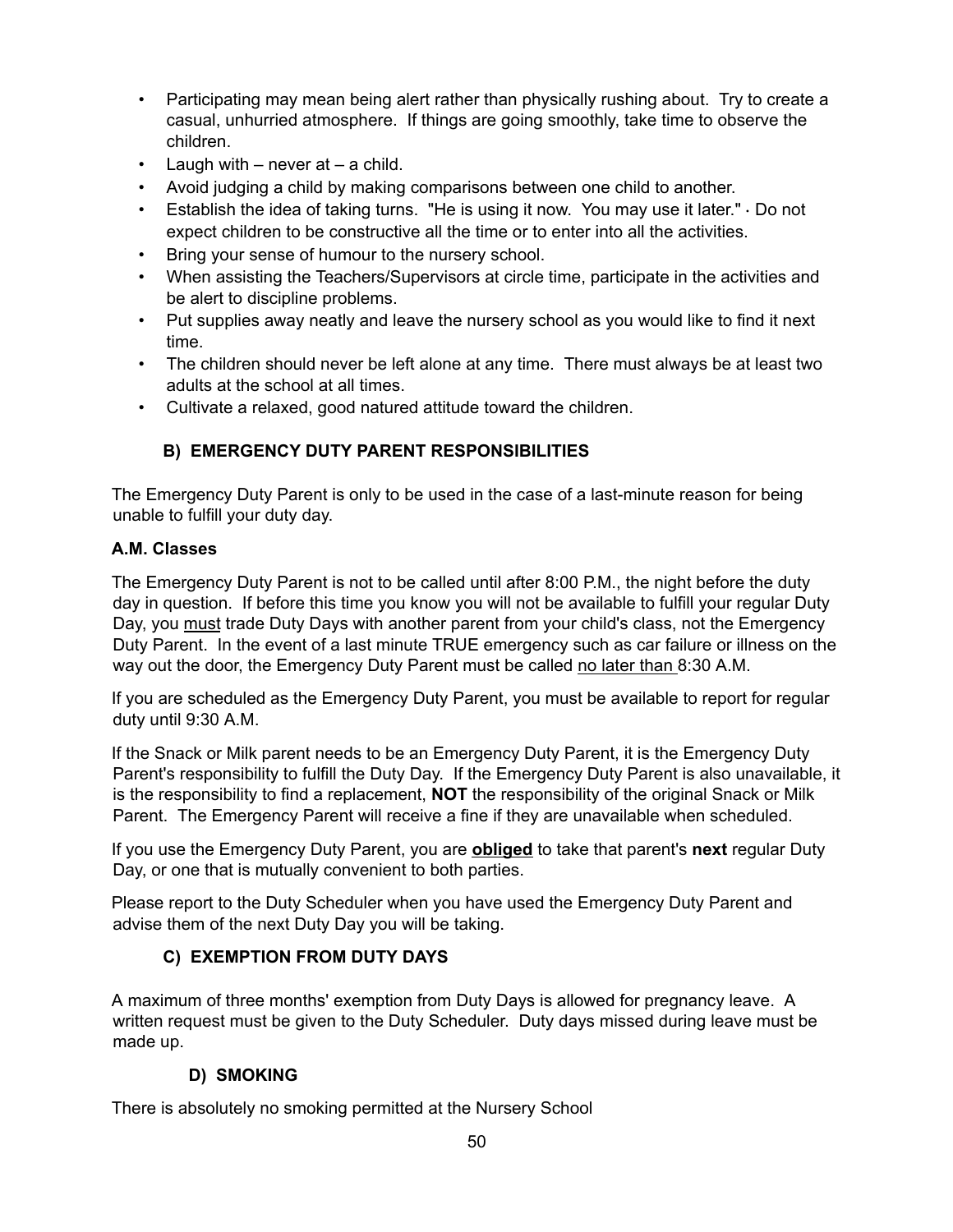#### **6) SCHOOL DAYS**

## **A) ARRIVAL AND PICK-UP**

Your child's program will begin **promptly** at 9:30 A.M. or 1:00 P.M. **Please** adhere to these times. The inner doors will be locked until 9:30 A.M. or 1:00 P.M. Duty Parents and their children will be admitted earlier. Any other parents arriving at the school prior to 9:30 A.M. and 1:00 P.M. are responsible for their children and must remain with them in the hall until the inner doors are opened and the children are taken into the classroom.

The front door will be locked 5 minutes after the class begins and will reopen 5 minutes before class ends. If you are late, please use your discretion and the side door. Every parent is responsible for:

- Assisting their children (and those in their carpool) with removal of outer clothing, if necessary.
- Taking the children to the Teachers/Supervisors and ensuring she knows they have arrived.

The children will be ready to leave at 12:00 P.M. and 3:30 P.M. Please be sure they are picked up promptly at these times. You will be notified of any early closings ahead of time. **A fine of \$10.00 will be charged for any child who is not picked up within five (5) minutes of class dismissal.** You will be given a warning on your first occurrence. Each additional occurrence will result in a \$10.00 fine.

Once you have come to the classroom to pick up your children, they become your responsibility.

The Teachers/Supervisors must be notified in writing if someone other than the parents or persons named on the Emergency Card will be picking them up. Emergency Cards should be updated throughout the year with the witness of an Executive Member or Teacher.

## **B) PREPARING YOUR CHILD FOR NURSERY SCHOOL**

Give your child the experience of being separated from you (i.e. baby-sitter). If you have other children, it is easy to forget that they become dependent on each other and when left among strangers' you child may feel lost.

Try and acquaint yourself with someone who lives nearby who will be going to the nursery school at the same time and have them over.

Talk about the school. Tell him/her what he/she can expect to find when he/she goes there, what he/she can do, who will be there and your responsibilities to the school.

You must be sure of your own feelings. Your child will pick up attitudes of apprehension, fear, or a desire to keep him/her with you a little longer.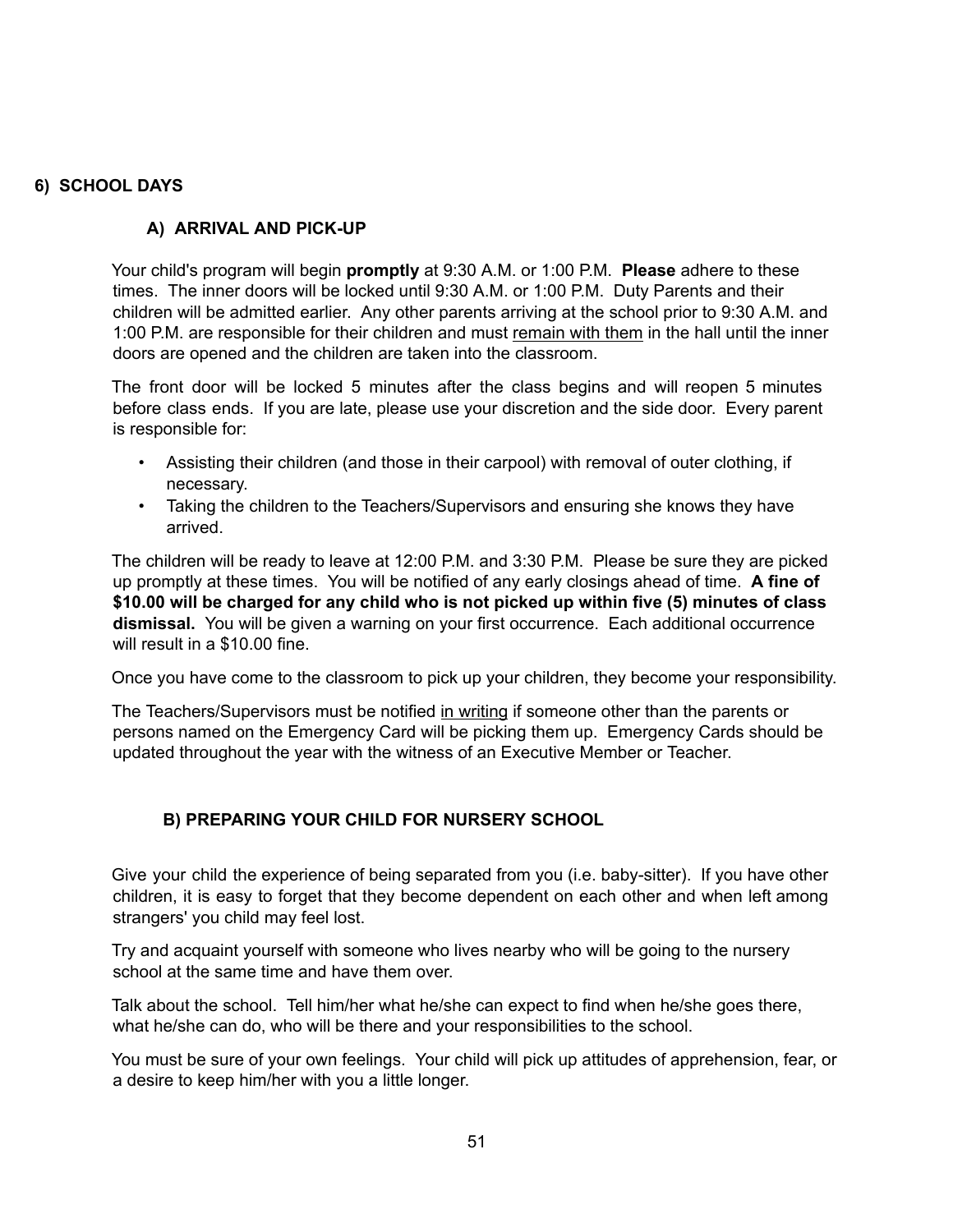Check the public library for books on starting school (I.e. The Berenstein Bears Go to School).

## **C) YOUR CHILD'S FIRST DAY AT SCHOOL**

Even though the children begin school on a staggered basis and the class may not be very large, we must appreciate that to your child, the adults are strangers, other children are sometimes noisy and activities are often confusing. So much is new. In time they will feel at home, so reassure yourself because they will adapt.

Come prepared to stay, keeping in mind that siblings and/or other children under your care cannot stay with you. Stay as long as your child needs you. This may be necessary for more than just the first day of school.

When it is time for you to leave, don't be swayed by your child's pleas or cries. Just explain that you will be back later and go. Hesitating, loitering in the hall or coming back for another "goodbye" will make it harder for your child to adjust.

## **D) CLOTHING**

Dress your child in appropriate clothing so that they will feel free to participate fully in any and all activities (some may be quite messy). Ensure that their clothing is such that it will be easy for them to go to the restroom on their own. Belts, buttons and zippers can be overwhelming for duty parents, as when there are 20 of them. Outdoor clothing should be adequate for prevailing weather. A smock will be provided for painting and water play. Indoor shoes should be brought to school on a daily basis. Shoes with rubber soles should be worn at all times to ensure safety during school activities and fire drills.

Remember – easy clothing means independence. A lost and found box is located in the school. It is recommended that a change of clothing also be brought to school on a daily basis.

## **E) CLASS PROGRAM**

Our program is set up to offer all of the following activities:

- Learning circle.
- Toy tables.
- Snack time.
- Creative tables.
- Theme-related sensory areas.
- Outdoor play.
- Dramatic Play centre.
- Puzzle table.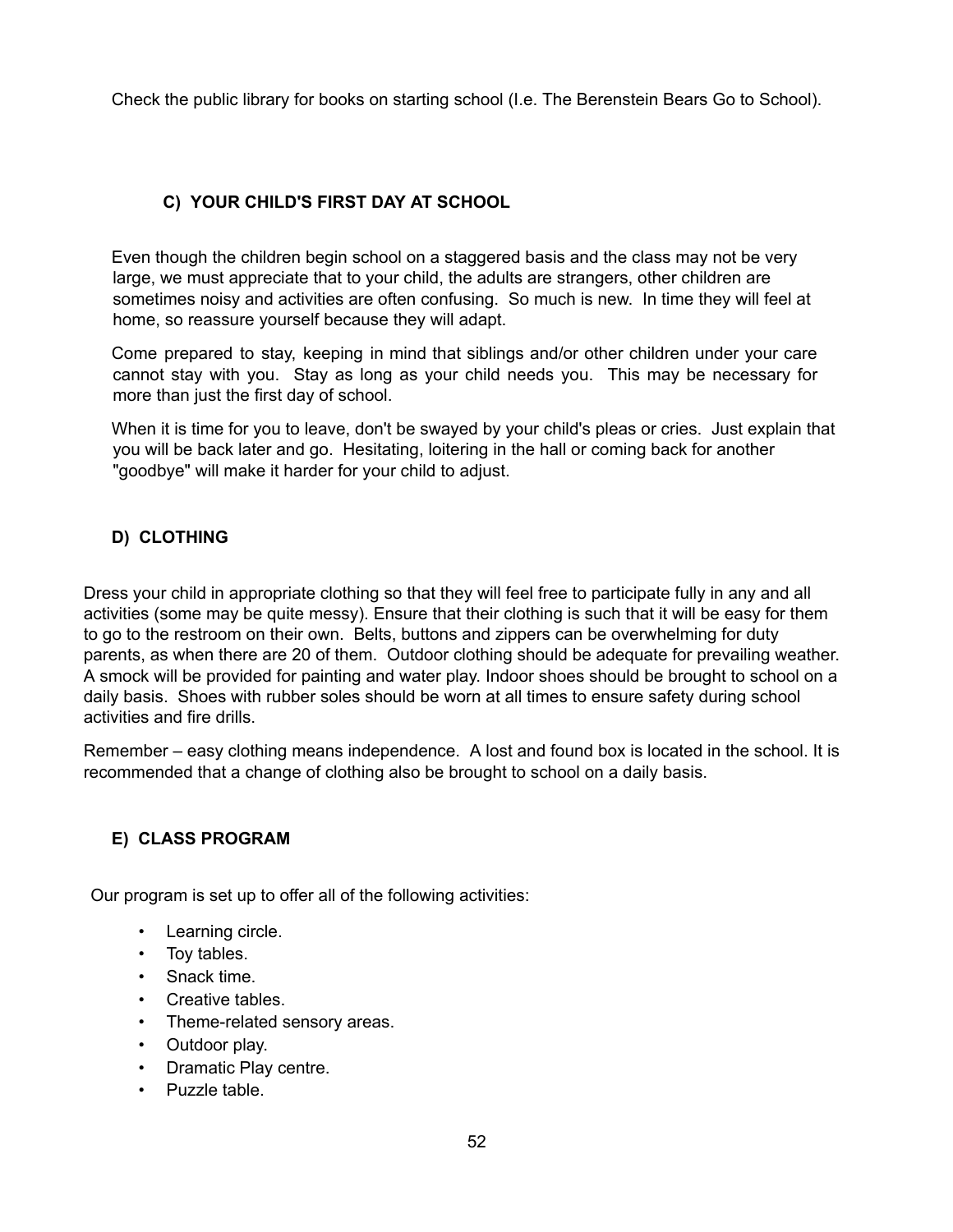- Music listening centre.
- Reading centre.

## **F) TIDY UP TIME**

Inform each child in your duty area what will be happening next and that he has a few minutes to finish what he/she is doing and then tidy up. The child then has time to prepare him/herself mentally and physically for what is to come.

During Tidy Up Time, expect each child to tidy up or at least help, so that each may learn responsibility for his or her school and equipment. Offer assistance, if required, so that the child may learn independence and co-operation.

## **G) SNACK TIME**

The Duty Parent(s) are required to provide milk and snack for the entire class. Our Program Statement details our policy for healthy snacking.

**Nutrition:** At EMC snacks and beverages are provided by the Duty Parents for each school day and program. We require our Duty Parents adhere to Canada's Food Guide to develop a snack "menu". We encourage parents to bring 3-4 different snack options so that children have a variety of foods to choose from. It is encouraged that at least one item from each of the following Food Guide categories is provided: grains, vegetables/fruit, and dairy. Meat is not required (as we only provide a morning or afternoon snack). We also require that all snacks are inclusive for all our children, with the exception of allergies (where a separate snack item may be substituted). EMC has a **ZERO NUTS** policy for snack food/beverage which is part of our orientation and also posted clearly throughout the building as a reminder. For the morning class, one parent will be assigned to bring milk, while the other parent is to bring a nutritious snack: veggies, crackers, cheese, etc. If there is one Duty Parent per class due to low registration number or special program consideration, the parent is required to provide both the snack and milk for the entire class. Please pay close attention to labels and recipes because there are allergies in your class, or if severe, the school.

EMC has a 4 week snack-planning schedule that is organized in advance under guidance from the Teachers, and will be posted in an inconspicuous place for parents to view at any time.

#### **H) BIRTHDAYS**

If your child's birthday occurs during the school year, we have a special day when we sing the birthday song. We try to do this as close to the child's birthday as possible and have his/her parent scheduled to be on Duty that same day. Birthday treats, such as cupcakes or brownies, may be brought in for snack, making the child's birthday even more special.

#### **I) LIMITS AND RULES**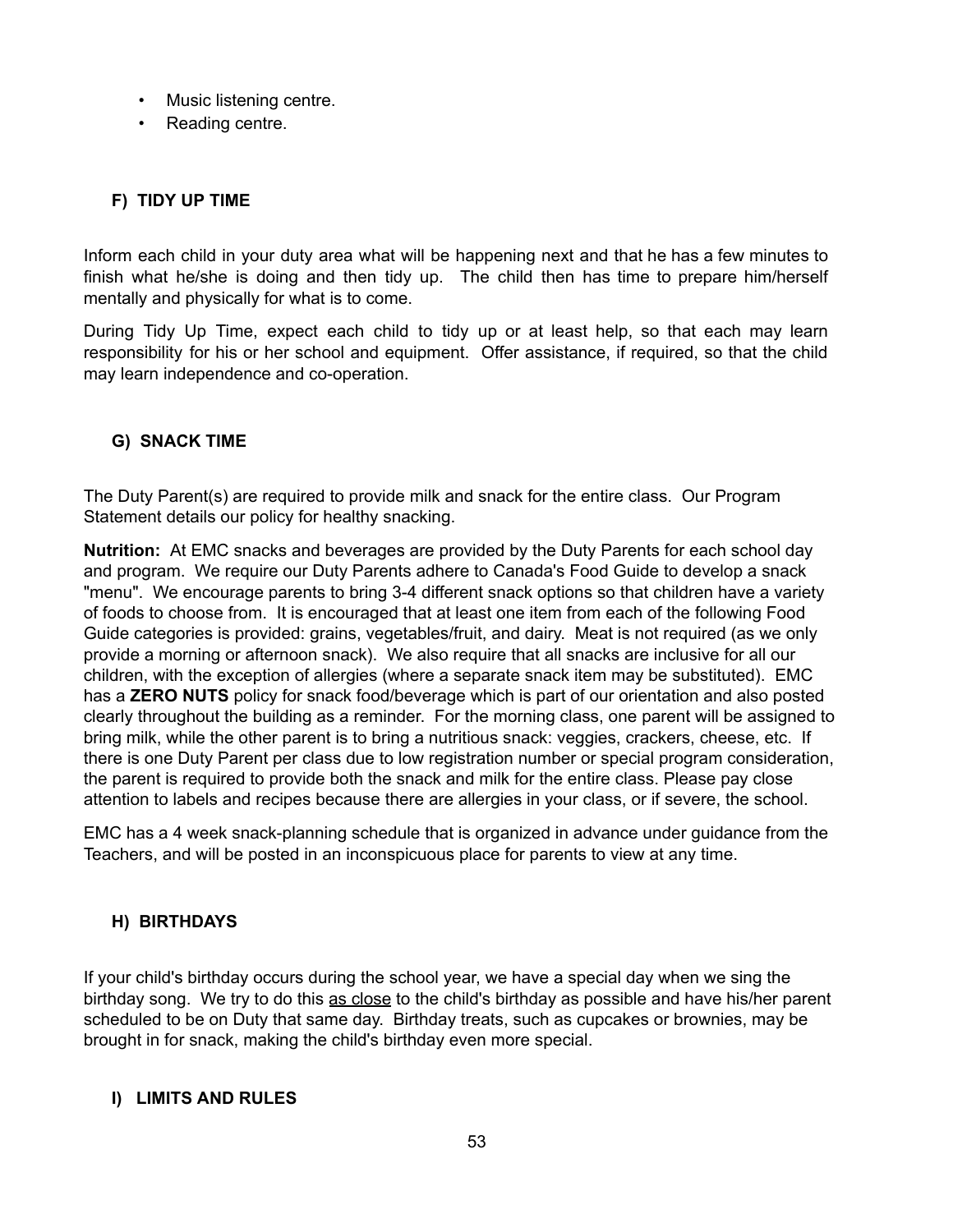- Children are discouraged from bringing toys to school from home. They can easily be lost or misplaced and we cannot be responsible for them.
- No gum chewing is allowed.
- The children should not bring any money into the school.
- No running is permitted in the school.
- Equipment in the various activity centres should not be removed from that area.
- Smocks are to be worn when painting or at water play.
- Toys should be tidied up before another is taken or before beginning another activity.
- Careful handling of all school equipment is stressed with the children.
- Children are not allowed in the hall unless going to the bathroom.
- Hands must be washed following visits to the toilet and before snack.

These guidelines will be discussed with the children several times during the year by the Teachers/Supervisors so they will become familiar with them.

## **J) DISCIPLINE**

When an incident occurs, the situation should be handled in the following manner:

Talk to the child or children and try to work out a solution.

- A. If the problem continues, give the child a warning that if they cannot manage they will need to find another activity or area to play in.
- B. If the problem still persists, remove them from the activity regardless of the situation.

If there is bodily injury or any kind of aggressive behaviour, the children are immediately separated and removed from the situation

It is prohibited to:

- A. Use physical discipline at any time, even with your own child.
- B. Use any deliberate harsh or degrading measures that would humiliate a child or undermine a child's self-respect.
- C. Confine a child in a separate room when the child has been withdrawn from the other children.

If you are witness to some unsuitable disciplinary measures, it should be reported immediately to either the Teachers/Supervisors or any Executive Member. Immediate actions will be taken.

## **7) COMMUNICATION**

Open lines of communication are vital between parent members, the Executive Members and staff, to facilitate the efficient operation of the school.

## **A) GENERAL MEETINGS**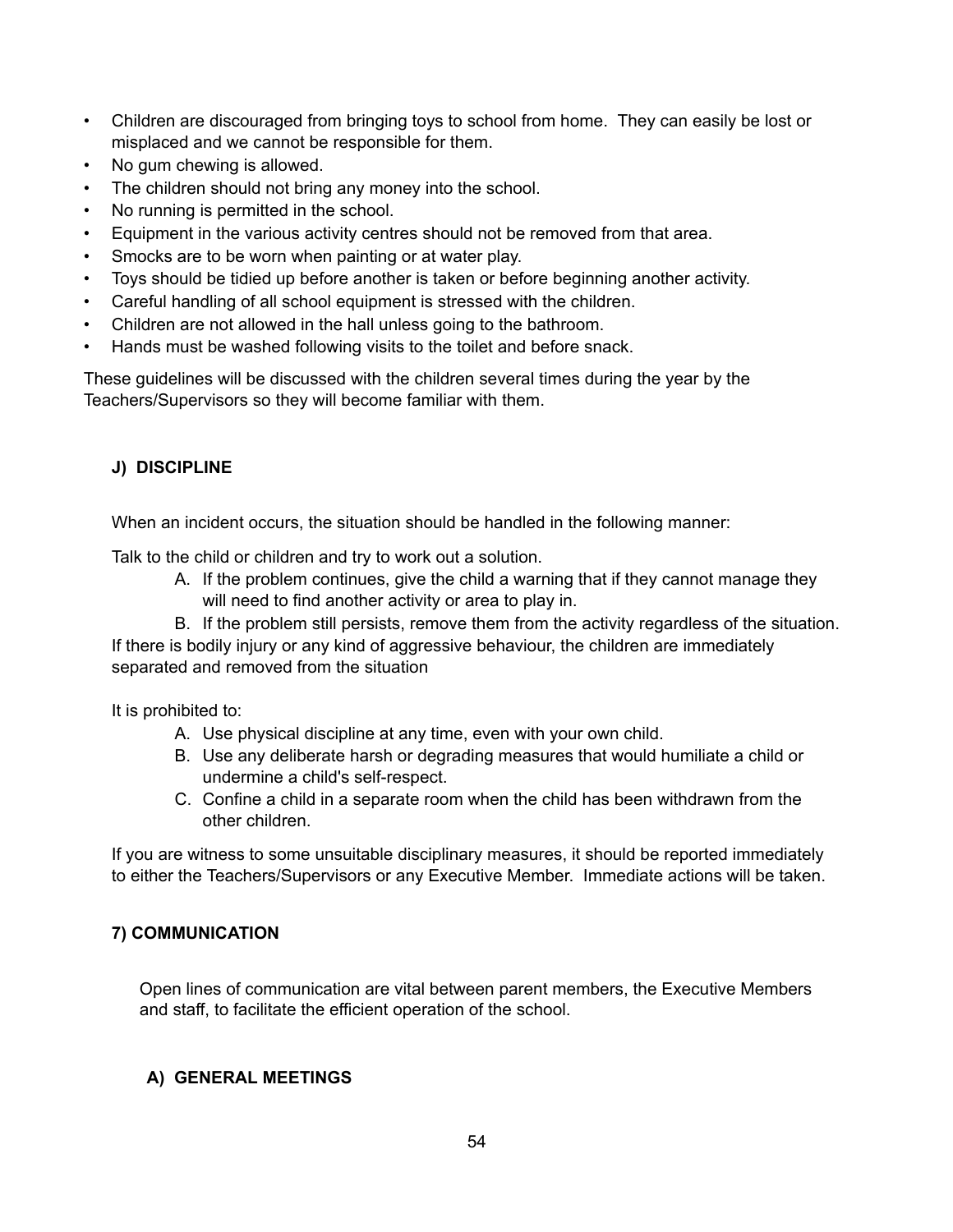As per the Parent-School Agreement, it is mandatory that a representative from each family attend these meetings. **Failure to do so will result in a \$15.00 fine.** They are held in May, June, September for the purpose of administration of school business. A General Meeting may also be called in December, if the Executive Committee and Teachers deem it necessary. At this time such items as school policies are discussed and voted upon by everyone. General Meetings are also an opportunity to communicate your feelings, ideas or concerns to the Membership. These General Meetings are not necessarily strictly for business purposes. They can also include parent awareness discussions or guest speakers, making the evening both interesting and informative.

## **B) CHILDREN'S ART BAGS**

Your child's first activity at school will be the decoration of his/her own "Art Bag" (bags will be supplied). The bag should be returned to the school at the beginning of each week. In addition to your child's artwork, which is sent home on a weekly basis, this bag will also be used to relay special notices, permission forms, etc. It is important that you check it regularly to keep up to date on what is happening in the school.

#### **C) BULLETIN BOARD**

The bulletin board is a tool that enables parents to share useful information with other families. It is available for use by any parent member. Duty Schedules are posted on the bulletin board near the classroom doors and the class programs are also posted on a bulletin board opposite the wall.

## **D) NEWSLETTER**

This is one of our strongest communication devices, conveying information between the Executive Committee, Teachers/Supervisors, Parent Membership and the community. It is published each month and includes such things as: administrative news, special events, helpful hints, classified ads, creative arts and crafts.

#### **8) CONCLUSION**

This Parent Handbook was compiled to acquaint you with the Erin Mills Co-Operative Nursery School, to explain the administration and day to day functioning of the school and your role as an assistant to the Teachers/Supervisors.

Enjoy your time in the school and above all, enjoy the children.

#### **9) AMENDMENTS**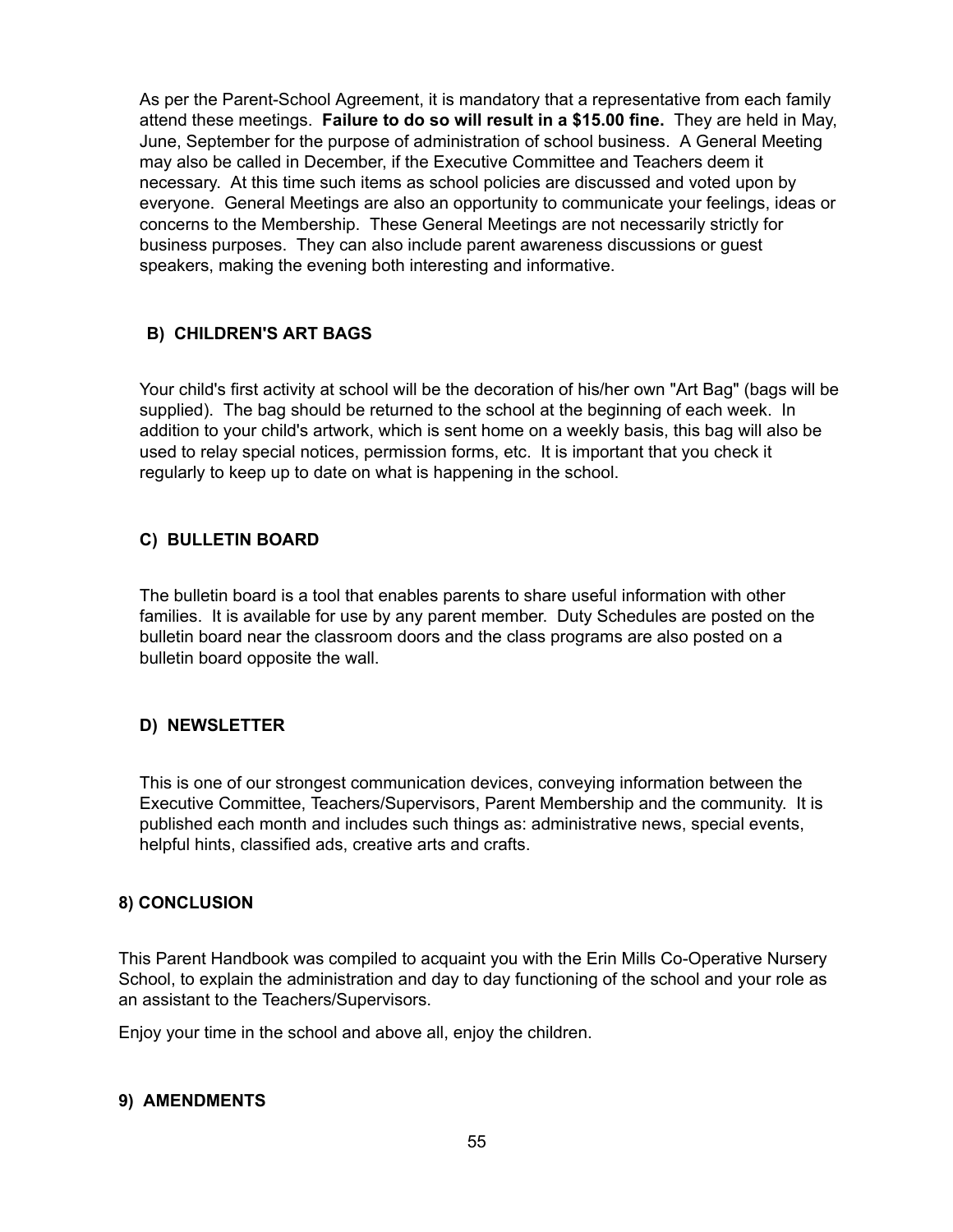Amendments may be made to the Parent Handbook at any time by a majority vote of the Executive Committee.

#### **GENERAL BY-LAWS OF ERIN MILLS CO-OPERATIVE NURSERY SCHOOL INC.**

BE IT ENACTED AND IT IS HEREBY ENACTED AS A BY-LAW OF THE ERIN MILLS COOPERATIVE NURSERY SCHOOL INC. (hereinafter called the "Co-Operative") as follows:

#### ARTICLE 1 – GENERAL

The Head Office of the Co-Operative shall be located at 2264 Council Ring Road in the City of Mississauga in the Regional Municipality of Peel. All business correspondence must be mailed to that address except from the Mississauga Recreation and Parks Department, which is to be mailed to the President's home. The Co-Operative is a non-profit organization licensed under the Ontario Provincial Day Nurseries Act.

The Corporate Seal of the Co-Operative shall have inscribed there-on the words: "ERIN MILLS CO-OPERATIVE NURSERY SCHOOL INC."

The Seal impressed in the margin of these By-Laws is hereby adopted as the Corporate Seal of the Co-Operative.

The General By-Laws are strictly governed by the Ontario Provincial Day Nurseries Act and the Co-Operative Corporations Act, (hereinafter called "the Act"), unless the Act so states these By-Laws to govern. If amended so must these By-Laws be.

The AIM of the school is threefold:

- 1. To provide an opportunity for healthy, physical, social, emotional and intellectual growth.
- 2. To prepare the child for more formal education.
- 3. To provide sound parent education through parent's participation in the school program and other activities of the association.

These By-Laws must be carried by each Executive Member and at least one copy is to be present at all General and Executive Meetings.

Neither these By-Laws nor any By-Laws to amend these By-Laws are effective until they are passed by the Executive Members and confirmed with or without variation by at least two thirds of the votes casts at a General Meeting of the Members of the Co-Operative duly called for that purpose.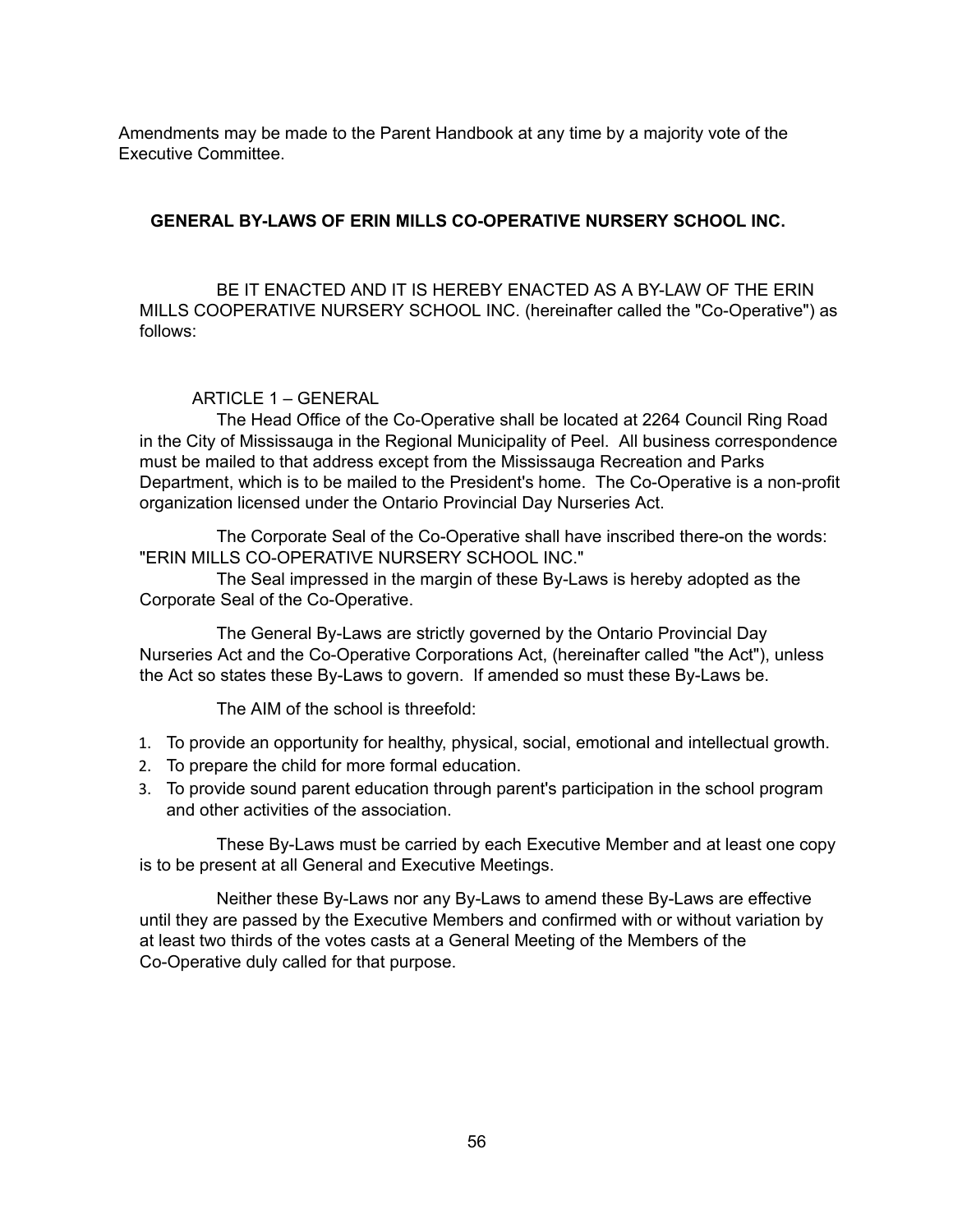#### ARTICLE 2 MEMBERSHIP

Membership in the Co-Operative shall consist of the immediate families of an enrolled child whose written application for Membership accompanied by a non-refundable Registration/Membership fee per course per child, and this application approved by the Executive Members.

A Member of the Co-Operative may withdraw from Membership in the Co-Operative by giving to the Registrar one month's written notice of her intention to withdraw.

Membership in the Co-Operative shall not be transferable unless authorized by the Executive Members and shall terminate with death.

A Member of the Co-Operative may be expelled from Membership by the Executive Members for cause, providing the procedure for expulsion is in accordance with the Act.

A person whose Membership has been terminated under Section 3 or 4 of this Article, shall be refunded tuition fees from termination day forward and in the manner prescribed by the Act.

#### ARTICLE 3 – FEES

The fees paid by the Membership shall be in two parts:

- A non-refundable Registration/Membership fee: not to increase more than \$5.00 in any given year. Any changes must be approved by the General Membership vote at a meeting duly called for that purpose.
- A tuition fee: shall be based on enrollment and legitimate expenses and actual balance sheets plus a reasonable cost of living increase. The fees may be adjusted at any time during the school year provided actual financial statements are available, and the adjustment is deemed necessary for the continued operation of the school. All changes must be approved by a General Membership vote at a meeting duly called for that purpose.
- Subsidies are available. For eligibility details please visit peelregion.ca/hsapply or call 905-793-9200

#### ARTICLE 4 – STAFF

Staff members are employees of the school who shall have an advisory role at General Meetings but have no voting rights.

The staff shall consist of a Supervisor and the necessary Teachers. The Supervisor must have completed an approved training course in Early Childhood Education (pre-school children) and be approved by the Directors of the Day Nurseries Branch of the Ministry of Education. The hiring of Teachers for the school shall be subject to the approval of the Supervisor and the Executive Committee, and be approved by the Director of the Day Nurseries Branch of the Ministry of Education.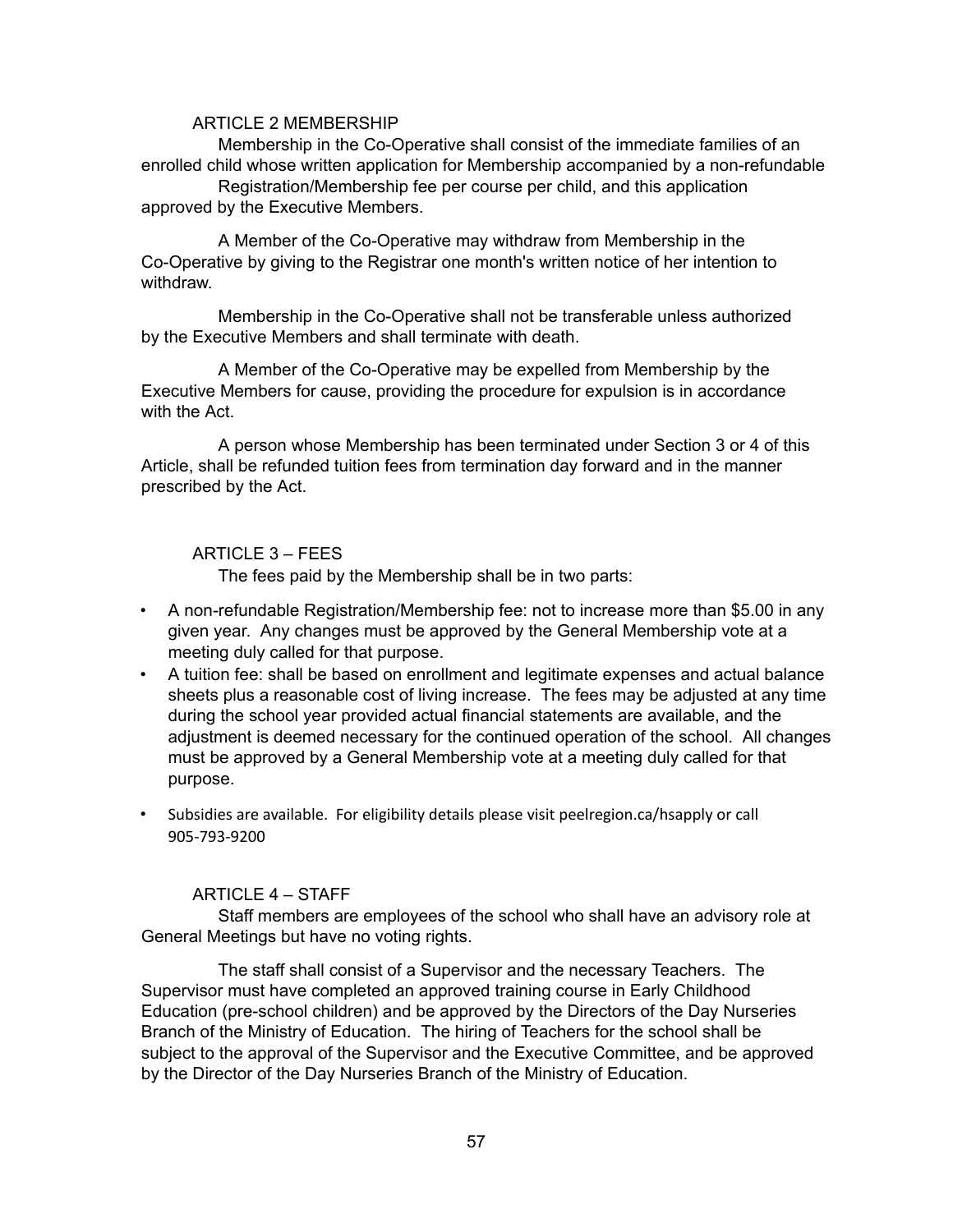## **–**

#### **Staff Employment**

The terms shall be contained in a contract to be signed annually before the final meeting of the school year. The school shall abide by the provisions of the Ontario Employment Standards Act.

#### **Staff Duties (Teachers/Supervisors)**

The Teachers/Supervisors shall be responsible for:

- Planning and implementing the school program.
- Planning and orientation day for registered families.
- Consultation with parents regarding their children.
- Instructing the parents in the practical application of the school program.
- Keeping on file at the school medical forms, consent forms and emergency numbers for each child.

#### SECTION 5 MEETINGS OF MEMBERS AND EXECUTIVE

- 1. The Annual Meeting of the Members for the election of the Executive Members for the coming year and the transaction of such other business as may properly be brought before an annual meeting of the Members, shall be held at such place as the Executive Committee may determine, in June.
	- a. Wherever possible, the President shall act as Chairman. Otherwise the VicePresident shall act as Chairman and one other Executive Member.
	- b. They shall seek out nominations and prepare a slate for the Executive Committee prior to the Annual Meeting.
	- c. Other nominations shall be permitted from the floor at the Annual Meeting.
- 2. Other meetings of the Members may be called by order of the President, Vice-President, or the Executive Members at any time and at such place as the Executive Committee may determine and the Secretary shall send the requisite notice of such Meeting to the Members of the Co-Operative.
- 3. Executive Meetings shall be held once a month at the call of the President. Any Member of the organization may attend such meetings as an observer.
	- a. Ten (10) percent of the Members of the Co-Operative may requisition Executive Members to call a General Meeting of the Members for any purpose connected with the affairs of the Co-Operative that is not inconsistent with the Act.
	- b. The requisition shall state the general nature of the business to be presented at the Meeting and shall be signed by the requisitioners and deposited at the head office of the Co-Operative and may consist of several documents in like form, each signed by one or more requisitioners.
	- c. Upon deposit of the requisition, the Executive Members shall call forthwith the Meeting of the Members for the transaction of the business stated in the requisition.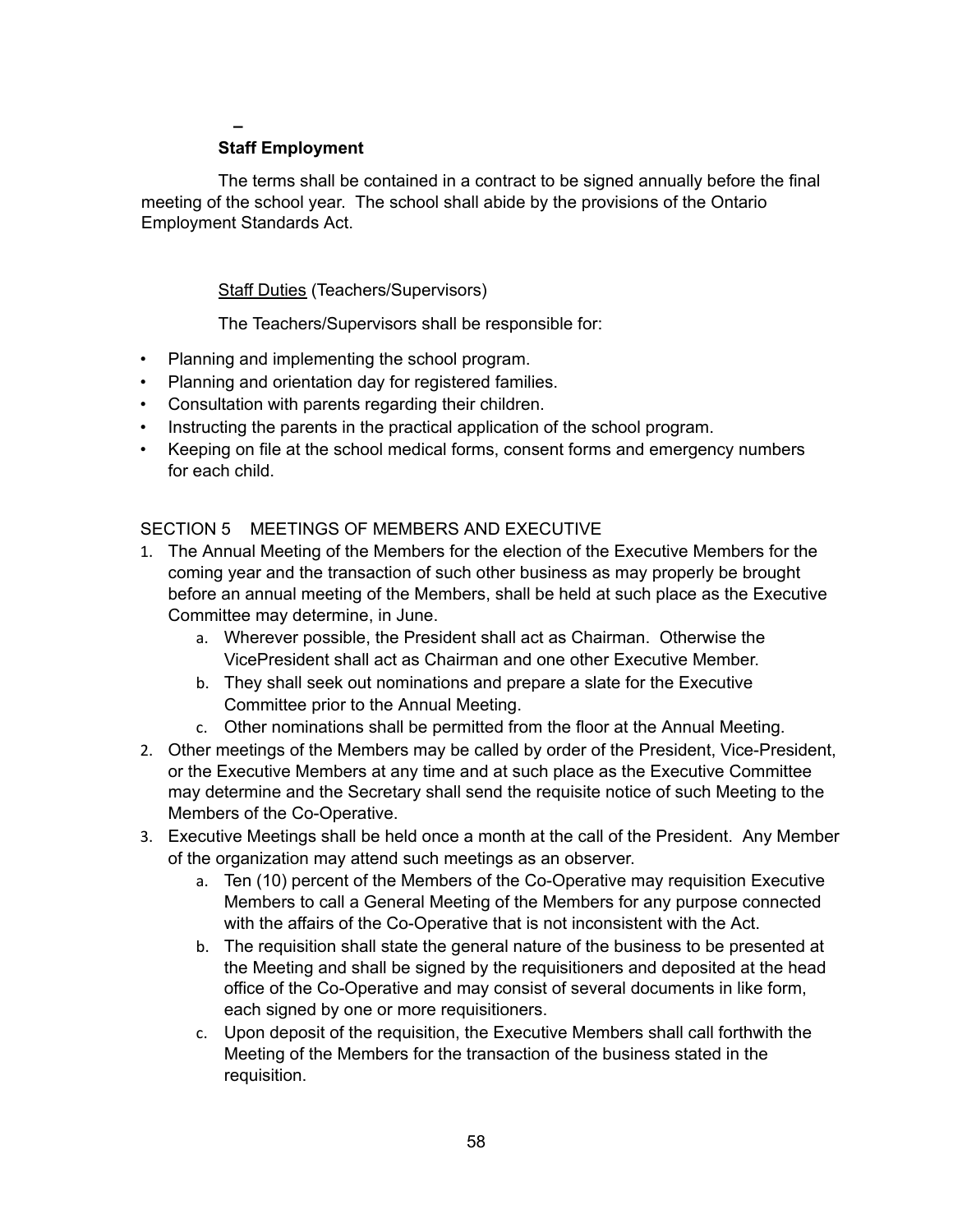- d. If within thirty (30) days from the date of the deposit of the requisition the Executive Members do not call and hold the Meeting, any of the requisitioners may call such Meeting, which shall be held within sixty (60) days from the date of the deposit of the requisition.
- e. A Meeting call under this Section shall be called as nearly as possible in the same manner as Meetings of the Members are called under Section 1 and 2 of this Article.
- f. Any reasonable expenses incurred by the requisitioners by reason of the failure of the Executive Members to call such Meeting shall be repaid to the requisitioners by the Co-Operative and any amount so repaid shall be retained by the Co-Operative out of any monies due or to become due, by way of fees or other remuneration for their services, to such of the Executive Members as where in default, unless, at the Meeting, the members by a majority of the votes cast, reject the reimbursement of the requisitioners.
- 4. At a Meeting of the Members called under Section 2 and 3 of this Article, only the business stated in the notice calling such Meeting may be transacted.
- 5. Notice of any Annual or other Meeting of the Members shall be deemed to be will and sufficiently given notice is given or sent electronically and sent at least ten (10) days but not more than fifty (50) days prior to the date fixed for the holding of such Meeting.
- 6. When notice is received generally by the Members, the accidental omission to give notice to any member thereof, or the non-receipt of any notice by any Member therefore, shall not invalidate any resolution passed or any proceedings taken at such Meeting.
- 7. Notwithstanding anything contained in these By-Laws, no notice of any Annual Meeting or other Meeting of the Members shall be necessary:
	- a. Where all the Member families entitled to vote at such Meetings are present in person, and in the case of the Annual Meeting, consent to the transaction of business, or in the case of any other Meeting, consent to the transaction of the business for which such Meeting is being held; or
	- b. Where the Members entitled to vote at such Meeting who are not present either before or after the Meeting, waive in writing notice of the Meeting and the purpose for which it is being held.
- 8. At any votes taken at the General Membership Meeting to implement or amend school policies or these By-Laws shall be valid by a majority vote of regular Members present provided a quorum is established.
- 9. Members of the Co-Operative are entitled to one single vote per family at any General Meeting. A family that has a child enrolment in two (2) or more programs or a family that has two (2) or more children enrolled is still only entitled to one vote. Voting by proxy shall not be permitted.
- 10. Two Members present in person shall be a quorum for any Meeting of Members for the choice of a Chairman and the adjournment of the Meeting; for all other purposes a quorum for any Meeting shall be:
	- a. The quorum for the General Meeting shall be one half of the Members entitled to vote present in person
	- b. The quorum for the Executive Meetings shall be a majority of the Executive Members present in person.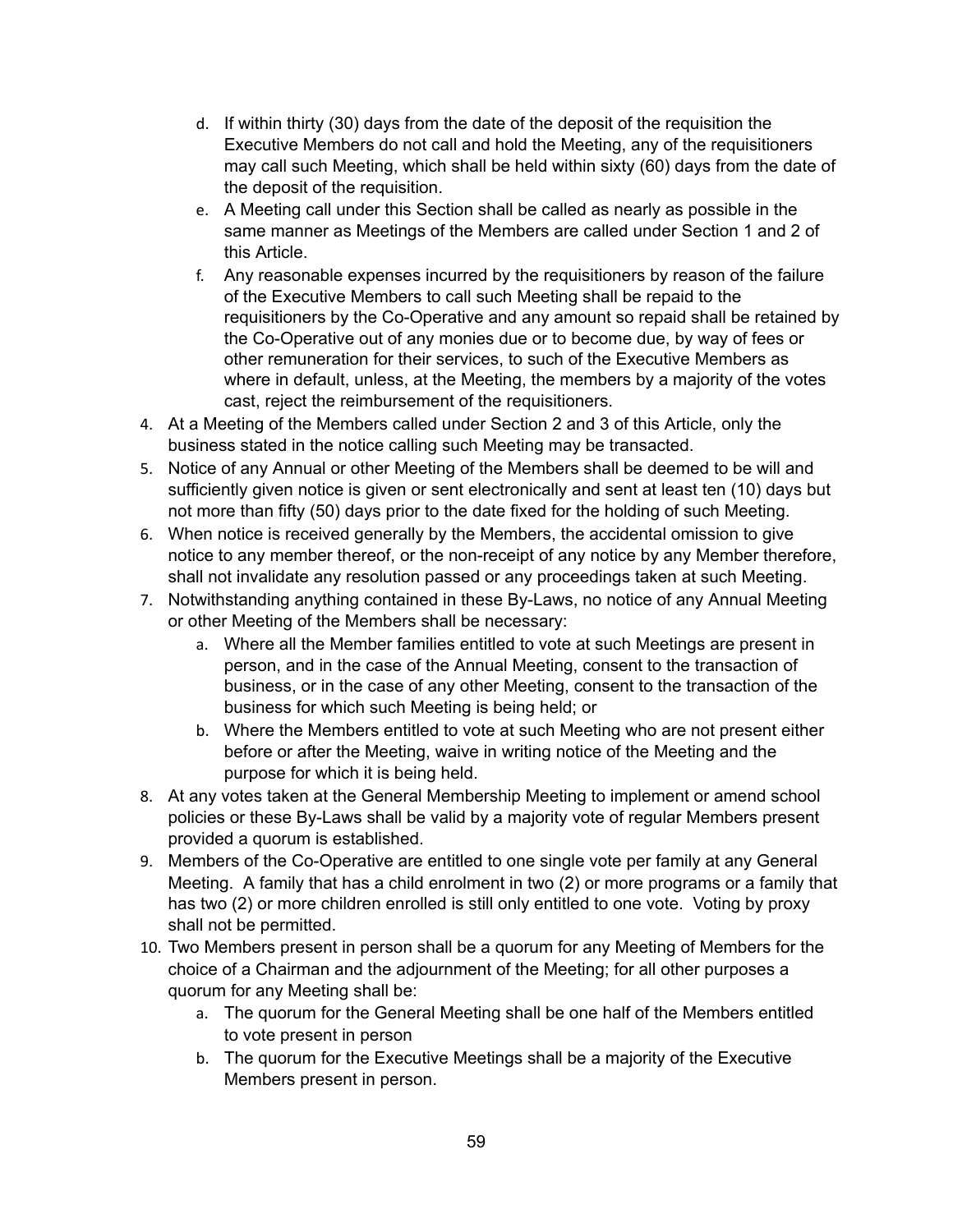- **–**
- 11. No business shall be transacted at any Meeting unless the quorum requisite is present at the commencement of the business.

If at any Annual or other Meeting of the Members a quorum is not present within thirty (30) minutes of the time for which the Meeting is called, the Meeting, if convened upon requisition of the Members, shall be dissolved, and in any other case a presiding Executive Member shall adjourn the Meeting to a date not less than seven (7) and not more than fifteen (15) days thereafter, and the decision of the adjourned meeting shall be binding upon the Co-Operative provided that at least two (2) members are present. Notice of the adjournment Meeting shall be given by the Secretary in the manner therein provided five (5) days previous to the date of the adjourned Meeting.

#### ARTICLE 6 EXECUTIVE MEMBERS IN THE CORPORATION

- 1. The business of the Co-Operative shall be under the direction and control of a board of eight (8) Executive Members to be known as the "Executive Committee", who may exercise all such powers and do all such things as may be exercised or done by the CoOperative and are not by the By-Laws of the Co-Operative or by statute, expressly directly or required to be done by the Co-Operative at Meetings of the Members.
- 2. The qualifications of each Executive Member shall be that she be at least eighteen (18) years of age and that they be a Member of the Co-Operative, having a child or children currently enrolled in the school. In an instance where there is no active member interested in the position, then alumni can volunteer, with the approval of the General Membership.

All active Members of the organization except members of the school staff shall be eligible for election to the Executive.

The Executive Committee shall include a President, Vice-President, Secretary, Treasurer, Registrar, and three (3) members at large. Executive Members are members of the organization having a child or children currently enrolled in the school or enrolled in the previous 3 years. Each Executive Member shall be considered a regular member and shall be entitled to vote at the General Meeting. No Executive Member shall be entitled to more than one vote except that the Chairman of a meeting shall have a second or casting vote when the votes are otherwise equal.

Any Executive Member who needs to resign must do so in writing and automatically forfeits the Executive position held. The Organization may remove from office any Executive Member by a two-thirds vote of the membership cast at a General Meeting provided that advance notice (two weeks) of such a motion has been given. It may then fill the vacancy created by a simple majority vote. The Executives shall be responsible for the administration of all school business.

The Executive may form special committees of regular Members throughout the year.

The affairs of the Corporation shall be arranged by the Executive who shall serve as Executive Members at the annual General Meetings held in May, June and September of each year, and they shall hold office for the duration for the fiscal year.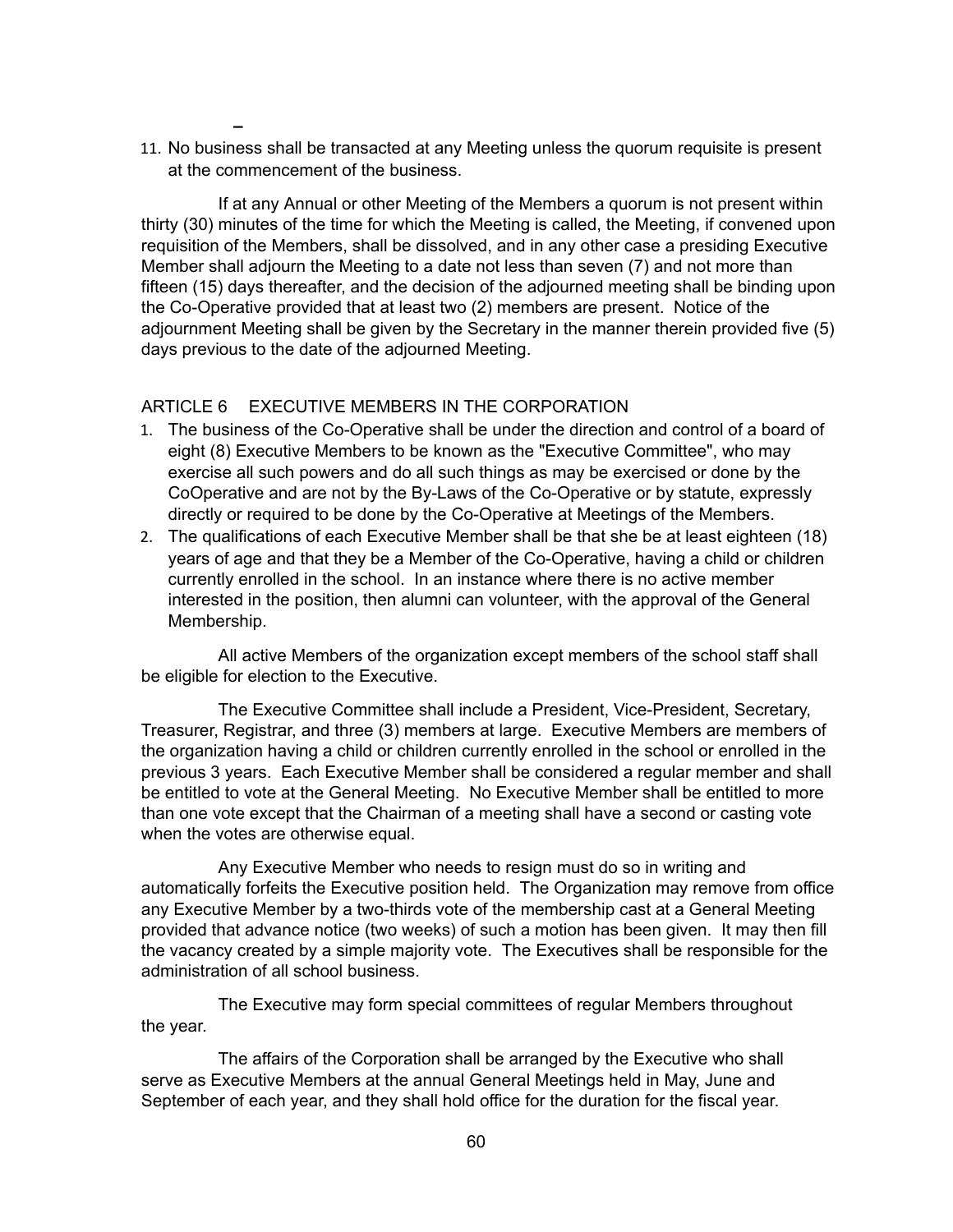Any vacancies in an Executive Office occurring between the annual elections may be filled through appointment by a majority of the Executive Members.

All school property, correspondence, files and supplies, etc., must be turned over to the newly elected or appointed Executive Member within two weeks of the vacancy for the position. In the event of dismissal or resignation of an Executive Member, all school property must be returned to the President immediately.

- 3. At each meeting of members in June, eight (8) Executive Members shall be appointed by the current Executive Committee prior to the meeting or elected by the general membership at the meeting to serve for one year. They are eligible for re-election upon completion of their term up to five years.
- 4. At a meeting where the Executive Members are to be elected, the Meeting before nominations are called for, shall choose its Chairman for the purpose of conducting the elections if the President does not wish to act as such. Nominations shall be on an individual basis and the Chairman shall not accept a blanket motion to elect Executive Members until after the nominations have been closed.
- 5. Every Member entitled to vote at an election of the Executive Committee shall cast a number of votes equal to the number of Executive Members to be elected, and the Members shall distribute the votes among the candidates in such manner as she sees fit, but no candidate shall receive more than one vote from each Member.
- 6. The office of an Executive Member shall be vacated:
	- a. If she becomes bankrupt or suspends payment or compounds with her creditors or makes an authorized assignment or is declared insolvent;
	- b. If she becomes mentally incompetent;
	- c. If she ceases to have the necessary qualifications for office;
	- d. If she is absent without leave of the Executive Committee from three (3) consecutive regular Meetings of the Executive Committee;
	- e. If by notice in writing of the Co-Operative she resigns her office;
	- f. If by resolution passed by a majority of the votes cast at a Meeting of the Members called for that purpose, she is removed from office.
- 7. Wherever any vacancy occurs on the Executive Committee, the remaining Members thereof, so long as there is quorum in office, may fill a vacancy from among the persons having the necessary qualifications and the person so appointed shall hold office for the unexpired portion of the term of the Executive Member causing the vacancy.
- 8. Regular meetings of the Executive Committee shall be held at such times as the Executive Members may from time to time determine, by at least once a month.
- 9. Meetings of the Executive Committee may be held at the Head Office of the CoOperative or at such place as the Executive Committee may be convened by the President or any three (3) Executive Members shall convene a meeting of the said Executive Members. Notice of such meeting shall be sent to each Executive Member not less than 10 days (exclusive of the day on which the notice is delivered) before the meeting is to take place; provided always that meetings of the said Executive Committee may be held at any time without formal notice if all the Executive Members are present or those absent have waived notice or have signified their consent in writing to the meeting being held in their absence. Notice of any Meeting or any irregularity in any Meeting or notice thereof may be waived by an Executive Member.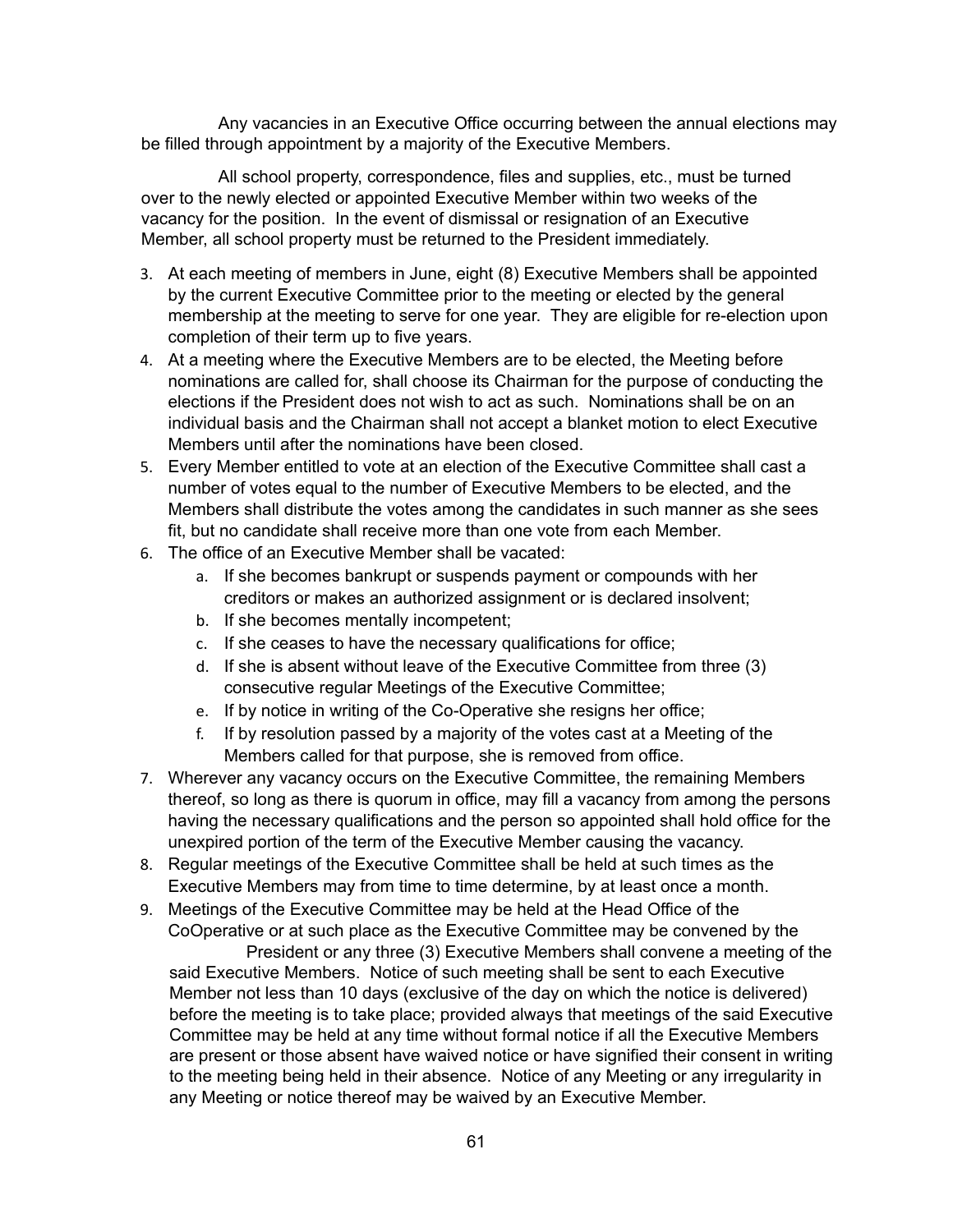**–** In the case of the first Meeting of the Executive Committee to be held immediately following the June annual meeting, or in the case of the Executive Member elected to fill a vacancy of the said board, it shall not be necessary to give notice of said Meeting to the newly-elected Executive Member or members in order to legally constitutes the Meeting, provided a quorum of Executive Members is present

- 10. A majority of the Executive Members shall constitute a quorum at any meeting of the Executive Committee by no business shall be transacted unless a majority of the quorum are a Canadian resident.
- 11. Questions arising at any Meeting of the Executive Committee shall be decided by majority of votes.
- 12. No Executive Member at any time shall receive any remuneration of any kinds for acting as such.
- 13. Executive Members shall be entitled to be reimbursed for expenses properly incurred by them in connection with the business of the Co-Operative.
- 14. In the case of the absence or inability to act of the President, Vice-President, or any other officer of the Co-Operative or for any other reason that the Executive Members may deem sufficient, the Executive Members may delegate all or any of the powers of such Executive Members to any other Executive Member for the time being, provided that the Executive Members concur therein.
- 15. The President shall, if present, preside at all Meetings of the Members and Executive Members. She shall sign all instruments which require her signature and shall perform all duties incident to her office and shall have other such powers and duties as may from time to time be assigned to her by the Executive Members.
- 16. The Vice-President shall assist the President whenever and wherever necessary. She shall be vested with all the powers and shall perform all the duties of the President in the absence or disability or refusal to act as the President. The Vice-President shall also have such powers and duties, if any, as may from time to time be assigned to her by the Executive Committee. The Vice-President shall also act as Duty Coordinator and shall arrange and maintain a roster of parents to assist the staff in the Co-Operative. She shall assist in arranging for replacement of a parent in case of sudden illness and shall keep a record of such replacements.
- 17. The Secretary shall keep or cause to be kept suitable records wherein shall be kept recorded:
	- a. A copy of the Certificate of Incorporation with the Articles of Incorporation;
	- b. All By-Laws and Resolutions of the Co-Operative;
	- c. A register of Members in which is set out the information required by the Act;
	- d. A register of Executive Members in which is set out the names and residence addresses while Executive Members, including the street number, if any, of all persons who are or have been Executive Members of the Co-Operative with several dates on which they have become or ceased to become Executive

Members;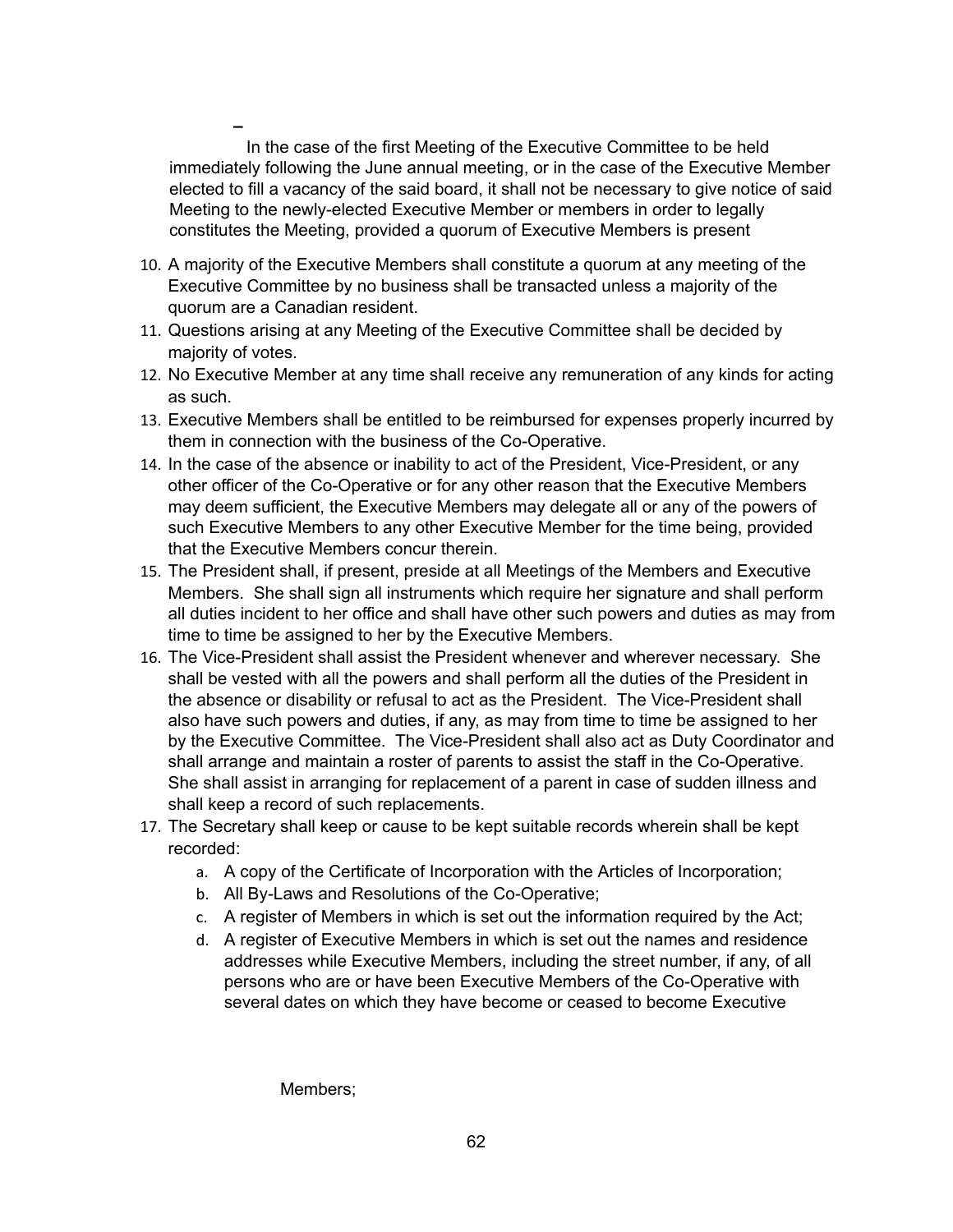e. The minutes of all proceedings at Meetings of the Members, directors and any Executive Committee, and make them available to the General Membership.

She shall sign with the President or other signing officers of the Co-Operative such instruments as require her signature and shall perform such other duties as the terms of her engagement call for the Executive Committee may from time to time properly require of her.

She shall issue or cause to be issued, notices for all Meetings of the Members and Executive Members when directed to do so. She shall also be responsible for any general correspondence.

All correspondence initiated by the school must be typewritten on official Erin Mills CoOperative Nursery School Inc. letterhead by the Secretary.

18. The Treasurer or some other officer specifically charged with the duty shall have the care and custody of all the funds and securities of the Co-Operative and shall deposit the same in the name of the Co-Operative in such bank or banks, credit unions, or with such depository or depositories as the Executive Committee may direct. She shall keep or cause to be kept, proper accounting records in accordance with the Act. She shall at

all reasonable time exhibit her books and accounts to any Executive Member upon application at the office of the Co-Operative during business hours. She shall sign or countersign such instruments as require her signature and shall perform all duties incident to her office or that are properly required of him/her by the Executive Committee. She will draw up with the Executives a budget, including a fee schedule during the third term of the school year preceding that in which these fees are to be effective. Such fees may be increased or decreased at any time by resolution adopted by not less than two-thirds of the votes cast at a General Meeting of the Members called for the purpose.

Expenses with actual cash balances of accounts. She shall prepare a quarterly financial statement package with Full Balance Sheet, a Statement of Income and Expenses and a Comparative Income Statement to the budget.

19. The Registrar shall handle the registration of all Members, being responsible for the registration forms and fees, (the latter to be turned over to the Treasurer), seeing that Health and Admission requirements are met and handling matters of withdrawal of a child from the Co-Operative. The Registrar shall be responsible for the annual enrollment campaign, co-operating with the Executive and Publicity Committee. 20. The three (3) members at large shall be designated positions of Fundraising Chairperson, Public Relations Chairperson and Duty Scheduler. The Fundraising Chairperson shall chair a committee of at least six (6) other persons to organize and execute events to raise funds to supplement the fees paid by the members. All such fees to be turned over with reports or explanations to the Treasurer. The Public Relations Chairperson shall implement or cause to implement literature which advertises the school and its events to the local community. The Duty Scheduler shall compile a monthly schedule outlining when parents are on duty for each class and send said schedules to the Members in a timely manner.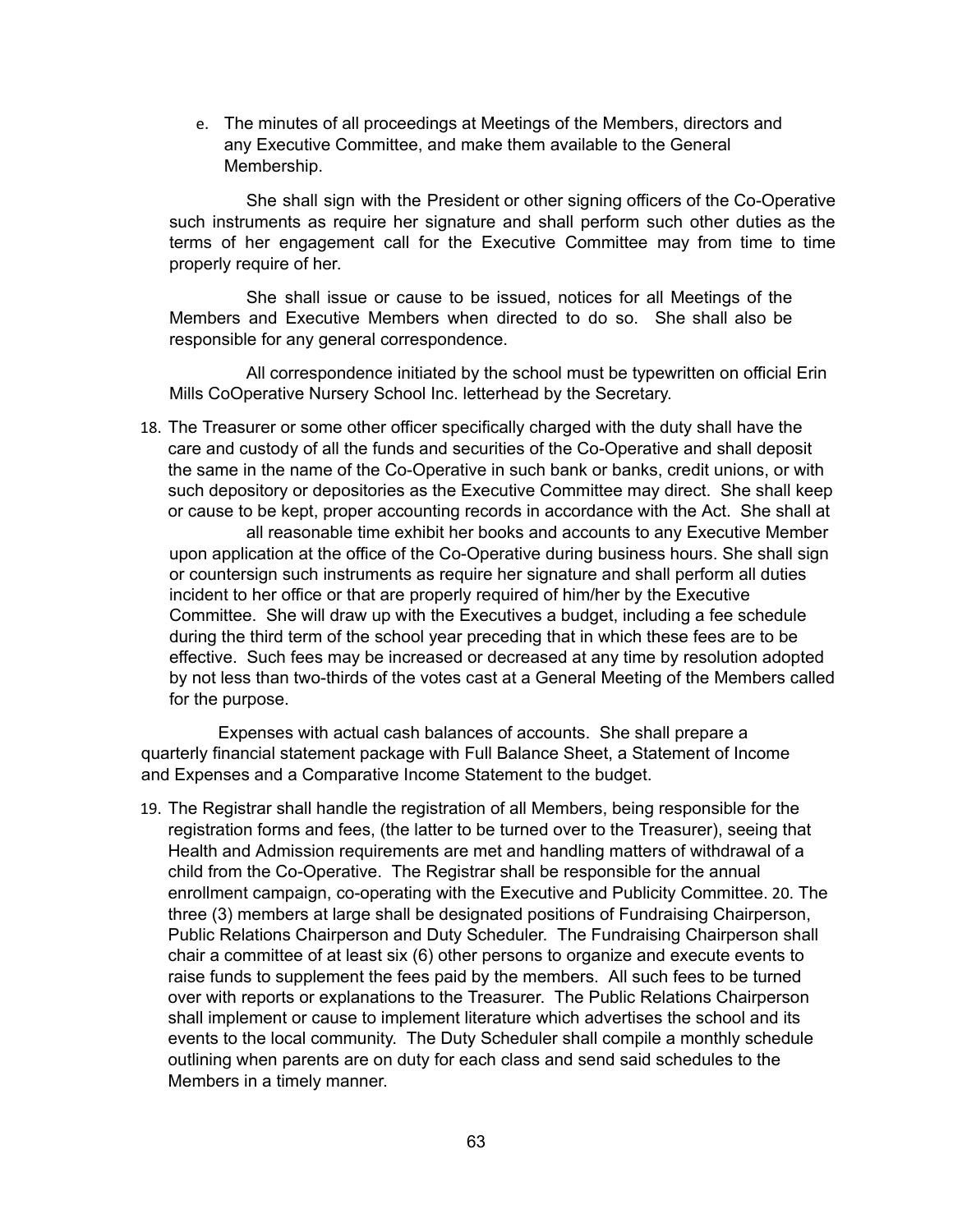21. The immediate past President may act as an Advisory Member of the Executive Committee. She may act as Chairman of the Nominations Committee; otherwise the Chairman shall be appointed by the Executive Committee, but has no voting privileges except as a member if she has a child enrolled.

#### ARTICLE 7 – INDEMNIFICATION

**–**

Every director and officer of the Co-Operative, and her heirs, executors and administrators respectively, shall from time to time and at all times be indemnified and saved harmless out of the funds of the Co-Operative only from and against;

- 1. All cost, charges and expenses whatsoever such director or officer sustains or incurs in or about any action suit or proceeding that is brought, commenced or prosecuted against her for in respect to any act, deed, matter or thing whatsoever, made, done, or permitted by her, in or about the executing of the duties of her office.
- 2. All other costs, charges and expenses she sustains or incurs in about or in relation to the affairs of the Co-Operative, except such cost, charges, and expenses as the occasioned by her own negligence or default, or failure to act honestly, and in good faith with a view to the best interest of the Co-Operative.

#### ARTICLE 8 – DISTRIBUTION OF SURPLUS

- 1. Before any distribution of the surplus arising from the business of the Co-Operative in each fiscal year, the Co-Operative may set aside such sum or sums as it deems advisable as a reserve funds for such purpose or purposes as it deems conducive to the interests of the Co-Operative or its Members, and may invest the several sums to set aside in such investments as it thinks fit from time to time, deal with and vary such investments and dispose of all or any part thereof for the benefit of the Co-Operative.
- 2. The distribution of the net surplus shall be determined by the resolution of the Executive Committee and must be donated to a non-profit registered charitable organization related to the health of children.

#### ARTICLE 9 – BORROWING POWERS

- 1. The Executive Members may from time to time:
	- a. Borrow money on the credit of the Co-operative.
		- b. Charge, mortgage, hypothecate or pledge all or any currently owned or subsequently acquired real or personal movable or immovable property of the Co-Operative, including book debts, rights, franchises and undertaking to secure any debt obligations or any money borrowed or other debt or liability of the CoOperative.
- 2. The powers hereby conferred shall be deemed to be in supplement of, and not in substitution for, any powers to borrow money for the purposes of the Co-Operative possessed by its Executive Committee independently of a borrowing by-law.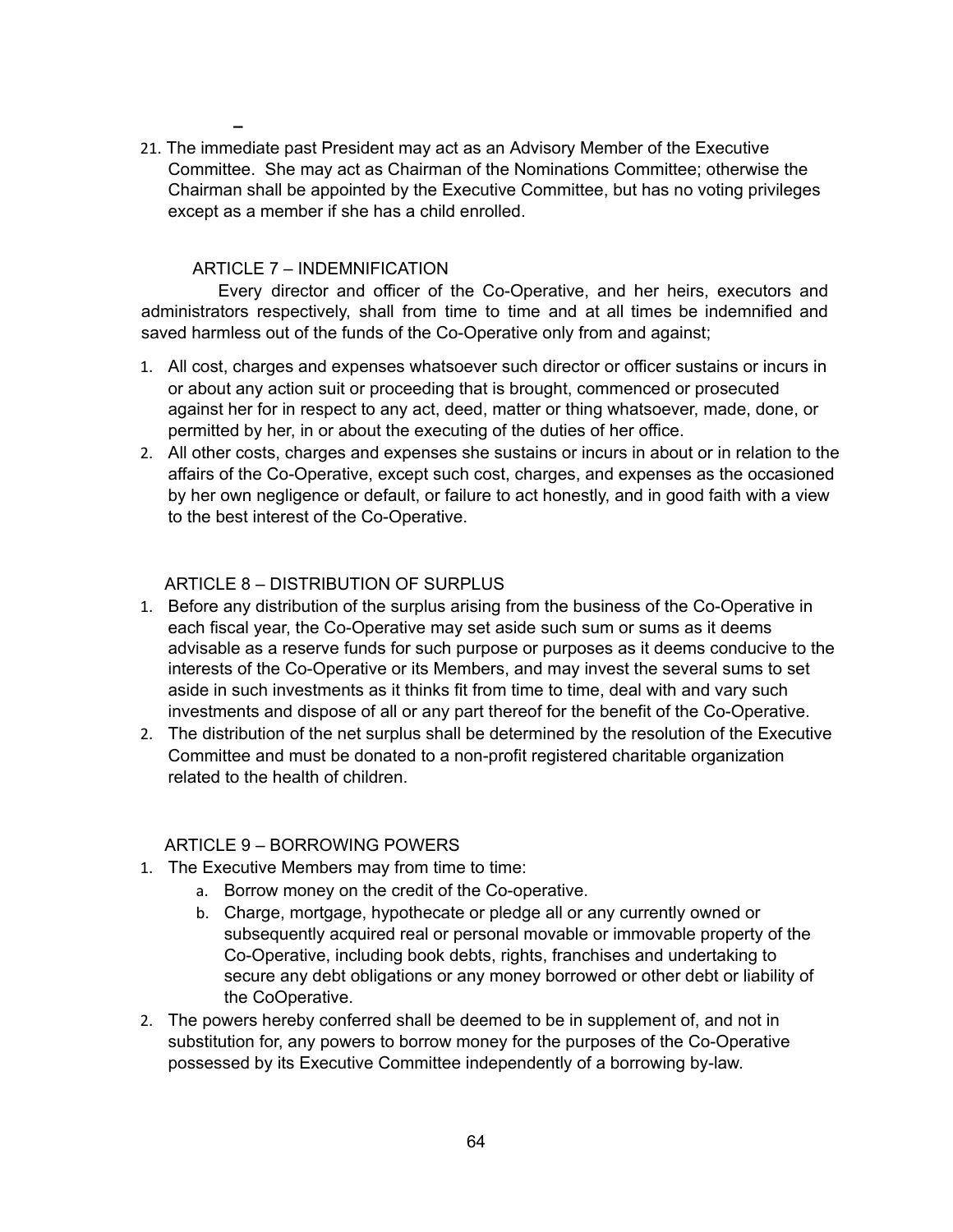ARTICLE 10 – AUDITORS

- 1. In any financial year, the Co-Operative will be exempt from appointing an auditor to prepare the audited statement if the Co-Operative has:
	- a. Capital not exceeding \$500,000 as shown on the financial statement of the Co-Operative for the preceding year; and
	- b. Assets not exceeding \$500,000 and sales or gross operating revenues not exceeding \$500,000 as shown on the financial statement of the Co-Operative for the preceding year.
- 2. The Members at each Annual Meeting may appoint an Auditor who is familiar with CoOperative accounting practice, to prepare a simple unaudited report. The Auditor when appointed shall hold office until the next Annual Meeting, and if an appointment is not so made, the Auditor in office may continue until a successor is appointed. The remuneration of the Auditor shall be fixed by the Executive Committee.
- 3. No person or persons appointed to prepare either an audited or unaudited financial statement shall be related to an Executive Member of the Co-Operative.
- 4. The financial reports shall contain:
	- a. Statement of Income and Expenses;
	- b. A balance sheet showing assets and liabilities with comparative figures;
	- c. Amount of non-member contributions.
- 5. The Auditor shall have access to the books, accounts and vouchers of the Co-Operative and may require from the Executive Committee, such as information and explanations as may be necessary for the completion of the annual financial report.
- 6. The financial report whether audited or unaudited shall be approved by the Executive Committee and mailed to the Membership and to the Ministry of Consumer and Commercial Relations, ten (10) days prior to the holding of the September Annual Meeting.

## ARTICLE 11 – CHEQUES, DRAFTS AND NOTES

All cheques, drafts or orders for the payment of money and all notes and acceptances and bills of exchange shall be signed by such officer or officers or person or persons whether or not Executive Members of the Co-Operative and in such manner as the Executive Committee may from time to time designate.

If a cheque is payable to one of the signing officers or her family, the other two signing officers must endorse the cheque.

Except as provided, expenditures must be previously approved by the Executive. Any single expenditure or group of associated expenditures over \$100.00 shall be approved by the Executive. The Executive Committee has the authority to approve all expenditures within the yearly budget approved by the General Membership. Any single purchase over \$1,000.00 not detailed in the budget shall be approved by the General Membership.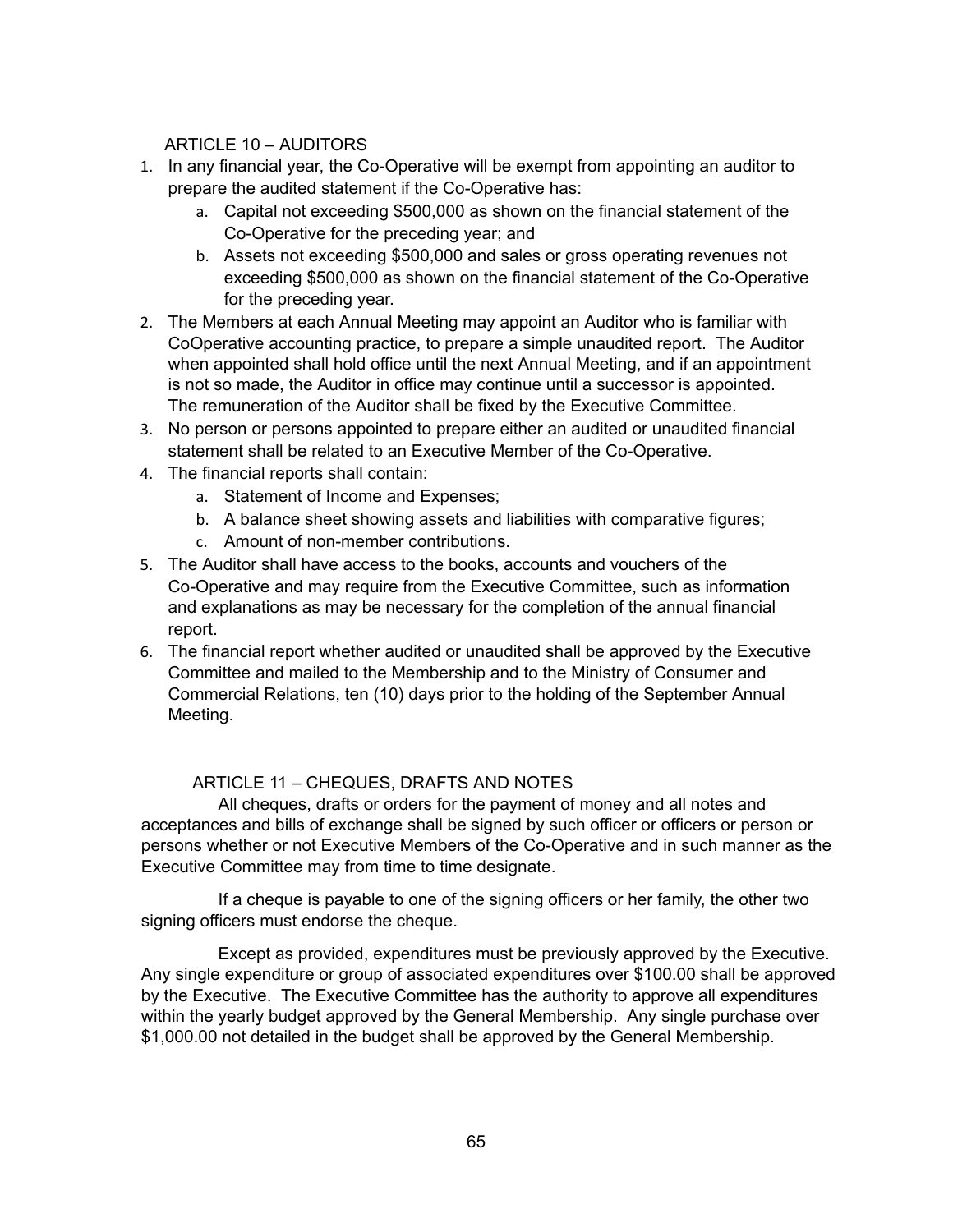#### **–** ARTICLE 12 – CUSTODY OF SECURITIES

All shares and securities owned by the Co-Operative shall be placed for safe keeping (in the name of the Co-Operative) with a Chartered Bank, Credit Union, or Trust Company, or the Province of Ontario Savings Office, or with such other Corporations as may be determined from time to time by the Executive Committee.

#### ARTICLE 13 – EXECUTION OF INSTRUMENTS

- 1. Contracts, documents or any instruments in writing requiring the signature of the CoOperative may be signed by the President, Secretary or the Treasurer and all contracts, documents and instruments in writing shall be binding upon the Co-Operative without any further authorization for formality. The Executive Committee shall have power from time to time by resolution to appoint any Executive Member or Members, person or persons to sign contracts, documents and instruments in writing generally or to sign specific contracts, documents and instruments in writing on behalf of the CoOperative.
- 2. The Seal of the Co-Operative shall be fixed in the custody of the Secretary and may, when required, be affixed by her or by any Executive Member or Members, person or persons appointed by resolution of the Executive Committee to contracts, documents and instruments in writing signed as aforesaid.

### ARTICLE 14 – FISCAL YEAR

The financial or fiscal year of the Co-Operative shall terminate on the 30<sup>th</sup> day of June in each year.

## ARTICLE 15 – DISSOLUTION

In the event of dissolution of the Co-Operative and after payment of all debts and liabilities, the remaining property of the Co-Operative shall be distributed or disposed of to charitable organizations carrying on their work solely within Canada.

#### ARTICLE 16 – NOTICES

- 1. The signatures to any notices to be given by the Co-Operative may be written, stamped, typewritten or printed.
- 2. Any notice may be given by the Co-Operative to any Member or Executive Member either personally or by sending it through the post in a prepaid envelope or wrapper or by telegram or fax addressed to such Member or Executive Member at their address as same appears in the books of the Co-Operative or if no address is given therein then to the last address of such Member or Executive Member known to the Secretary.
- 3. A certificate of the Secretary of other duly authorized officer of the Co-Operative in the office at the time of the mailing of the certificate, as too the facts in relation to the mailing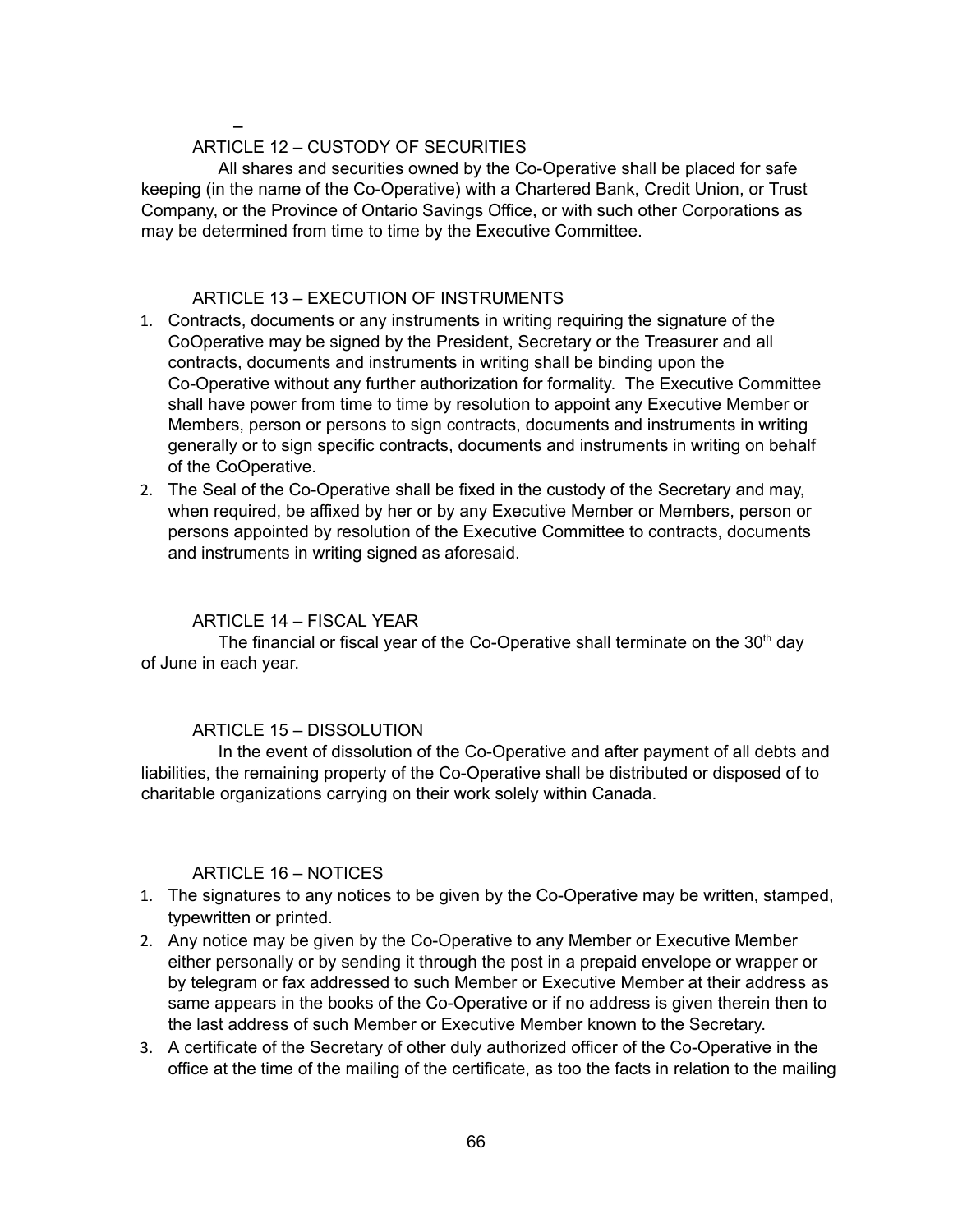and delivery of any notice shall be conclusive and evidence thereof and shall be binding on every Member or Executive Member of the Co-Operative as the case may be.

#### ARTICLE 17 – GIFTS

Only gifts (except to the children currently enrolled in the school and their siblings) to a registered non-profit, charitable organization shall be made by the school, in accordance with the budget set at the September General Meeting.

#### ARTICLE 18 – INTERPRETATION

In all By-Laws of the Co-Operative, the singular shall include the plural and the plural the singular; the feminine shall include the masculine and the masculine shall include the feminine; the word "person" shall include firms and corporations in the Co-Operative; and the word "Act" shall mean THE CO-OPERATIVE CORPORATIONS ACT 1987 and any act that may be substituted therefore or as from time to time amended, wherever reference is made in the By-Laws to any statue or section, as the case may be.

#### ARTICLE 19 – CONFLICT OF INTEREST **Definition**

1. A conflict of interest exists where the personal or business interests of an officer or director of the Erin Mills Co-Operative Nursery School (hereinafter referred to as the "Centre") conflict with the best interests of the Centre and included any circumstances where an officer, director or family member of an officer or director receives a direct or indirect personal benefit, advantage or privilege as a result of business conducted by or with the Centre.

#### **Prohibitions**

- 2. No officer or director or family member of an officer or director shall enter into a relationship, arrangement, contract or agreement with the Centre that gives rise to a conflict of interest
- 3. The Centre shall not empty or retain the services of an officer, director or family member of an officer or director.
- 4. No officer or director shall directly or indirectly receive any remuneration from his or her position.
- 5. No officer or director may pursue a relation, arrangement, contract or agreement or apply for employment with the Centre while on the board.
- 6. Relationship, arrangement, contact or agreement as used in the By-Law shall not refer to the obligations that arise in the regular course of the duties of an officer or directory.

#### Potential Conflicts

7. Where an officer or director believes that a conflict of interest may exist, that officer or director shall disclose her interest and the general nature of the interest to the Board and leave the meeting where the matter is discussed and the Board shall decide whether there is a conflict of interest.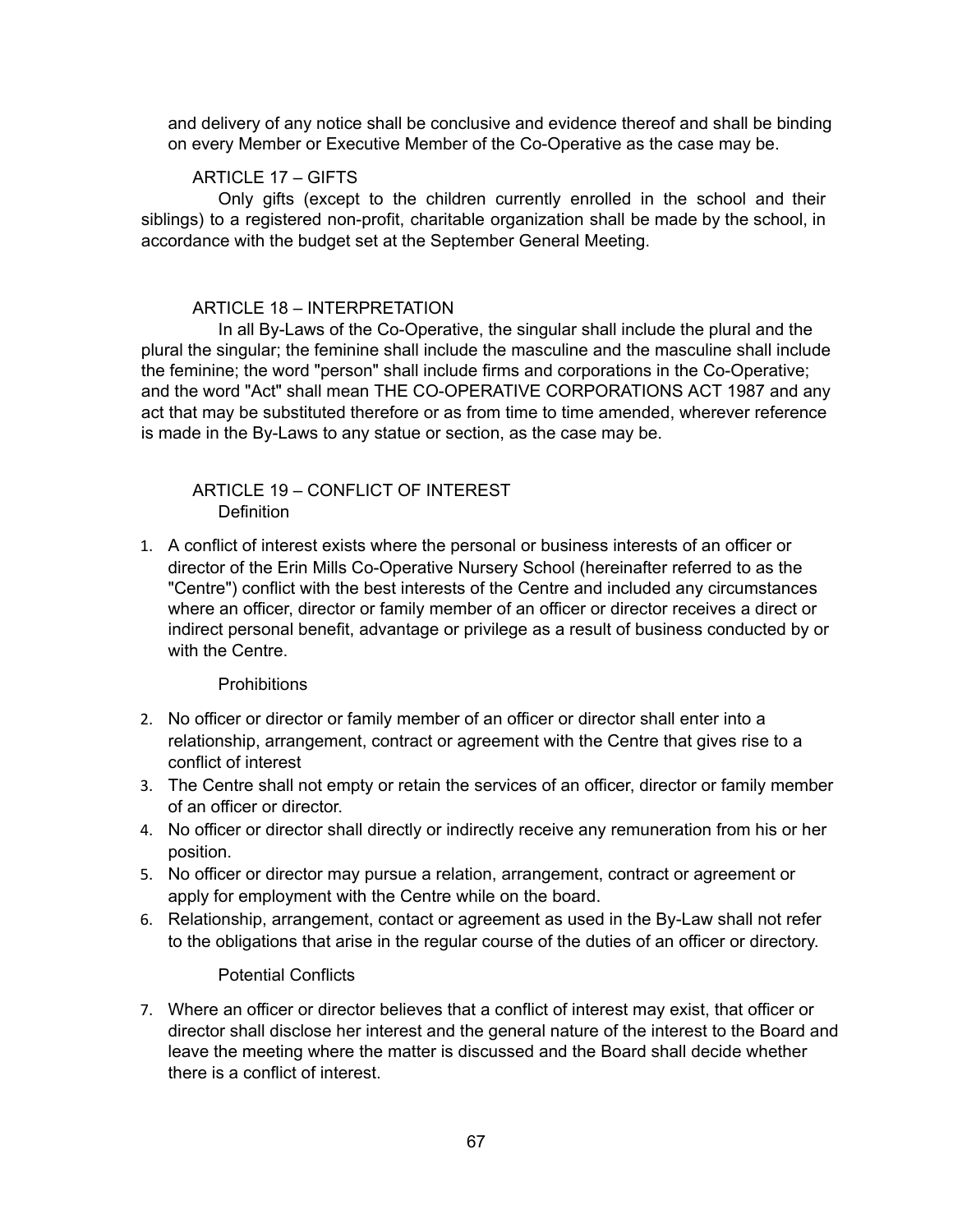**–**

Minutes of Meetings

8. The minutes of all meetings of the Board of Directors and their committees, if any, shall record all conflicts of interest and potential conflicts of interest.

Ongoing Obligation

9. All officers and directors of the Corporations shall monitor potential and actual conflicts of interest.

Distribution of By-Law

10. A copy of this By-Law shall be given to all new directors upon their election to the Board.

## ARTICLE 20 – SERIOUS OCCURRENCE

- 1. As of November 1<sup>st</sup>, 2011, following the submission of the Serious Occurrence Report and within 24 hours of the serious occurrence occurring the Supervisor or designated person will also complete and post a Serious Occurrence Notification form. This form will inform parents at Erin Mills Co-Operative Nursery School about the serious occurrence in question. This form will be posted outside the kitchen next to the Centre's license and Licensing summary.
- 2. NO personal information will be recorded on the form (i.e. Child's name, staff name, date of birth, age, etc.)
- 3. The Supervisor or designated person will not complete the Serious Occurrence Notification form if there is allegations of abuse or unverified complaints until the following have been concluded:
	- a. The Children's Aid Society (CAS) has concluded an investigation and the allegation is either verified or not verified; or
		- b. CAS has determined that any investigation will not be conducted; and
	- c. The Ministry has investigated any associated licensing non-compliance.
- 4. Upon completion of the above investigation by the CAS, the Supervisor or Designated person will fill out and post the Serious Occurrence Notification form.
- 5. The Supervisor or designated person will update the form with additional new information, if necessary. The Serious Occurrence Notification form will be posted for ten (10) days after the last update.
- 6. Erin Mills Co-Operative Nursery School will keep the Serious Occurrence Notification form on file at the school in the Supervisor's files for two (2) years after the serious occurrence has been reported. The form will be made available for parents, licensing and municipal services if requested.
- 7. Within seven (7) days of submitting the Initial Notification Report (INR) the Supervisor or designated person shall submit the Serious Occurrence Inquire Report. A copy of both reports shall be submitted to the Executive Committee.